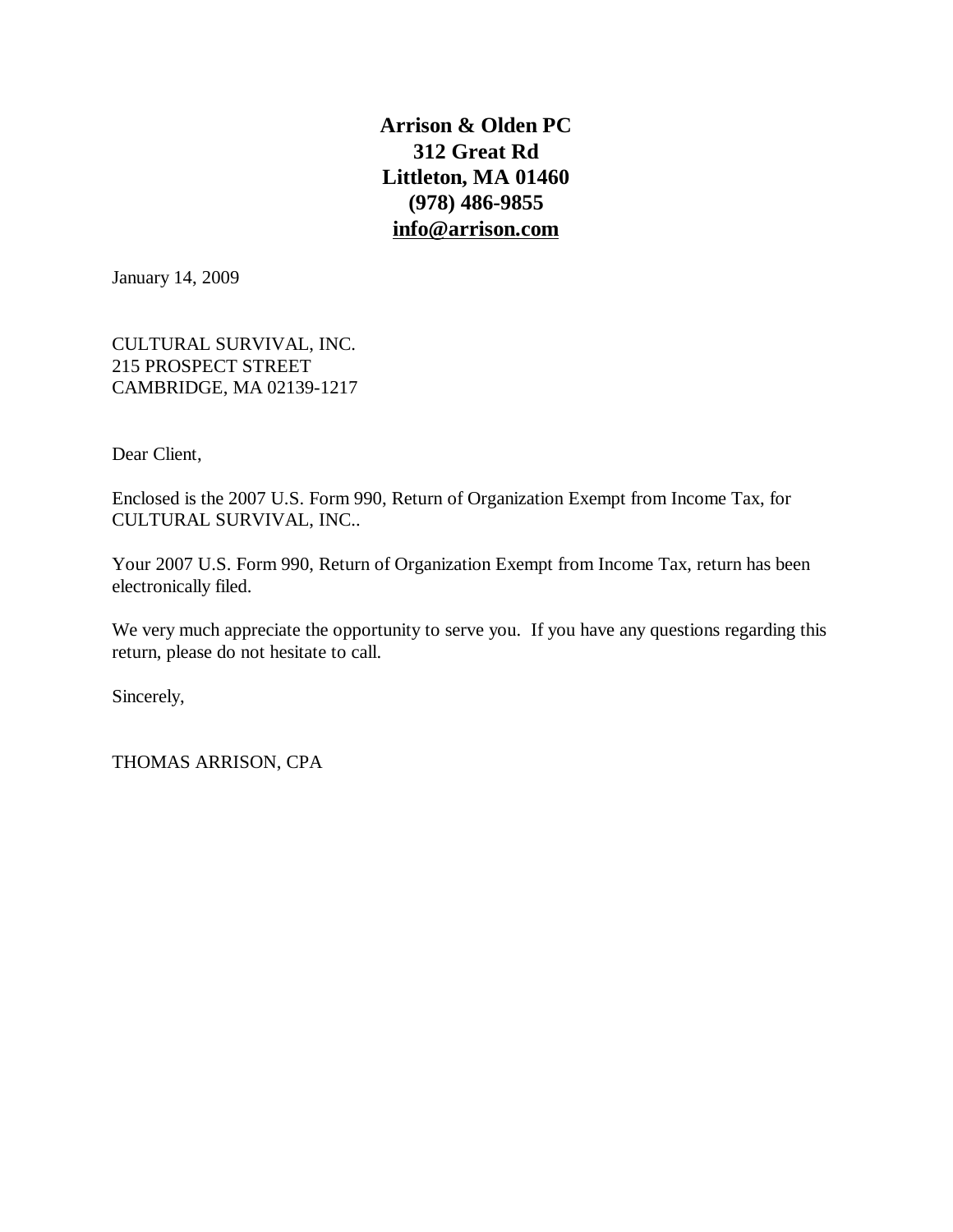| Form | DOL. |  |
|------|------|--|
|      |      |  |

# Form **990 Return of Organization Exempt From Income Tax**

**Under section 501(c), 527, or 4947(a)(1) of the Internal Revenue Code (except black lung benefit trust or private foundation)**

**2007 Open to Public**

OMB No. 1545-0047

| Sep 1<br>2008<br>For the 2007 calendar year, or tax year beginning<br>, 2007, and ending Aug 31<br>A<br>D Employer Identification Number<br>C Name of organization<br>B<br>Check if applicable:<br>Please use<br>CULTURAL SURVIVAL, INC.<br>23-7182593<br>Address change<br><b>IRS</b> label<br>or print<br>E Telephone number<br>Number and street (or P.O. box if mail is not delivered to street addr) Room/suite<br>Name change<br>or type.<br>See<br>215 PROSPECT STREET<br>Initial return<br>specific<br>Instruc-<br>Accounting<br>method:<br>F.<br>State $ZIP code + 4$<br>City, town or country<br>X Accrual<br>Termination<br>Cash<br>tions.<br>Other (specify)G<br>02139-1217<br><b>CAMBRIDGE</b><br>MA.<br>Amended return<br>H and I are not applicable to section 527 organizations.<br>Application pending<br>? Section 501(c)(3) organizations and 4947(a)(1) nonexempt<br>charitable trusts must attach a completed Schedule A<br>x<br>$H(a)$ is this a group return for affiliates?<br>Yes<br>No<br>(Form 990 or 990-EZ).<br>$H$ (b) If 'Yes,' enter number of affiliates $G$<br>Web site: $G N/A$<br>G<br>$H(C)$ Are all affiliates included?<br>Yes<br><b>No</b><br>(If 'No,' attach a list. See instructions.)<br>Organization type<br>J<br>(check only one) $\ldots$ $G[X]$ 501(c)<br>$3H$ (insert no.)<br>$4947(a)(1)$ or<br>$H(d)$ is this a separate return filed by an<br>527<br>organization covered by a group ruling?<br>$\mathbf{x}$ No<br>Check here $\boxed{\phantom{a}}$   if the organization is not a 509(a)(3) supporting organization and its<br>Yes<br>К<br>gross receipts are normally not more than \$25,000. A return is not required, but if the<br>Group Exemption Number G<br>organization chooses to file a return, be sure to file a complete return.<br>M<br>Check $G$ if the organization is not required<br>to attach Schedule B (Form 990, 990-EZ, or 990-PF).<br>Gross receipts: Add lines 6b, 8b, 9b, and 10b to line 12 G 1, 488, 553.<br>Part I<br>Revenue, Expenses, and Changes in Net Assets or Fund Balances (See the instructions.)<br>Contributions, gifts, grants, and similar amounts received:<br>1<br>1a<br>1 <sub>b</sub><br>b Direct public support (not included on line 1a)<br>753,067.<br>c Indirect public support (not included on line 1a)<br>1c<br>1d<br>d Government contributions (grants) (not included on line 1a)<br>$\frac{e \text{ Total (add lines)}}{1a \text{ through 1d}}$ (cash $\frac{e}{2}$ 753,067. noncash $\frac{e}{2}$<br>753,067.<br>1e<br>$\overline{2}$<br>Program service revenue including government fees and contracts (from Part VII, line 93)<br>2<br>3<br>Membership dues and assessments (and accommodation of the control of the control of the control of the control of the control of the control of the control of the control of the control of the control of the control of the<br>80,242.<br>3<br>$\overline{4}$<br>4<br>5<br>28,936.<br>5<br>20,233.<br>6 <sub>b</sub><br>20, 233.<br>6c<br>Other investment income (describe  G<br>7<br>7<br>アステム<br>(A) Securities<br>(B) Other<br>8a Gross amount from sales of assets other<br>54,922.<br>8a<br>than inventory $\ldots \ldots \ldots \ldots \ldots \ldots \ldots \ldots \ldots \ldots \ldots$<br>$_\mathrm{U}^\mathrm{N}$<br>59,942.<br>8b<br>b Less: cost or other basis and sales expenses<br>E<br>c Gain or (loss) (attach schedule)  See. L-8. Stmt<br>$-5,020.$<br>8c<br>8d<br>d Net gain or (loss). Combine line 8c, columns (A) and (B)<br>-5,020<br>Special events and activities (attach schedule). If any amount is from gaming, check here $\dots$ G  <br>a Gross revenue (not including<br>$\frac{1}{2}$ <b>c</b> $\frac{1}{2}$ <b>c</b> $\frac{1}{2}$ <b>c</b> $\frac{1}{2}$ <b>c</b> $\frac{1}{2}$ <b>c</b> $\frac{1}{2}$ <b>c</b> $\frac{1}{2}$ <b>c</b> $\frac{1}{2}$ <b>c</b> $\frac{1}{2}$ <b>c</b> $\frac{1}{2}$ <b>c</b> $\frac{1}{2}$ <b>c</b> $\frac{1}{2}$ <b>c</b> $\frac{1}{2}$ <b>c</b> $\frac{1}{2}$ <b>c</b> $\frac{1}{2}$ <b>c</b> $\frac{1}{2}$ <b></b><br>9a<br>551,153.<br>9 <sub>b</sub><br>424,729.<br>b Less: direct expenses other than fundraising expenses<br>c Net income or (loss) from special events. Subtract line 9b from line 9a  See . L-9 . Stmt<br>9 c<br>126,424.<br>10a<br>10a Gross sales of inventory, less returns and allowances<br>10 <sub>c</sub><br>11<br>11<br>12<br>1,003,882.<br>12<br>13<br>884,931.<br>13<br><b>KKDNNDXE</b><br>14<br>75,609.<br>14<br>15<br>89,956.<br>15<br>16<br>16<br>17<br>1,050,496.<br>17<br>18<br>$-46,614.$<br>18<br>A<br>S<br>S<br>E<br>T<br>19<br>Net assets or fund balances at beginning of year (from line 73, column (A))<br>415,562.<br>$\begin{array}{c} N \\ E \\ T \end{array}$<br>19<br>20<br>20<br>S<br>21<br>368,948.<br>21<br><u>Driveou</u> Act and Depension's Deduction Act Natios ass the concrete instructions<br>$L_{\text{arm}}$ 000 (2007)<br>$\mathsf{D}\wedge\wedge\mathsf{F}\sim\mathsf{L}$ |  | Department of the Treasury<br>Internal Revenue Service(17) | G The organization may have to use a copy of this return to satisfy state reporting requirements. |  |  |  | Open to Public<br>Inspection |
|-------------------------------------------------------------------------------------------------------------------------------------------------------------------------------------------------------------------------------------------------------------------------------------------------------------------------------------------------------------------------------------------------------------------------------------------------------------------------------------------------------------------------------------------------------------------------------------------------------------------------------------------------------------------------------------------------------------------------------------------------------------------------------------------------------------------------------------------------------------------------------------------------------------------------------------------------------------------------------------------------------------------------------------------------------------------------------------------------------------------------------------------------------------------------------------------------------------------------------------------------------------------------------------------------------------------------------------------------------------------------------------------------------------------------------------------------------------------------------------------------------------------------------------------------------------------------------------------------------------------------------------------------------------------------------------------------------------------------------------------------------------------------------------------------------------------------------------------------------------------------------------------------------------------------------------------------------------------------------------------------------------------------------------------------------------------------------------------------------------------------------------------------------------------------------------------------------------------------------------------------------------------------------------------------------------------------------------------------------------------------------------------------------------------------------------------------------------------------------------------------------------------------------------------------------------------------------------------------------------------------------------------------------------------------------------------------------------------------------------------------------------------------------------------------------------------------------------------------------------------------------------------------------------------------------------------------------------------------------------------------------------------------------------------------------------------------------------------------------------------------------------------------------------------------------------------------------------------------------------------------------------------------------------------------------------------------------------------------------------------------------------------------------------------------------------------------------------------------------------------------------------------------------------------------------------------------------------------------------------------------------------------------------------------------------------------------------------------------------------------------------------------------------------------------------------------------------------------------------------------------------------------------------------------------------------------------------------------------------------------------------------------------------------------------------------------------------------------------------------------------------------------------------------------------------------------------------------------------------------------------------------------------------------------------------------------------------------------------------------------------------------------------------------------------------------------------------------------------------------------------------------------------------------------------------------------------------------------------------------------------------------------------------------------------------------------------------------------------------------------------------------------------------------------------------------------------------------------------------------------------------------------------------------------------------------------------------------------------------|--|------------------------------------------------------------|---------------------------------------------------------------------------------------------------|--|--|--|------------------------------|
|                                                                                                                                                                                                                                                                                                                                                                                                                                                                                                                                                                                                                                                                                                                                                                                                                                                                                                                                                                                                                                                                                                                                                                                                                                                                                                                                                                                                                                                                                                                                                                                                                                                                                                                                                                                                                                                                                                                                                                                                                                                                                                                                                                                                                                                                                                                                                                                                                                                                                                                                                                                                                                                                                                                                                                                                                                                                                                                                                                                                                                                                                                                                                                                                                                                                                                                                                                                                                                                                                                                                                                                                                                                                                                                                                                                                                                                                                                                                                                                                                                                                                                                                                                                                                                                                                                                                                                                                                                                                                                                                                                                                                                                                                                                                                                                                                                                                                                                                                                               |  |                                                            |                                                                                                   |  |  |  |                              |
|                                                                                                                                                                                                                                                                                                                                                                                                                                                                                                                                                                                                                                                                                                                                                                                                                                                                                                                                                                                                                                                                                                                                                                                                                                                                                                                                                                                                                                                                                                                                                                                                                                                                                                                                                                                                                                                                                                                                                                                                                                                                                                                                                                                                                                                                                                                                                                                                                                                                                                                                                                                                                                                                                                                                                                                                                                                                                                                                                                                                                                                                                                                                                                                                                                                                                                                                                                                                                                                                                                                                                                                                                                                                                                                                                                                                                                                                                                                                                                                                                                                                                                                                                                                                                                                                                                                                                                                                                                                                                                                                                                                                                                                                                                                                                                                                                                                                                                                                                                               |  |                                                            |                                                                                                   |  |  |  |                              |
|                                                                                                                                                                                                                                                                                                                                                                                                                                                                                                                                                                                                                                                                                                                                                                                                                                                                                                                                                                                                                                                                                                                                                                                                                                                                                                                                                                                                                                                                                                                                                                                                                                                                                                                                                                                                                                                                                                                                                                                                                                                                                                                                                                                                                                                                                                                                                                                                                                                                                                                                                                                                                                                                                                                                                                                                                                                                                                                                                                                                                                                                                                                                                                                                                                                                                                                                                                                                                                                                                                                                                                                                                                                                                                                                                                                                                                                                                                                                                                                                                                                                                                                                                                                                                                                                                                                                                                                                                                                                                                                                                                                                                                                                                                                                                                                                                                                                                                                                                                               |  |                                                            |                                                                                                   |  |  |  |                              |
|                                                                                                                                                                                                                                                                                                                                                                                                                                                                                                                                                                                                                                                                                                                                                                                                                                                                                                                                                                                                                                                                                                                                                                                                                                                                                                                                                                                                                                                                                                                                                                                                                                                                                                                                                                                                                                                                                                                                                                                                                                                                                                                                                                                                                                                                                                                                                                                                                                                                                                                                                                                                                                                                                                                                                                                                                                                                                                                                                                                                                                                                                                                                                                                                                                                                                                                                                                                                                                                                                                                                                                                                                                                                                                                                                                                                                                                                                                                                                                                                                                                                                                                                                                                                                                                                                                                                                                                                                                                                                                                                                                                                                                                                                                                                                                                                                                                                                                                                                                               |  |                                                            |                                                                                                   |  |  |  |                              |
|                                                                                                                                                                                                                                                                                                                                                                                                                                                                                                                                                                                                                                                                                                                                                                                                                                                                                                                                                                                                                                                                                                                                                                                                                                                                                                                                                                                                                                                                                                                                                                                                                                                                                                                                                                                                                                                                                                                                                                                                                                                                                                                                                                                                                                                                                                                                                                                                                                                                                                                                                                                                                                                                                                                                                                                                                                                                                                                                                                                                                                                                                                                                                                                                                                                                                                                                                                                                                                                                                                                                                                                                                                                                                                                                                                                                                                                                                                                                                                                                                                                                                                                                                                                                                                                                                                                                                                                                                                                                                                                                                                                                                                                                                                                                                                                                                                                                                                                                                                               |  |                                                            |                                                                                                   |  |  |  |                              |
|                                                                                                                                                                                                                                                                                                                                                                                                                                                                                                                                                                                                                                                                                                                                                                                                                                                                                                                                                                                                                                                                                                                                                                                                                                                                                                                                                                                                                                                                                                                                                                                                                                                                                                                                                                                                                                                                                                                                                                                                                                                                                                                                                                                                                                                                                                                                                                                                                                                                                                                                                                                                                                                                                                                                                                                                                                                                                                                                                                                                                                                                                                                                                                                                                                                                                                                                                                                                                                                                                                                                                                                                                                                                                                                                                                                                                                                                                                                                                                                                                                                                                                                                                                                                                                                                                                                                                                                                                                                                                                                                                                                                                                                                                                                                                                                                                                                                                                                                                                               |  |                                                            |                                                                                                   |  |  |  |                              |
|                                                                                                                                                                                                                                                                                                                                                                                                                                                                                                                                                                                                                                                                                                                                                                                                                                                                                                                                                                                                                                                                                                                                                                                                                                                                                                                                                                                                                                                                                                                                                                                                                                                                                                                                                                                                                                                                                                                                                                                                                                                                                                                                                                                                                                                                                                                                                                                                                                                                                                                                                                                                                                                                                                                                                                                                                                                                                                                                                                                                                                                                                                                                                                                                                                                                                                                                                                                                                                                                                                                                                                                                                                                                                                                                                                                                                                                                                                                                                                                                                                                                                                                                                                                                                                                                                                                                                                                                                                                                                                                                                                                                                                                                                                                                                                                                                                                                                                                                                                               |  |                                                            |                                                                                                   |  |  |  |                              |
|                                                                                                                                                                                                                                                                                                                                                                                                                                                                                                                                                                                                                                                                                                                                                                                                                                                                                                                                                                                                                                                                                                                                                                                                                                                                                                                                                                                                                                                                                                                                                                                                                                                                                                                                                                                                                                                                                                                                                                                                                                                                                                                                                                                                                                                                                                                                                                                                                                                                                                                                                                                                                                                                                                                                                                                                                                                                                                                                                                                                                                                                                                                                                                                                                                                                                                                                                                                                                                                                                                                                                                                                                                                                                                                                                                                                                                                                                                                                                                                                                                                                                                                                                                                                                                                                                                                                                                                                                                                                                                                                                                                                                                                                                                                                                                                                                                                                                                                                                                               |  |                                                            |                                                                                                   |  |  |  |                              |
|                                                                                                                                                                                                                                                                                                                                                                                                                                                                                                                                                                                                                                                                                                                                                                                                                                                                                                                                                                                                                                                                                                                                                                                                                                                                                                                                                                                                                                                                                                                                                                                                                                                                                                                                                                                                                                                                                                                                                                                                                                                                                                                                                                                                                                                                                                                                                                                                                                                                                                                                                                                                                                                                                                                                                                                                                                                                                                                                                                                                                                                                                                                                                                                                                                                                                                                                                                                                                                                                                                                                                                                                                                                                                                                                                                                                                                                                                                                                                                                                                                                                                                                                                                                                                                                                                                                                                                                                                                                                                                                                                                                                                                                                                                                                                                                                                                                                                                                                                                               |  |                                                            |                                                                                                   |  |  |  |                              |
|                                                                                                                                                                                                                                                                                                                                                                                                                                                                                                                                                                                                                                                                                                                                                                                                                                                                                                                                                                                                                                                                                                                                                                                                                                                                                                                                                                                                                                                                                                                                                                                                                                                                                                                                                                                                                                                                                                                                                                                                                                                                                                                                                                                                                                                                                                                                                                                                                                                                                                                                                                                                                                                                                                                                                                                                                                                                                                                                                                                                                                                                                                                                                                                                                                                                                                                                                                                                                                                                                                                                                                                                                                                                                                                                                                                                                                                                                                                                                                                                                                                                                                                                                                                                                                                                                                                                                                                                                                                                                                                                                                                                                                                                                                                                                                                                                                                                                                                                                                               |  |                                                            |                                                                                                   |  |  |  |                              |
|                                                                                                                                                                                                                                                                                                                                                                                                                                                                                                                                                                                                                                                                                                                                                                                                                                                                                                                                                                                                                                                                                                                                                                                                                                                                                                                                                                                                                                                                                                                                                                                                                                                                                                                                                                                                                                                                                                                                                                                                                                                                                                                                                                                                                                                                                                                                                                                                                                                                                                                                                                                                                                                                                                                                                                                                                                                                                                                                                                                                                                                                                                                                                                                                                                                                                                                                                                                                                                                                                                                                                                                                                                                                                                                                                                                                                                                                                                                                                                                                                                                                                                                                                                                                                                                                                                                                                                                                                                                                                                                                                                                                                                                                                                                                                                                                                                                                                                                                                                               |  |                                                            |                                                                                                   |  |  |  |                              |
|                                                                                                                                                                                                                                                                                                                                                                                                                                                                                                                                                                                                                                                                                                                                                                                                                                                                                                                                                                                                                                                                                                                                                                                                                                                                                                                                                                                                                                                                                                                                                                                                                                                                                                                                                                                                                                                                                                                                                                                                                                                                                                                                                                                                                                                                                                                                                                                                                                                                                                                                                                                                                                                                                                                                                                                                                                                                                                                                                                                                                                                                                                                                                                                                                                                                                                                                                                                                                                                                                                                                                                                                                                                                                                                                                                                                                                                                                                                                                                                                                                                                                                                                                                                                                                                                                                                                                                                                                                                                                                                                                                                                                                                                                                                                                                                                                                                                                                                                                                               |  |                                                            |                                                                                                   |  |  |  |                              |
|                                                                                                                                                                                                                                                                                                                                                                                                                                                                                                                                                                                                                                                                                                                                                                                                                                                                                                                                                                                                                                                                                                                                                                                                                                                                                                                                                                                                                                                                                                                                                                                                                                                                                                                                                                                                                                                                                                                                                                                                                                                                                                                                                                                                                                                                                                                                                                                                                                                                                                                                                                                                                                                                                                                                                                                                                                                                                                                                                                                                                                                                                                                                                                                                                                                                                                                                                                                                                                                                                                                                                                                                                                                                                                                                                                                                                                                                                                                                                                                                                                                                                                                                                                                                                                                                                                                                                                                                                                                                                                                                                                                                                                                                                                                                                                                                                                                                                                                                                                               |  |                                                            |                                                                                                   |  |  |  |                              |
|                                                                                                                                                                                                                                                                                                                                                                                                                                                                                                                                                                                                                                                                                                                                                                                                                                                                                                                                                                                                                                                                                                                                                                                                                                                                                                                                                                                                                                                                                                                                                                                                                                                                                                                                                                                                                                                                                                                                                                                                                                                                                                                                                                                                                                                                                                                                                                                                                                                                                                                                                                                                                                                                                                                                                                                                                                                                                                                                                                                                                                                                                                                                                                                                                                                                                                                                                                                                                                                                                                                                                                                                                                                                                                                                                                                                                                                                                                                                                                                                                                                                                                                                                                                                                                                                                                                                                                                                                                                                                                                                                                                                                                                                                                                                                                                                                                                                                                                                                                               |  |                                                            |                                                                                                   |  |  |  |                              |
|                                                                                                                                                                                                                                                                                                                                                                                                                                                                                                                                                                                                                                                                                                                                                                                                                                                                                                                                                                                                                                                                                                                                                                                                                                                                                                                                                                                                                                                                                                                                                                                                                                                                                                                                                                                                                                                                                                                                                                                                                                                                                                                                                                                                                                                                                                                                                                                                                                                                                                                                                                                                                                                                                                                                                                                                                                                                                                                                                                                                                                                                                                                                                                                                                                                                                                                                                                                                                                                                                                                                                                                                                                                                                                                                                                                                                                                                                                                                                                                                                                                                                                                                                                                                                                                                                                                                                                                                                                                                                                                                                                                                                                                                                                                                                                                                                                                                                                                                                                               |  |                                                            |                                                                                                   |  |  |  |                              |
|                                                                                                                                                                                                                                                                                                                                                                                                                                                                                                                                                                                                                                                                                                                                                                                                                                                                                                                                                                                                                                                                                                                                                                                                                                                                                                                                                                                                                                                                                                                                                                                                                                                                                                                                                                                                                                                                                                                                                                                                                                                                                                                                                                                                                                                                                                                                                                                                                                                                                                                                                                                                                                                                                                                                                                                                                                                                                                                                                                                                                                                                                                                                                                                                                                                                                                                                                                                                                                                                                                                                                                                                                                                                                                                                                                                                                                                                                                                                                                                                                                                                                                                                                                                                                                                                                                                                                                                                                                                                                                                                                                                                                                                                                                                                                                                                                                                                                                                                                                               |  |                                                            |                                                                                                   |  |  |  |                              |
|                                                                                                                                                                                                                                                                                                                                                                                                                                                                                                                                                                                                                                                                                                                                                                                                                                                                                                                                                                                                                                                                                                                                                                                                                                                                                                                                                                                                                                                                                                                                                                                                                                                                                                                                                                                                                                                                                                                                                                                                                                                                                                                                                                                                                                                                                                                                                                                                                                                                                                                                                                                                                                                                                                                                                                                                                                                                                                                                                                                                                                                                                                                                                                                                                                                                                                                                                                                                                                                                                                                                                                                                                                                                                                                                                                                                                                                                                                                                                                                                                                                                                                                                                                                                                                                                                                                                                                                                                                                                                                                                                                                                                                                                                                                                                                                                                                                                                                                                                                               |  |                                                            |                                                                                                   |  |  |  |                              |
|                                                                                                                                                                                                                                                                                                                                                                                                                                                                                                                                                                                                                                                                                                                                                                                                                                                                                                                                                                                                                                                                                                                                                                                                                                                                                                                                                                                                                                                                                                                                                                                                                                                                                                                                                                                                                                                                                                                                                                                                                                                                                                                                                                                                                                                                                                                                                                                                                                                                                                                                                                                                                                                                                                                                                                                                                                                                                                                                                                                                                                                                                                                                                                                                                                                                                                                                                                                                                                                                                                                                                                                                                                                                                                                                                                                                                                                                                                                                                                                                                                                                                                                                                                                                                                                                                                                                                                                                                                                                                                                                                                                                                                                                                                                                                                                                                                                                                                                                                                               |  |                                                            |                                                                                                   |  |  |  |                              |
|                                                                                                                                                                                                                                                                                                                                                                                                                                                                                                                                                                                                                                                                                                                                                                                                                                                                                                                                                                                                                                                                                                                                                                                                                                                                                                                                                                                                                                                                                                                                                                                                                                                                                                                                                                                                                                                                                                                                                                                                                                                                                                                                                                                                                                                                                                                                                                                                                                                                                                                                                                                                                                                                                                                                                                                                                                                                                                                                                                                                                                                                                                                                                                                                                                                                                                                                                                                                                                                                                                                                                                                                                                                                                                                                                                                                                                                                                                                                                                                                                                                                                                                                                                                                                                                                                                                                                                                                                                                                                                                                                                                                                                                                                                                                                                                                                                                                                                                                                                               |  |                                                            |                                                                                                   |  |  |  |                              |
|                                                                                                                                                                                                                                                                                                                                                                                                                                                                                                                                                                                                                                                                                                                                                                                                                                                                                                                                                                                                                                                                                                                                                                                                                                                                                                                                                                                                                                                                                                                                                                                                                                                                                                                                                                                                                                                                                                                                                                                                                                                                                                                                                                                                                                                                                                                                                                                                                                                                                                                                                                                                                                                                                                                                                                                                                                                                                                                                                                                                                                                                                                                                                                                                                                                                                                                                                                                                                                                                                                                                                                                                                                                                                                                                                                                                                                                                                                                                                                                                                                                                                                                                                                                                                                                                                                                                                                                                                                                                                                                                                                                                                                                                                                                                                                                                                                                                                                                                                                               |  |                                                            |                                                                                                   |  |  |  |                              |
|                                                                                                                                                                                                                                                                                                                                                                                                                                                                                                                                                                                                                                                                                                                                                                                                                                                                                                                                                                                                                                                                                                                                                                                                                                                                                                                                                                                                                                                                                                                                                                                                                                                                                                                                                                                                                                                                                                                                                                                                                                                                                                                                                                                                                                                                                                                                                                                                                                                                                                                                                                                                                                                                                                                                                                                                                                                                                                                                                                                                                                                                                                                                                                                                                                                                                                                                                                                                                                                                                                                                                                                                                                                                                                                                                                                                                                                                                                                                                                                                                                                                                                                                                                                                                                                                                                                                                                                                                                                                                                                                                                                                                                                                                                                                                                                                                                                                                                                                                                               |  |                                                            |                                                                                                   |  |  |  |                              |
|                                                                                                                                                                                                                                                                                                                                                                                                                                                                                                                                                                                                                                                                                                                                                                                                                                                                                                                                                                                                                                                                                                                                                                                                                                                                                                                                                                                                                                                                                                                                                                                                                                                                                                                                                                                                                                                                                                                                                                                                                                                                                                                                                                                                                                                                                                                                                                                                                                                                                                                                                                                                                                                                                                                                                                                                                                                                                                                                                                                                                                                                                                                                                                                                                                                                                                                                                                                                                                                                                                                                                                                                                                                                                                                                                                                                                                                                                                                                                                                                                                                                                                                                                                                                                                                                                                                                                                                                                                                                                                                                                                                                                                                                                                                                                                                                                                                                                                                                                                               |  |                                                            |                                                                                                   |  |  |  |                              |
|                                                                                                                                                                                                                                                                                                                                                                                                                                                                                                                                                                                                                                                                                                                                                                                                                                                                                                                                                                                                                                                                                                                                                                                                                                                                                                                                                                                                                                                                                                                                                                                                                                                                                                                                                                                                                                                                                                                                                                                                                                                                                                                                                                                                                                                                                                                                                                                                                                                                                                                                                                                                                                                                                                                                                                                                                                                                                                                                                                                                                                                                                                                                                                                                                                                                                                                                                                                                                                                                                                                                                                                                                                                                                                                                                                                                                                                                                                                                                                                                                                                                                                                                                                                                                                                                                                                                                                                                                                                                                                                                                                                                                                                                                                                                                                                                                                                                                                                                                                               |  |                                                            |                                                                                                   |  |  |  |                              |
|                                                                                                                                                                                                                                                                                                                                                                                                                                                                                                                                                                                                                                                                                                                                                                                                                                                                                                                                                                                                                                                                                                                                                                                                                                                                                                                                                                                                                                                                                                                                                                                                                                                                                                                                                                                                                                                                                                                                                                                                                                                                                                                                                                                                                                                                                                                                                                                                                                                                                                                                                                                                                                                                                                                                                                                                                                                                                                                                                                                                                                                                                                                                                                                                                                                                                                                                                                                                                                                                                                                                                                                                                                                                                                                                                                                                                                                                                                                                                                                                                                                                                                                                                                                                                                                                                                                                                                                                                                                                                                                                                                                                                                                                                                                                                                                                                                                                                                                                                                               |  |                                                            |                                                                                                   |  |  |  |                              |
|                                                                                                                                                                                                                                                                                                                                                                                                                                                                                                                                                                                                                                                                                                                                                                                                                                                                                                                                                                                                                                                                                                                                                                                                                                                                                                                                                                                                                                                                                                                                                                                                                                                                                                                                                                                                                                                                                                                                                                                                                                                                                                                                                                                                                                                                                                                                                                                                                                                                                                                                                                                                                                                                                                                                                                                                                                                                                                                                                                                                                                                                                                                                                                                                                                                                                                                                                                                                                                                                                                                                                                                                                                                                                                                                                                                                                                                                                                                                                                                                                                                                                                                                                                                                                                                                                                                                                                                                                                                                                                                                                                                                                                                                                                                                                                                                                                                                                                                                                                               |  |                                                            |                                                                                                   |  |  |  |                              |
|                                                                                                                                                                                                                                                                                                                                                                                                                                                                                                                                                                                                                                                                                                                                                                                                                                                                                                                                                                                                                                                                                                                                                                                                                                                                                                                                                                                                                                                                                                                                                                                                                                                                                                                                                                                                                                                                                                                                                                                                                                                                                                                                                                                                                                                                                                                                                                                                                                                                                                                                                                                                                                                                                                                                                                                                                                                                                                                                                                                                                                                                                                                                                                                                                                                                                                                                                                                                                                                                                                                                                                                                                                                                                                                                                                                                                                                                                                                                                                                                                                                                                                                                                                                                                                                                                                                                                                                                                                                                                                                                                                                                                                                                                                                                                                                                                                                                                                                                                                               |  |                                                            |                                                                                                   |  |  |  |                              |
|                                                                                                                                                                                                                                                                                                                                                                                                                                                                                                                                                                                                                                                                                                                                                                                                                                                                                                                                                                                                                                                                                                                                                                                                                                                                                                                                                                                                                                                                                                                                                                                                                                                                                                                                                                                                                                                                                                                                                                                                                                                                                                                                                                                                                                                                                                                                                                                                                                                                                                                                                                                                                                                                                                                                                                                                                                                                                                                                                                                                                                                                                                                                                                                                                                                                                                                                                                                                                                                                                                                                                                                                                                                                                                                                                                                                                                                                                                                                                                                                                                                                                                                                                                                                                                                                                                                                                                                                                                                                                                                                                                                                                                                                                                                                                                                                                                                                                                                                                                               |  |                                                            |                                                                                                   |  |  |  |                              |
|                                                                                                                                                                                                                                                                                                                                                                                                                                                                                                                                                                                                                                                                                                                                                                                                                                                                                                                                                                                                                                                                                                                                                                                                                                                                                                                                                                                                                                                                                                                                                                                                                                                                                                                                                                                                                                                                                                                                                                                                                                                                                                                                                                                                                                                                                                                                                                                                                                                                                                                                                                                                                                                                                                                                                                                                                                                                                                                                                                                                                                                                                                                                                                                                                                                                                                                                                                                                                                                                                                                                                                                                                                                                                                                                                                                                                                                                                                                                                                                                                                                                                                                                                                                                                                                                                                                                                                                                                                                                                                                                                                                                                                                                                                                                                                                                                                                                                                                                                                               |  |                                                            |                                                                                                   |  |  |  |                              |
|                                                                                                                                                                                                                                                                                                                                                                                                                                                                                                                                                                                                                                                                                                                                                                                                                                                                                                                                                                                                                                                                                                                                                                                                                                                                                                                                                                                                                                                                                                                                                                                                                                                                                                                                                                                                                                                                                                                                                                                                                                                                                                                                                                                                                                                                                                                                                                                                                                                                                                                                                                                                                                                                                                                                                                                                                                                                                                                                                                                                                                                                                                                                                                                                                                                                                                                                                                                                                                                                                                                                                                                                                                                                                                                                                                                                                                                                                                                                                                                                                                                                                                                                                                                                                                                                                                                                                                                                                                                                                                                                                                                                                                                                                                                                                                                                                                                                                                                                                                               |  |                                                            |                                                                                                   |  |  |  |                              |
|                                                                                                                                                                                                                                                                                                                                                                                                                                                                                                                                                                                                                                                                                                                                                                                                                                                                                                                                                                                                                                                                                                                                                                                                                                                                                                                                                                                                                                                                                                                                                                                                                                                                                                                                                                                                                                                                                                                                                                                                                                                                                                                                                                                                                                                                                                                                                                                                                                                                                                                                                                                                                                                                                                                                                                                                                                                                                                                                                                                                                                                                                                                                                                                                                                                                                                                                                                                                                                                                                                                                                                                                                                                                                                                                                                                                                                                                                                                                                                                                                                                                                                                                                                                                                                                                                                                                                                                                                                                                                                                                                                                                                                                                                                                                                                                                                                                                                                                                                                               |  |                                                            |                                                                                                   |  |  |  |                              |
|                                                                                                                                                                                                                                                                                                                                                                                                                                                                                                                                                                                                                                                                                                                                                                                                                                                                                                                                                                                                                                                                                                                                                                                                                                                                                                                                                                                                                                                                                                                                                                                                                                                                                                                                                                                                                                                                                                                                                                                                                                                                                                                                                                                                                                                                                                                                                                                                                                                                                                                                                                                                                                                                                                                                                                                                                                                                                                                                                                                                                                                                                                                                                                                                                                                                                                                                                                                                                                                                                                                                                                                                                                                                                                                                                                                                                                                                                                                                                                                                                                                                                                                                                                                                                                                                                                                                                                                                                                                                                                                                                                                                                                                                                                                                                                                                                                                                                                                                                                               |  |                                                            |                                                                                                   |  |  |  |                              |
|                                                                                                                                                                                                                                                                                                                                                                                                                                                                                                                                                                                                                                                                                                                                                                                                                                                                                                                                                                                                                                                                                                                                                                                                                                                                                                                                                                                                                                                                                                                                                                                                                                                                                                                                                                                                                                                                                                                                                                                                                                                                                                                                                                                                                                                                                                                                                                                                                                                                                                                                                                                                                                                                                                                                                                                                                                                                                                                                                                                                                                                                                                                                                                                                                                                                                                                                                                                                                                                                                                                                                                                                                                                                                                                                                                                                                                                                                                                                                                                                                                                                                                                                                                                                                                                                                                                                                                                                                                                                                                                                                                                                                                                                                                                                                                                                                                                                                                                                                                               |  |                                                            |                                                                                                   |  |  |  |                              |
|                                                                                                                                                                                                                                                                                                                                                                                                                                                                                                                                                                                                                                                                                                                                                                                                                                                                                                                                                                                                                                                                                                                                                                                                                                                                                                                                                                                                                                                                                                                                                                                                                                                                                                                                                                                                                                                                                                                                                                                                                                                                                                                                                                                                                                                                                                                                                                                                                                                                                                                                                                                                                                                                                                                                                                                                                                                                                                                                                                                                                                                                                                                                                                                                                                                                                                                                                                                                                                                                                                                                                                                                                                                                                                                                                                                                                                                                                                                                                                                                                                                                                                                                                                                                                                                                                                                                                                                                                                                                                                                                                                                                                                                                                                                                                                                                                                                                                                                                                                               |  |                                                            |                                                                                                   |  |  |  |                              |
|                                                                                                                                                                                                                                                                                                                                                                                                                                                                                                                                                                                                                                                                                                                                                                                                                                                                                                                                                                                                                                                                                                                                                                                                                                                                                                                                                                                                                                                                                                                                                                                                                                                                                                                                                                                                                                                                                                                                                                                                                                                                                                                                                                                                                                                                                                                                                                                                                                                                                                                                                                                                                                                                                                                                                                                                                                                                                                                                                                                                                                                                                                                                                                                                                                                                                                                                                                                                                                                                                                                                                                                                                                                                                                                                                                                                                                                                                                                                                                                                                                                                                                                                                                                                                                                                                                                                                                                                                                                                                                                                                                                                                                                                                                                                                                                                                                                                                                                                                                               |  |                                                            |                                                                                                   |  |  |  |                              |
|                                                                                                                                                                                                                                                                                                                                                                                                                                                                                                                                                                                                                                                                                                                                                                                                                                                                                                                                                                                                                                                                                                                                                                                                                                                                                                                                                                                                                                                                                                                                                                                                                                                                                                                                                                                                                                                                                                                                                                                                                                                                                                                                                                                                                                                                                                                                                                                                                                                                                                                                                                                                                                                                                                                                                                                                                                                                                                                                                                                                                                                                                                                                                                                                                                                                                                                                                                                                                                                                                                                                                                                                                                                                                                                                                                                                                                                                                                                                                                                                                                                                                                                                                                                                                                                                                                                                                                                                                                                                                                                                                                                                                                                                                                                                                                                                                                                                                                                                                                               |  |                                                            |                                                                                                   |  |  |  |                              |
|                                                                                                                                                                                                                                                                                                                                                                                                                                                                                                                                                                                                                                                                                                                                                                                                                                                                                                                                                                                                                                                                                                                                                                                                                                                                                                                                                                                                                                                                                                                                                                                                                                                                                                                                                                                                                                                                                                                                                                                                                                                                                                                                                                                                                                                                                                                                                                                                                                                                                                                                                                                                                                                                                                                                                                                                                                                                                                                                                                                                                                                                                                                                                                                                                                                                                                                                                                                                                                                                                                                                                                                                                                                                                                                                                                                                                                                                                                                                                                                                                                                                                                                                                                                                                                                                                                                                                                                                                                                                                                                                                                                                                                                                                                                                                                                                                                                                                                                                                                               |  |                                                            |                                                                                                   |  |  |  |                              |
|                                                                                                                                                                                                                                                                                                                                                                                                                                                                                                                                                                                                                                                                                                                                                                                                                                                                                                                                                                                                                                                                                                                                                                                                                                                                                                                                                                                                                                                                                                                                                                                                                                                                                                                                                                                                                                                                                                                                                                                                                                                                                                                                                                                                                                                                                                                                                                                                                                                                                                                                                                                                                                                                                                                                                                                                                                                                                                                                                                                                                                                                                                                                                                                                                                                                                                                                                                                                                                                                                                                                                                                                                                                                                                                                                                                                                                                                                                                                                                                                                                                                                                                                                                                                                                                                                                                                                                                                                                                                                                                                                                                                                                                                                                                                                                                                                                                                                                                                                                               |  |                                                            |                                                                                                   |  |  |  |                              |
|                                                                                                                                                                                                                                                                                                                                                                                                                                                                                                                                                                                                                                                                                                                                                                                                                                                                                                                                                                                                                                                                                                                                                                                                                                                                                                                                                                                                                                                                                                                                                                                                                                                                                                                                                                                                                                                                                                                                                                                                                                                                                                                                                                                                                                                                                                                                                                                                                                                                                                                                                                                                                                                                                                                                                                                                                                                                                                                                                                                                                                                                                                                                                                                                                                                                                                                                                                                                                                                                                                                                                                                                                                                                                                                                                                                                                                                                                                                                                                                                                                                                                                                                                                                                                                                                                                                                                                                                                                                                                                                                                                                                                                                                                                                                                                                                                                                                                                                                                                               |  |                                                            |                                                                                                   |  |  |  |                              |
|                                                                                                                                                                                                                                                                                                                                                                                                                                                                                                                                                                                                                                                                                                                                                                                                                                                                                                                                                                                                                                                                                                                                                                                                                                                                                                                                                                                                                                                                                                                                                                                                                                                                                                                                                                                                                                                                                                                                                                                                                                                                                                                                                                                                                                                                                                                                                                                                                                                                                                                                                                                                                                                                                                                                                                                                                                                                                                                                                                                                                                                                                                                                                                                                                                                                                                                                                                                                                                                                                                                                                                                                                                                                                                                                                                                                                                                                                                                                                                                                                                                                                                                                                                                                                                                                                                                                                                                                                                                                                                                                                                                                                                                                                                                                                                                                                                                                                                                                                                               |  |                                                            |                                                                                                   |  |  |  |                              |
|                                                                                                                                                                                                                                                                                                                                                                                                                                                                                                                                                                                                                                                                                                                                                                                                                                                                                                                                                                                                                                                                                                                                                                                                                                                                                                                                                                                                                                                                                                                                                                                                                                                                                                                                                                                                                                                                                                                                                                                                                                                                                                                                                                                                                                                                                                                                                                                                                                                                                                                                                                                                                                                                                                                                                                                                                                                                                                                                                                                                                                                                                                                                                                                                                                                                                                                                                                                                                                                                                                                                                                                                                                                                                                                                                                                                                                                                                                                                                                                                                                                                                                                                                                                                                                                                                                                                                                                                                                                                                                                                                                                                                                                                                                                                                                                                                                                                                                                                                                               |  |                                                            |                                                                                                   |  |  |  |                              |
|                                                                                                                                                                                                                                                                                                                                                                                                                                                                                                                                                                                                                                                                                                                                                                                                                                                                                                                                                                                                                                                                                                                                                                                                                                                                                                                                                                                                                                                                                                                                                                                                                                                                                                                                                                                                                                                                                                                                                                                                                                                                                                                                                                                                                                                                                                                                                                                                                                                                                                                                                                                                                                                                                                                                                                                                                                                                                                                                                                                                                                                                                                                                                                                                                                                                                                                                                                                                                                                                                                                                                                                                                                                                                                                                                                                                                                                                                                                                                                                                                                                                                                                                                                                                                                                                                                                                                                                                                                                                                                                                                                                                                                                                                                                                                                                                                                                                                                                                                                               |  |                                                            |                                                                                                   |  |  |  |                              |
|                                                                                                                                                                                                                                                                                                                                                                                                                                                                                                                                                                                                                                                                                                                                                                                                                                                                                                                                                                                                                                                                                                                                                                                                                                                                                                                                                                                                                                                                                                                                                                                                                                                                                                                                                                                                                                                                                                                                                                                                                                                                                                                                                                                                                                                                                                                                                                                                                                                                                                                                                                                                                                                                                                                                                                                                                                                                                                                                                                                                                                                                                                                                                                                                                                                                                                                                                                                                                                                                                                                                                                                                                                                                                                                                                                                                                                                                                                                                                                                                                                                                                                                                                                                                                                                                                                                                                                                                                                                                                                                                                                                                                                                                                                                                                                                                                                                                                                                                                                               |  |                                                            |                                                                                                   |  |  |  |                              |
|                                                                                                                                                                                                                                                                                                                                                                                                                                                                                                                                                                                                                                                                                                                                                                                                                                                                                                                                                                                                                                                                                                                                                                                                                                                                                                                                                                                                                                                                                                                                                                                                                                                                                                                                                                                                                                                                                                                                                                                                                                                                                                                                                                                                                                                                                                                                                                                                                                                                                                                                                                                                                                                                                                                                                                                                                                                                                                                                                                                                                                                                                                                                                                                                                                                                                                                                                                                                                                                                                                                                                                                                                                                                                                                                                                                                                                                                                                                                                                                                                                                                                                                                                                                                                                                                                                                                                                                                                                                                                                                                                                                                                                                                                                                                                                                                                                                                                                                                                                               |  |                                                            |                                                                                                   |  |  |  |                              |
|                                                                                                                                                                                                                                                                                                                                                                                                                                                                                                                                                                                                                                                                                                                                                                                                                                                                                                                                                                                                                                                                                                                                                                                                                                                                                                                                                                                                                                                                                                                                                                                                                                                                                                                                                                                                                                                                                                                                                                                                                                                                                                                                                                                                                                                                                                                                                                                                                                                                                                                                                                                                                                                                                                                                                                                                                                                                                                                                                                                                                                                                                                                                                                                                                                                                                                                                                                                                                                                                                                                                                                                                                                                                                                                                                                                                                                                                                                                                                                                                                                                                                                                                                                                                                                                                                                                                                                                                                                                                                                                                                                                                                                                                                                                                                                                                                                                                                                                                                                               |  |                                                            |                                                                                                   |  |  |  |                              |
|                                                                                                                                                                                                                                                                                                                                                                                                                                                                                                                                                                                                                                                                                                                                                                                                                                                                                                                                                                                                                                                                                                                                                                                                                                                                                                                                                                                                                                                                                                                                                                                                                                                                                                                                                                                                                                                                                                                                                                                                                                                                                                                                                                                                                                                                                                                                                                                                                                                                                                                                                                                                                                                                                                                                                                                                                                                                                                                                                                                                                                                                                                                                                                                                                                                                                                                                                                                                                                                                                                                                                                                                                                                                                                                                                                                                                                                                                                                                                                                                                                                                                                                                                                                                                                                                                                                                                                                                                                                                                                                                                                                                                                                                                                                                                                                                                                                                                                                                                                               |  |                                                            |                                                                                                   |  |  |  |                              |
|                                                                                                                                                                                                                                                                                                                                                                                                                                                                                                                                                                                                                                                                                                                                                                                                                                                                                                                                                                                                                                                                                                                                                                                                                                                                                                                                                                                                                                                                                                                                                                                                                                                                                                                                                                                                                                                                                                                                                                                                                                                                                                                                                                                                                                                                                                                                                                                                                                                                                                                                                                                                                                                                                                                                                                                                                                                                                                                                                                                                                                                                                                                                                                                                                                                                                                                                                                                                                                                                                                                                                                                                                                                                                                                                                                                                                                                                                                                                                                                                                                                                                                                                                                                                                                                                                                                                                                                                                                                                                                                                                                                                                                                                                                                                                                                                                                                                                                                                                                               |  |                                                            |                                                                                                   |  |  |  |                              |
|                                                                                                                                                                                                                                                                                                                                                                                                                                                                                                                                                                                                                                                                                                                                                                                                                                                                                                                                                                                                                                                                                                                                                                                                                                                                                                                                                                                                                                                                                                                                                                                                                                                                                                                                                                                                                                                                                                                                                                                                                                                                                                                                                                                                                                                                                                                                                                                                                                                                                                                                                                                                                                                                                                                                                                                                                                                                                                                                                                                                                                                                                                                                                                                                                                                                                                                                                                                                                                                                                                                                                                                                                                                                                                                                                                                                                                                                                                                                                                                                                                                                                                                                                                                                                                                                                                                                                                                                                                                                                                                                                                                                                                                                                                                                                                                                                                                                                                                                                                               |  |                                                            |                                                                                                   |  |  |  |                              |
|                                                                                                                                                                                                                                                                                                                                                                                                                                                                                                                                                                                                                                                                                                                                                                                                                                                                                                                                                                                                                                                                                                                                                                                                                                                                                                                                                                                                                                                                                                                                                                                                                                                                                                                                                                                                                                                                                                                                                                                                                                                                                                                                                                                                                                                                                                                                                                                                                                                                                                                                                                                                                                                                                                                                                                                                                                                                                                                                                                                                                                                                                                                                                                                                                                                                                                                                                                                                                                                                                                                                                                                                                                                                                                                                                                                                                                                                                                                                                                                                                                                                                                                                                                                                                                                                                                                                                                                                                                                                                                                                                                                                                                                                                                                                                                                                                                                                                                                                                                               |  |                                                            |                                                                                                   |  |  |  |                              |
|                                                                                                                                                                                                                                                                                                                                                                                                                                                                                                                                                                                                                                                                                                                                                                                                                                                                                                                                                                                                                                                                                                                                                                                                                                                                                                                                                                                                                                                                                                                                                                                                                                                                                                                                                                                                                                                                                                                                                                                                                                                                                                                                                                                                                                                                                                                                                                                                                                                                                                                                                                                                                                                                                                                                                                                                                                                                                                                                                                                                                                                                                                                                                                                                                                                                                                                                                                                                                                                                                                                                                                                                                                                                                                                                                                                                                                                                                                                                                                                                                                                                                                                                                                                                                                                                                                                                                                                                                                                                                                                                                                                                                                                                                                                                                                                                                                                                                                                                                                               |  |                                                            |                                                                                                   |  |  |  |                              |
|                                                                                                                                                                                                                                                                                                                                                                                                                                                                                                                                                                                                                                                                                                                                                                                                                                                                                                                                                                                                                                                                                                                                                                                                                                                                                                                                                                                                                                                                                                                                                                                                                                                                                                                                                                                                                                                                                                                                                                                                                                                                                                                                                                                                                                                                                                                                                                                                                                                                                                                                                                                                                                                                                                                                                                                                                                                                                                                                                                                                                                                                                                                                                                                                                                                                                                                                                                                                                                                                                                                                                                                                                                                                                                                                                                                                                                                                                                                                                                                                                                                                                                                                                                                                                                                                                                                                                                                                                                                                                                                                                                                                                                                                                                                                                                                                                                                                                                                                                                               |  |                                                            |                                                                                                   |  |  |  |                              |
|                                                                                                                                                                                                                                                                                                                                                                                                                                                                                                                                                                                                                                                                                                                                                                                                                                                                                                                                                                                                                                                                                                                                                                                                                                                                                                                                                                                                                                                                                                                                                                                                                                                                                                                                                                                                                                                                                                                                                                                                                                                                                                                                                                                                                                                                                                                                                                                                                                                                                                                                                                                                                                                                                                                                                                                                                                                                                                                                                                                                                                                                                                                                                                                                                                                                                                                                                                                                                                                                                                                                                                                                                                                                                                                                                                                                                                                                                                                                                                                                                                                                                                                                                                                                                                                                                                                                                                                                                                                                                                                                                                                                                                                                                                                                                                                                                                                                                                                                                                               |  |                                                            |                                                                                                   |  |  |  |                              |
|                                                                                                                                                                                                                                                                                                                                                                                                                                                                                                                                                                                                                                                                                                                                                                                                                                                                                                                                                                                                                                                                                                                                                                                                                                                                                                                                                                                                                                                                                                                                                                                                                                                                                                                                                                                                                                                                                                                                                                                                                                                                                                                                                                                                                                                                                                                                                                                                                                                                                                                                                                                                                                                                                                                                                                                                                                                                                                                                                                                                                                                                                                                                                                                                                                                                                                                                                                                                                                                                                                                                                                                                                                                                                                                                                                                                                                                                                                                                                                                                                                                                                                                                                                                                                                                                                                                                                                                                                                                                                                                                                                                                                                                                                                                                                                                                                                                                                                                                                                               |  |                                                            |                                                                                                   |  |  |  |                              |
|                                                                                                                                                                                                                                                                                                                                                                                                                                                                                                                                                                                                                                                                                                                                                                                                                                                                                                                                                                                                                                                                                                                                                                                                                                                                                                                                                                                                                                                                                                                                                                                                                                                                                                                                                                                                                                                                                                                                                                                                                                                                                                                                                                                                                                                                                                                                                                                                                                                                                                                                                                                                                                                                                                                                                                                                                                                                                                                                                                                                                                                                                                                                                                                                                                                                                                                                                                                                                                                                                                                                                                                                                                                                                                                                                                                                                                                                                                                                                                                                                                                                                                                                                                                                                                                                                                                                                                                                                                                                                                                                                                                                                                                                                                                                                                                                                                                                                                                                                                               |  |                                                            |                                                                                                   |  |  |  |                              |

**BAA For Privacy Act and Paperwork Reduction Act Notice, see the separate instructions. THEA0101 12/27/07 Form 990 (2007)**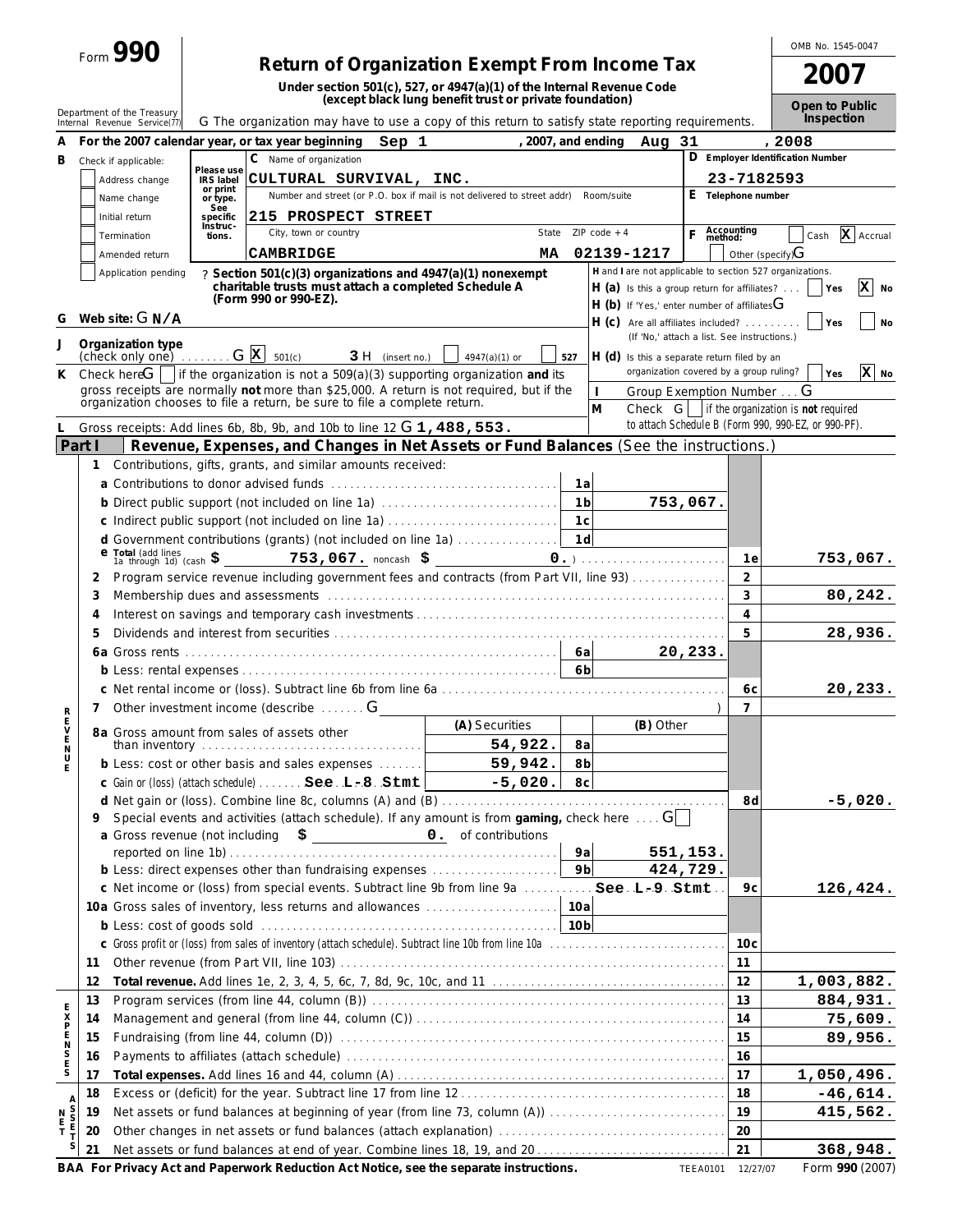## Form **990** (2007) Page **2 CULTURAL SURVIVAL, INC. 23-7182593**

|          | Do not include amounts reported on line<br>6b, 8b, 9b, 10b, or 16 of Part I.                                                                     |                 | (A) Total          | (B) Program<br>services | (C) Management<br>and general                 | (D) Fundraising       |
|----------|--------------------------------------------------------------------------------------------------------------------------------------------------|-----------------|--------------------|-------------------------|-----------------------------------------------|-----------------------|
|          | 22 a Grants paid from donor advised                                                                                                              |                 |                    |                         |                                               |                       |
|          | funds (attach sch)                                                                                                                               |                 |                    |                         |                                               |                       |
|          | \$<br>(cash                                                                                                                                      |                 |                    |                         |                                               |                       |
|          | \$<br>non-cash<br>If this amount includes                                                                                                        |                 |                    |                         |                                               |                       |
|          | foreign grants, check here $\overline{\phantom{a}}$ G                                                                                            | 22 a            |                    |                         |                                               |                       |
|          | 22 b Other grants and allocations (att sch)                                                                                                      |                 |                    |                         |                                               |                       |
|          | \$<br>(cash                                                                                                                                      |                 |                    |                         |                                               |                       |
|          | \$<br>non-cash                                                                                                                                   |                 |                    |                         |                                               |                       |
|          | If this amount includes<br>foreign grants, check here $\overline{G}$                                                                             | 22 <sub>b</sub> |                    |                         |                                               |                       |
| 23       | Specific assistance to individuals<br>(attach schedule)                                                                                          | 23              |                    |                         |                                               |                       |
|          | 24 Benefits paid to or for members<br>(attach schedule)                                                                                          | 24              |                    |                         |                                               |                       |
|          | 25 a Compensation of current officers,                                                                                                           |                 |                    |                         |                                               |                       |
|          | directors, key employees, etc. listed<br>in Part V-A $\ldots$ . See $L-25a$ Stmt $25a$                                                           |                 | 154,672.           | 102,984.                | 21,810.                                       | 29,878.               |
|          | b Compensation of former officers,                                                                                                               |                 |                    |                         |                                               |                       |
|          | directors, key employees, etc. listed<br>in Part V-B                                                                                             | 25 <sub>b</sub> |                    |                         |                                               |                       |
|          | c Compensation and other distributions, not<br>included above, to disqualified persons (as                                                       |                 |                    |                         |                                               |                       |
|          | defined under section $4958(f)(1)$ ) and persons                                                                                                 |                 |                    |                         |                                               |                       |
|          | described in section                                                                                                                             | 25c             | 272,203.           | 231,901.                | 26, 128.                                      | 14,174.               |
|          |                                                                                                                                                  |                 |                    |                         |                                               |                       |
|          | 26 Salaries and wages of employees not<br>included on lines $25a$ , b, and $c$                                                                   | 26              |                    |                         |                                               |                       |
|          | 27 Pension plan contributions not<br>included on lines $25a$ , b, and $c$                                                                        | 27              | 3,507.             | 2,751.                  | 394.                                          | 362.                  |
| 28       | Employee benefits not included on                                                                                                                |                 |                    |                         |                                               |                       |
|          | lines $25a - 27$                                                                                                                                 | 28              | 67,651.            | 53,073.                 | 7,597.                                        | 6,981.                |
| 29       |                                                                                                                                                  | 29              | 37,576.            | 29,478.                 | 4, 220.                                       | 3,878.                |
| 30       | Professional fundraising fees                                                                                                                    | 30              |                    |                         |                                               |                       |
| 31       | Accounting fees                                                                                                                                  | 31              |                    |                         |                                               |                       |
| 32       | Legal fees                                                                                                                                       | 32              |                    |                         |                                               |                       |
| 33       |                                                                                                                                                  | 33              | 24,057.            | 21,306.                 | 611.                                          | 2,140.                |
| 34       |                                                                                                                                                  | 34              | 12,740.            | 10,001.                 | 1,427.                                        | 1,312.                |
| 35       | Postage and shipping                                                                                                                             | 35              | 22,009.            | 17,705.                 | 754.                                          | 3,550.                |
| 36<br>37 | Occupancy<br>Equipment rental and maintenance                                                                                                    | 36<br>37        | 10,388.<br>6, 244. | 8,032.<br>4,899.        | 1,150.<br>701.                                | 1,206.<br>644.        |
| 38       | Printing and publications                                                                                                                        | 38              | 47,874.            | 42,907.                 | 142.                                          | 4,825.                |
| 39       | Travel                                                                                                                                           | 39              | 61,246.            | 57,423.                 | 599.                                          | 3,224.                |
| 40       | Conferences, conventions, and meetings                                                                                                           | 40              |                    |                         |                                               |                       |
| 41       |                                                                                                                                                  | 41              | 25,927.            | 20,339.                 | 2,912.                                        | 2,676.                |
| 42       | Depreciation, depletion, etc (attach schedule)                                                                                                   | 42              | 13,098.            | 10,275.                 | 1,471.                                        | 1,352.                |
| 43       | Other expenses not covered above (itemize):                                                                                                      |                 |                    |                         |                                               |                       |
|          | a CONSULTANTS                                                                                                                                    | 43 a            | 65,799.            | 58,628.                 | ο.                                            | 7,171.                |
|          | <b>b BANK CARD FEES</b>                                                                                                                          | 43b             | 3,989.             | 3,196.                  | 413.                                          | 380.                  |
|          | C DUES & SUBSCRIPTIONS                                                                                                                           | 43 c            | 1,440.             | 69.                     | 10.                                           | 1,361.                |
|          | d REPAIRS & MAINT                                                                                                                                | 43 d            | 17,800.            | 14,024.                 | 1,968.                                        | 1,808.                |
|          | e INSURANCE                                                                                                                                      | 43 e            | 8,019.             | 6, 290.                 | 901.                                          | 828.                  |
|          | f REAL ESTATE TAXES                                                                                                                              | 43 f            | 5,492.             | 4,308.                  | 617.                                          | 567.                  |
|          | g See Other Expenses Stmt                                                                                                                        | 43 g            | 188,765.           | 185,342.                | 1,784.                                        | 1,639.                |
|          | 44 Total functional expenses. Add lines 22a<br>through 43g. (Organizations completing columns<br>(B) - (D), carry these totals to lines 13 - 15) | 44              | 1,050,496.         | 884,931.                | 75,609.                                       | 89,956.               |
|          | Joint Costs. Check $\cdot$ G   if you are following SOP 98-2.                                                                                    |                 |                    |                         |                                               |                       |
|          | Are any joint costs from a combined educational campaign and fundraising solicitation reported in (B) Program services? $G \cap Y$ Yes           |                 |                    |                         |                                               | $\vert x \vert$<br>No |
|          | If 'Yes,' enter (i) the aggregate amount of these joint costs                                                                                    |                 | \$                 |                         | (ii) the amount allocated to Program services |                       |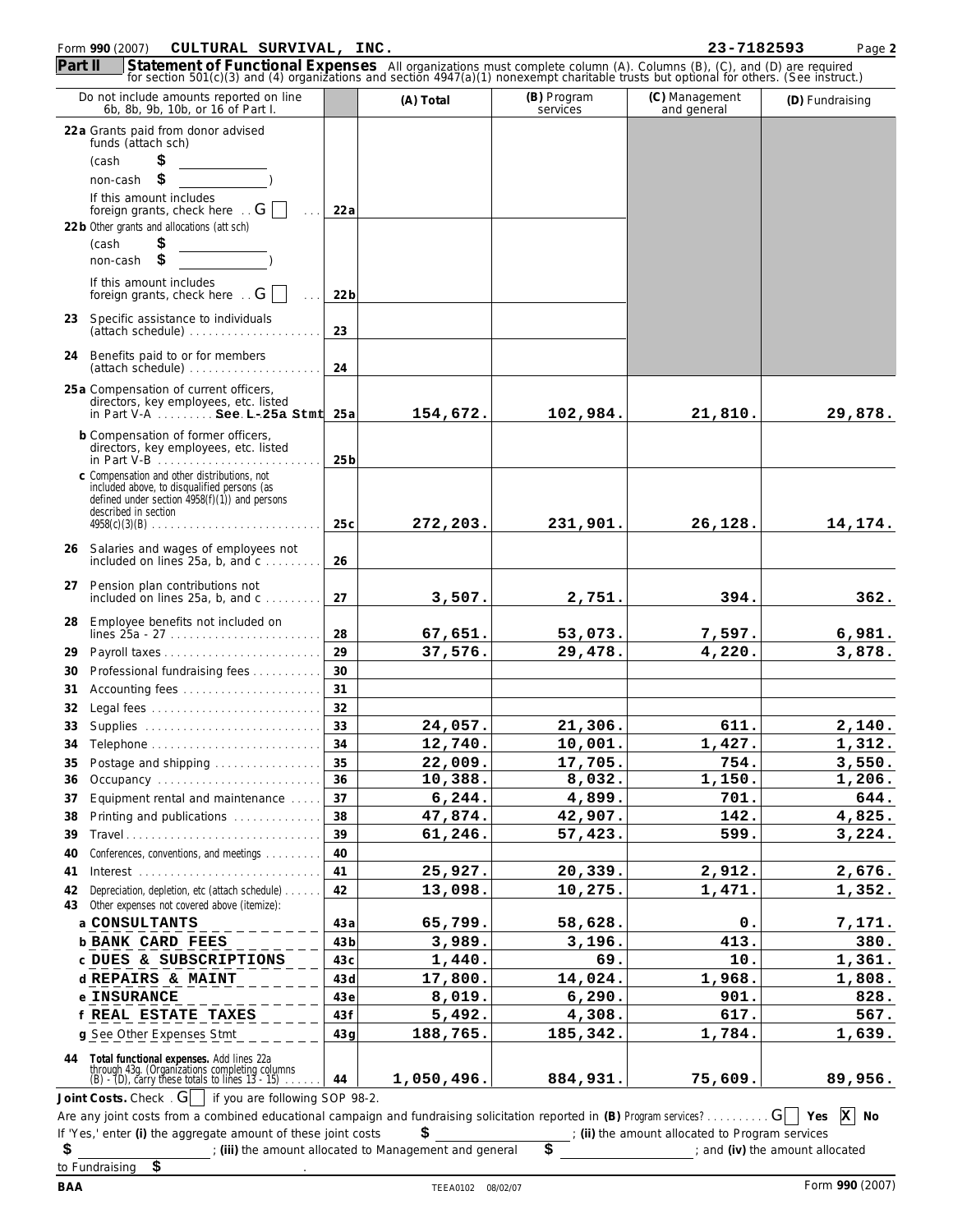|                                                      |                                         |                                                                                                           | Form 990 is available for public inspection and, for some people, serves as the primary or sole source of information about a particular<br>organization. How the public perceives an organization in such cases may be determined by the information presented on its return. Therefore,<br>please make sure the return is complete and accurate and fully describes, in Part III, the organization's programs and accomplishments. |                                                                                                                                     |
|------------------------------------------------------|-----------------------------------------|-----------------------------------------------------------------------------------------------------------|--------------------------------------------------------------------------------------------------------------------------------------------------------------------------------------------------------------------------------------------------------------------------------------------------------------------------------------------------------------------------------------------------------------------------------------|-------------------------------------------------------------------------------------------------------------------------------------|
| What is the organization's primary exempt purpose? G |                                         | TO ASSIST INDIGENOUS PEOPLE                                                                               | All organizations must describe their exempt purpose achievements in a clear and concise manner. State the number of clients served, publications issued, etc. Discuss achievements that are not measurable. (Section 501(c)(                                                                                                                                                                                                        | Program Service Expenses<br>(Required for 501(c)(3) and<br>(4) organizations and<br>4947(a)(1) trusts; but<br>optional for others.) |
| LANGUAGES AND CULTURES.                              | a THESE PROGRAMS PROVIDE ADMINISTRATIVE | SUPPORT TO EMPOWER INDIGENOUS PEOPLE TO PROTECT THEIR LANDS                                               |                                                                                                                                                                                                                                                                                                                                                                                                                                      |                                                                                                                                     |
| b                                                    |                                         | (Grants and allocations $\sharp$ 0.) If this amount includes foreign grants, check here G                 |                                                                                                                                                                                                                                                                                                                                                                                                                                      | 884,931.                                                                                                                            |
| C                                                    |                                         | (Grants and allocations $\sharp$ $\longrightarrow$ ) If this amount includes foreign grants, check here G |                                                                                                                                                                                                                                                                                                                                                                                                                                      |                                                                                                                                     |
| d                                                    |                                         | (Grants and allocations $\sharp$ $\longrightarrow$ ) If this amount includes foreign grants, check here G |                                                                                                                                                                                                                                                                                                                                                                                                                                      |                                                                                                                                     |
| (Grants and allocations)                             | -------------                           | ) If this amount includes foreign grants, check here ${\mathsf G}$                                        |                                                                                                                                                                                                                                                                                                                                                                                                                                      |                                                                                                                                     |
| (Grants and allocations                              | S.                                      |                                                                                                           | ) If this amount includes foreign grants, check here $G$                                                                                                                                                                                                                                                                                                                                                                             |                                                                                                                                     |
|                                                      |                                         |                                                                                                           |                                                                                                                                                                                                                                                                                                                                                                                                                                      | 884,931.                                                                                                                            |
| <b>BAA</b>                                           |                                         |                                                                                                           |                                                                                                                                                                                                                                                                                                                                                                                                                                      | Form 990 (2007)                                                                                                                     |

| 23-7182593 |  |  |
|------------|--|--|
|            |  |  |

# Form **990** (2007) Page **3 CULTURAL SURVIVAL, INC. 23-7182593**

**Part III Statement of Program Service Accomplishments** *(See the instructions.)*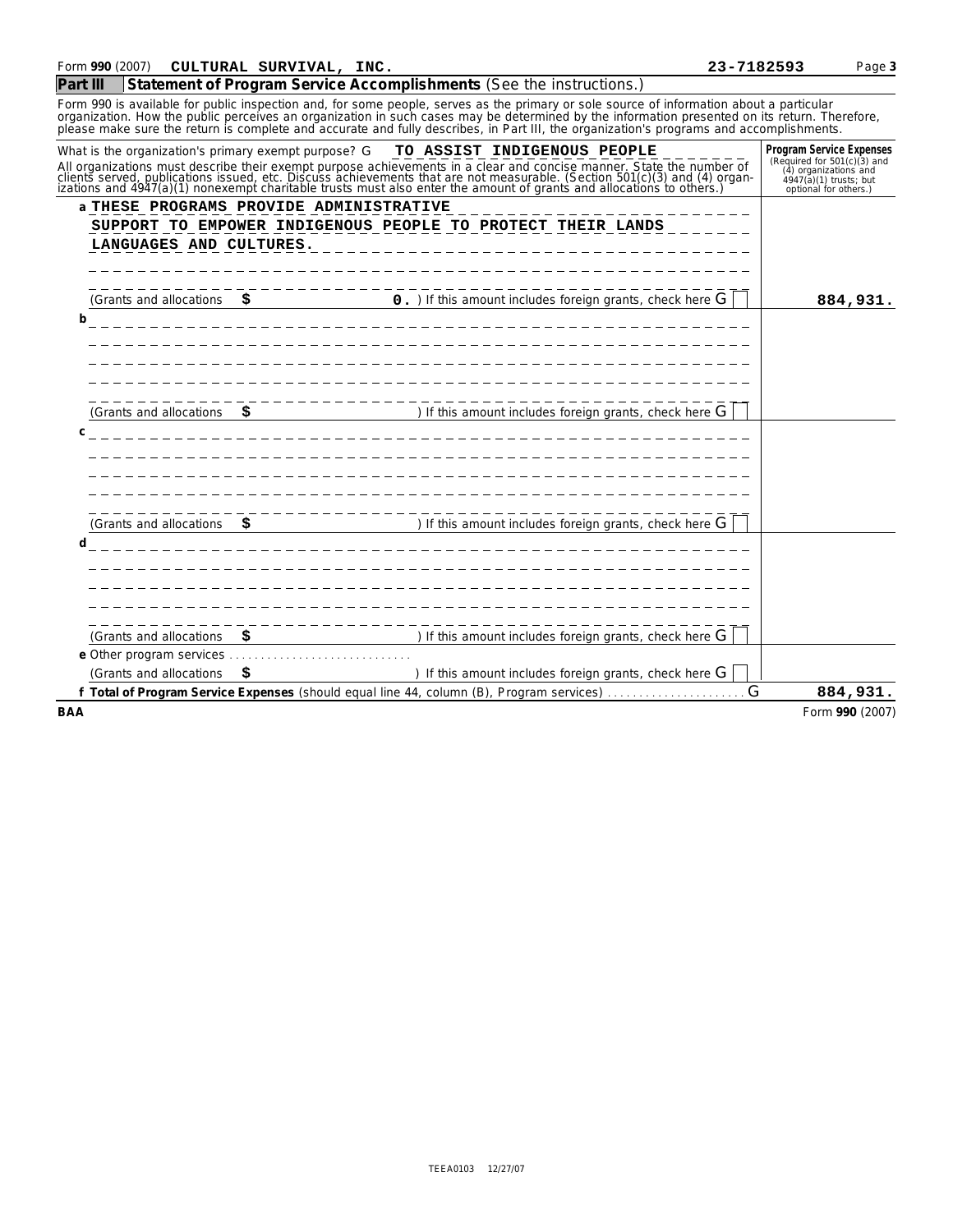### Form **990** (2007) Page **4 CULTURAL SURVIVAL, INC. 23-7182593**

| r |  |
|---|--|

|                                 | <b>Part IV</b> | Balance Sheets (See the instructions.)                                                                                                                                                                                         |                 |                                               |                          |                 |                    |
|---------------------------------|----------------|--------------------------------------------------------------------------------------------------------------------------------------------------------------------------------------------------------------------------------|-----------------|-----------------------------------------------|--------------------------|-----------------|--------------------|
| Note:                           |                | Where required, attached schedules and amounts within the description<br>column should be for end-of-year amounts only.                                                                                                        |                 |                                               | (A)<br>Beginning of year |                 | (B)<br>End of year |
|                                 | 45             |                                                                                                                                                                                                                                |                 |                                               | 1,591.                   | 45              |                    |
|                                 | 46             |                                                                                                                                                                                                                                |                 |                                               | 273,985.                 | 46              | 239,854.           |
|                                 |                |                                                                                                                                                                                                                                |                 |                                               |                          |                 |                    |
|                                 |                | 47a Accounts receivable                                                                                                                                                                                                        | 47a             | 2,155.                                        |                          |                 |                    |
|                                 |                | b Less: allowance for doubtful accounts                                                                                                                                                                                        | 47 <sub>b</sub> | 0.                                            | 1,855.                   | 47 <sub>c</sub> | 2,155.             |
|                                 |                |                                                                                                                                                                                                                                |                 |                                               |                          |                 |                    |
|                                 |                |                                                                                                                                                                                                                                | 48a             | 100,000.                                      |                          |                 |                    |
|                                 |                | b Less: allowance for doubtful accounts                                                                                                                                                                                        | 48 <sub>b</sub> | $\mathbf 0$ .                                 | 43,000.                  | 48 <sub>c</sub> | 100,000.           |
|                                 | 49             |                                                                                                                                                                                                                                |                 |                                               |                          | 49              |                    |
|                                 |                | 50 a Receivables from current and former officers, directors, trustees, and key                                                                                                                                                |                 |                                               |                          | 50a             |                    |
|                                 |                | b Receivables from other disqualified persons (as defined under section 4958(f)(1))<br>and persons described in section 4958(c)(3)(B) (attach schedule)                                                                        |                 |                                               |                          | 50 <sub>b</sub> |                    |
| A<br>S<br>S<br>E<br>T           |                | 51a Other notes and loans receivable                                                                                                                                                                                           |                 |                                               |                          |                 |                    |
|                                 |                |                                                                                                                                                                                                                                |                 |                                               |                          |                 |                    |
| S                               |                |                                                                                                                                                                                                                                |                 |                                               |                          | 51 <sub>c</sub> |                    |
|                                 |                |                                                                                                                                                                                                                                |                 |                                               |                          | 52              |                    |
|                                 | 53             |                                                                                                                                                                                                                                |                 |                                               |                          | 53              |                    |
|                                 |                | 54a Investments ' publicly-traded securities $\ldots$ <b>L-54a Stmt G</b>                                                                                                                                                      |                 | <b>X</b> FMV<br>Cost                          | 60,839.                  | 54a             | 898.               |
|                                 |                | b Investments ' other securities (attach sch) $\ldots$ G                                                                                                                                                                       |                 | Cost<br><b>FMV</b>                            |                          | 54 <sub>b</sub> |                    |
|                                 |                | 55a Investments ' land, buildings, & equipment: basis                                                                                                                                                                          | 55a             |                                               |                          |                 |                    |
|                                 |                | b Less: accumulated depreciation                                                                                                                                                                                               | 55 <sub>b</sub> |                                               |                          | 55c             |                    |
|                                 |                | 56 Investments ' other (attach schedule)                                                                                                                                                                                       |                 | $L - 56$ Stmt.                                | 76,744.                  | 56              | 72,094.            |
|                                 |                | 57a Land, buildings, and equipment: basis                                                                                                                                                                                      | 57a             | 526, 296.                                     |                          |                 |                    |
|                                 |                | b Less: accumulated depreciation<br>$(attach schedule)$ $L-57$ $Stmt$                                                                                                                                                          | 57 <sub>b</sub> | 154,838.                                      | 384,556.                 | 57 <sub>c</sub> | 371,458.           |
|                                 |                | 58 Other assets, including program-related investments                                                                                                                                                                         |                 |                                               |                          |                 |                    |
|                                 |                | (describe G See Line 58 Stmt                                                                                                                                                                                                   |                 | - – – – – – – – – – ). .                      | 11,428.                  | 58              | 10,543.            |
|                                 | 59             | Total assets (must equal line 74). Add lines 45 through 58                                                                                                                                                                     |                 |                                               | 853,998.                 | 59              | 797,002.           |
|                                 | 60             | Accounts payable and accrued expenses manufactured expenses and accrue and accrue expenses of the set of the set of the set of the set of the set of the set of the set of the set of the set of the set of the set of the set |                 |                                               | 941.                     | 60              |                    |
|                                 | 61             |                                                                                                                                                                                                                                |                 |                                               |                          | 61              |                    |
|                                 | 62             |                                                                                                                                                                                                                                |                 |                                               |                          | 62              |                    |
| A<br>B                          | 63             | Loans from officers, directors, trustees, and key                                                                                                                                                                              |                 |                                               |                          |                 |                    |
|                                 |                |                                                                                                                                                                                                                                |                 |                                               |                          | 63              |                    |
| $\mathbf{I}$                    |                |                                                                                                                                                                                                                                |                 |                                               |                          | 64 a            |                    |
| Т<br>-1                         |                | b Mortgages and other notes payable (attach schedule) Allen Communications and control of the Mortgages and other notes payable (attach schedule) Allen Communications and the Mortgages and other notes by an amount of Mortg |                 |                                               | 398,677.                 | 64 b            | 391,335.           |
| $_{\rm S}^{\rm E}$              | 65             |                                                                                                                                                                                                                                |                 |                                               | 38,818.                  | 65              | 36,719.            |
|                                 | 66             |                                                                                                                                                                                                                                |                 |                                               | 438,436.                 | 66              | 428,054.           |
|                                 |                | Organizations that follow SFAS 117, check here G                                                                                                                                                                               |                 | $\overline{\mathbf{x}}$ and complete lines 67 |                          |                 |                    |
| $\frac{N}{T}$                   |                | through 69 and lines 73 and 74.                                                                                                                                                                                                |                 |                                               |                          |                 |                    |
|                                 | 67             |                                                                                                                                                                                                                                |                 |                                               | 338,407.                 | 67              | 172,236.           |
| A<br>S<br>S<br>T<br>S<br>T<br>S | 68             |                                                                                                                                                                                                                                |                 | 77, 155.                                      | 68                       | 196,712.        |                    |
|                                 | 69             |                                                                                                                                                                                                                                |                 |                                               |                          | 69              |                    |
| $\rm _R^O$                      |                | Organizations that do not follow SFAS 117, check here G                                                                                                                                                                        |                 | and complete lines                            |                          |                 |                    |
|                                 |                | 70 through 74.                                                                                                                                                                                                                 |                 |                                               |                          |                 |                    |
| F<br>D<br>D<br>D                | 70             |                                                                                                                                                                                                                                |                 |                                               |                          | 70              |                    |
|                                 | 71             | Paid-in or capital surplus, or land, building, and equipment fund                                                                                                                                                              |                 |                                               |                          | 71              |                    |
| B                               | 72             | Retained earnings, endowment, accumulated income, or other funds                                                                                                                                                               |                 |                                               |                          | 72              |                    |
| ALANCES                         |                |                                                                                                                                                                                                                                |                 |                                               |                          |                 |                    |
|                                 | 73             | Total net assets or fund balances. Add lines 67 through 69 or lines 70 through<br>72. (Column (A) must equal line 19 and column (B) must equal line 21)                                                                        |                 |                                               | 415,562.                 | 73              | 368,948.           |
|                                 | 74             | Total liabilities and net assets/fund balances. Add lines 66 and 73                                                                                                                                                            | 853,998. 74     |                                               | 797,002.                 |                 |                    |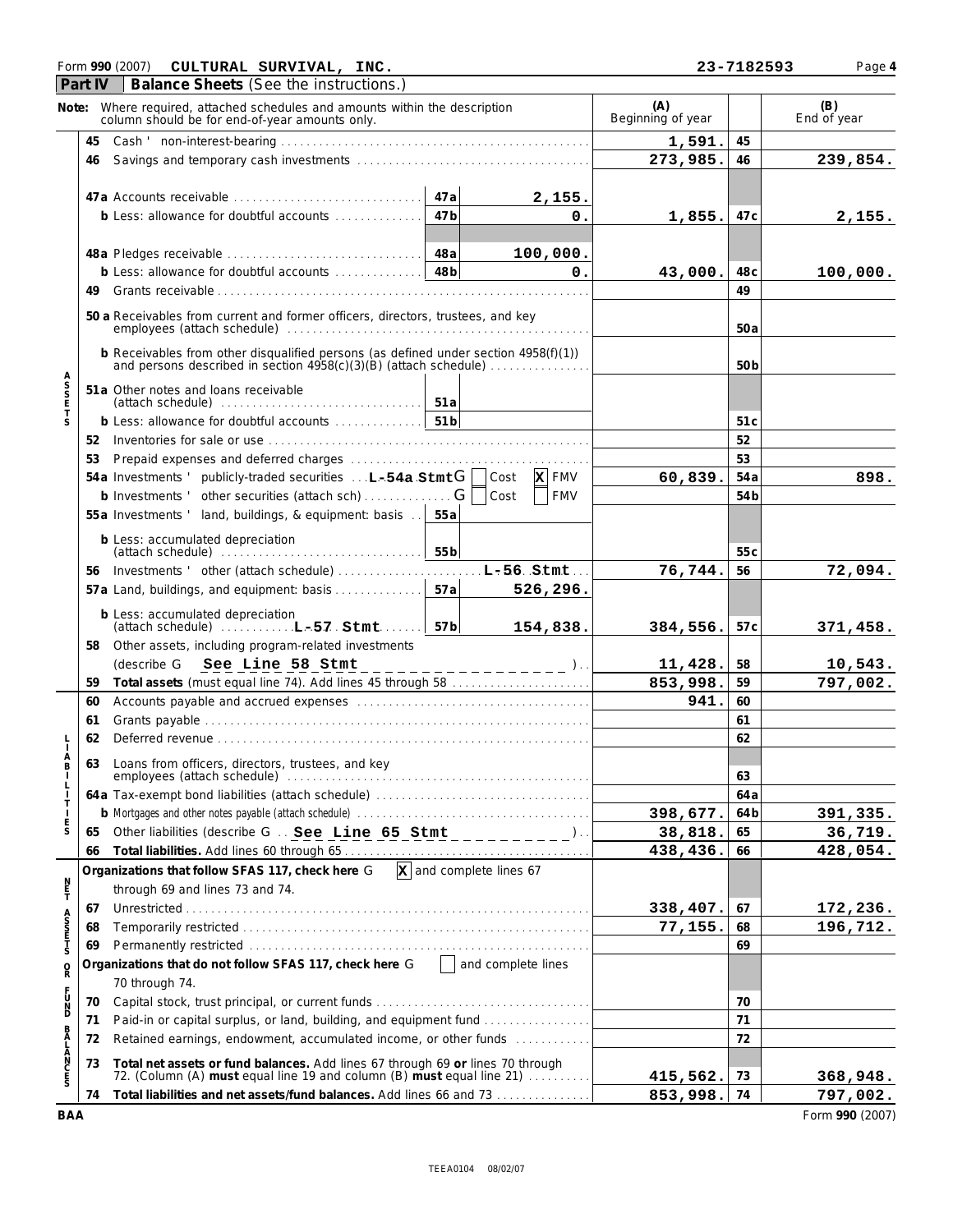|             | Form 990 (2007)                                                                                                                | CULTURAL SURVIVAL, INC. |                                    |       |                               |                | 23-7182593                                                                                                                                                                                                                |                                 | Page 5         |
|-------------|--------------------------------------------------------------------------------------------------------------------------------|-------------------------|------------------------------------|-------|-------------------------------|----------------|---------------------------------------------------------------------------------------------------------------------------------------------------------------------------------------------------------------------------|---------------------------------|----------------|
|             | Part IV-A Reconciliation of Revenue per Audited Financial Statements with Revenue per Return (See the<br><i>instructions.)</i> |                         |                                    |       |                               |                |                                                                                                                                                                                                                           |                                 |                |
| a           |                                                                                                                                |                         |                                    |       |                               |                | a                                                                                                                                                                                                                         |                                 | 1,003,882.     |
| b           | Amounts included on line a but not on Part I, line 12:                                                                         |                         |                                    |       |                               |                |                                                                                                                                                                                                                           |                                 |                |
|             |                                                                                                                                |                         |                                    |       |                               | b1             |                                                                                                                                                                                                                           |                                 |                |
|             |                                                                                                                                |                         |                                    |       |                               | h <sub>2</sub> |                                                                                                                                                                                                                           |                                 |                |
|             |                                                                                                                                |                         |                                    |       |                               | b3             |                                                                                                                                                                                                                           |                                 |                |
|             | 4 Other (specify):                                                                                                             |                         | __________________________________ |       |                               |                |                                                                                                                                                                                                                           |                                 |                |
|             |                                                                                                                                |                         |                                    |       |                               | b4             |                                                                                                                                                                                                                           |                                 |                |
|             |                                                                                                                                |                         |                                    |       |                               |                | b                                                                                                                                                                                                                         |                                 |                |
| $\mathsf C$ |                                                                                                                                |                         |                                    |       |                               |                | $\mathsf{C}$                                                                                                                                                                                                              |                                 | 1,003,882.     |
| d           | Amounts included on Part I, line 12, but not on line a:                                                                        |                         |                                    |       |                               |                |                                                                                                                                                                                                                           |                                 |                |
|             |                                                                                                                                |                         |                                    |       |                               |                |                                                                                                                                                                                                                           |                                 |                |
|             | 2Other (specify):                                                                                                              |                         | __________________________________ |       |                               |                |                                                                                                                                                                                                                           |                                 |                |
|             |                                                                                                                                |                         |                                    |       |                               | d2             |                                                                                                                                                                                                                           |                                 |                |
|             |                                                                                                                                |                         |                                    |       |                               |                | d                                                                                                                                                                                                                         |                                 |                |
| e           |                                                                                                                                |                         |                                    |       |                               |                | $\mathsf{e}$                                                                                                                                                                                                              |                                 | 1,003,882.     |
|             | Part IV-B Reconciliation of Expenses per Audited Financial Statements with Expenses per Return                                 |                         |                                    |       |                               |                |                                                                                                                                                                                                                           |                                 |                |
|             |                                                                                                                                |                         |                                    |       |                               |                |                                                                                                                                                                                                                           |                                 |                |
| a           |                                                                                                                                |                         |                                    |       |                               |                | a                                                                                                                                                                                                                         |                                 | 1,050,496.     |
| b           | Amounts included on line a but not on Part I. line 17:                                                                         |                         |                                    |       |                               |                |                                                                                                                                                                                                                           |                                 |                |
|             |                                                                                                                                |                         |                                    |       |                               | b1             |                                                                                                                                                                                                                           |                                 |                |
|             |                                                                                                                                |                         |                                    |       |                               |                |                                                                                                                                                                                                                           |                                 |                |
|             |                                                                                                                                |                         |                                    |       |                               | b3             |                                                                                                                                                                                                                           |                                 |                |
|             | 4 Other (specify):                                                                                                             |                         | __________________________________ |       |                               |                |                                                                                                                                                                                                                           |                                 |                |
|             |                                                                                                                                |                         |                                    |       |                               | b4             |                                                                                                                                                                                                                           |                                 |                |
|             |                                                                                                                                |                         |                                    |       |                               |                | b                                                                                                                                                                                                                         |                                 |                |
| C           |                                                                                                                                |                         |                                    |       |                               |                | $\mathsf{C}$                                                                                                                                                                                                              |                                 | 1,050,496.     |
| d           | Amounts included on Part I, line 17, but not on line a:                                                                        |                         |                                    |       |                               |                |                                                                                                                                                                                                                           |                                 |                |
|             | 2Other (specify):                                                                                                              |                         |                                    |       |                               |                |                                                                                                                                                                                                                           |                                 |                |
|             |                                                                                                                                |                         | __________________________________ |       |                               | d2             |                                                                                                                                                                                                                           |                                 |                |
|             |                                                                                                                                |                         |                                    |       |                               |                | d                                                                                                                                                                                                                         |                                 |                |
| e           |                                                                                                                                |                         |                                    |       |                               |                | $\mathbf{e}$                                                                                                                                                                                                              |                                 | 1,050,496.     |
|             | Part V-A                                                                                                                       |                         |                                    |       |                               |                |                                                                                                                                                                                                                           |                                 |                |
|             |                                                                                                                                |                         |                                    |       |                               |                | Current Officers, Directors, Trustees, and Key Employees (List each person who was an officer, director, trustee, or key employee at any time during the year even if they were not compensated.) (See the instructions.) |                                 |                |
|             |                                                                                                                                |                         | (B) Title and average hours        |       | (C) Compensation              |                | (D) Contributions to                                                                                                                                                                                                      | (E) Expense                     |                |
|             | (A) Name and address                                                                                                           |                         | per week devoted<br>to position    |       | (if not paid,<br>$enter - 0-$ |                | employee benefit<br>plans and deferred                                                                                                                                                                                    | account and other<br>allowances |                |
|             |                                                                                                                                |                         |                                    |       |                               |                | compensation plans                                                                                                                                                                                                        |                                 |                |
|             | SEE ATTACHED LIST                                                                                                              |                         |                                    |       |                               |                |                                                                                                                                                                                                                           |                                 |                |
|             | FOR NAMES                                                                                                                      |                         |                                    |       |                               |                |                                                                                                                                                                                                                           |                                 |                |
|             | AND ADDRESSES                                                                                                                  |                         | MA00000 DIRECTORS                  | 3.00  |                               | 0.             | 0.                                                                                                                                                                                                                        |                                 | $\mathbf{0}$ . |
|             | ELLEN LUTZ                                                                                                                     |                         |                                    |       |                               |                |                                                                                                                                                                                                                           |                                 |                |
|             | 37 LEE ST, #4                                                                                                                  |                         |                                    |       |                               |                |                                                                                                                                                                                                                           |                                 |                |
|             | CAMBRIDGE,                                                                                                                     |                         | MA02139 EXEC DIR                   | 40.00 |                               | 86,000.        | 2,580.                                                                                                                                                                                                                    |                                 | 0.             |
|             | JONATHAN MARK CAMP                                                                                                             |                         |                                    |       |                               |                |                                                                                                                                                                                                                           |                                 |                |
|             | 85 SHIRLEY ST                                                                                                                  |                         |                                    |       |                               |                |                                                                                                                                                                                                                           |                                 |                |
|             | PEPPERELL,                                                                                                                     |                         | MA01463 DIR OF OPER 40.00          |       |                               | 64,167.        | 1,925.                                                                                                                                                                                                                    |                                 | $\mathbf 0$ .  |
|             |                                                                                                                                |                         |                                    |       |                               |                |                                                                                                                                                                                                                           |                                 |                |
|             |                                                                                                                                |                         |                                    |       |                               |                |                                                                                                                                                                                                                           |                                 |                |
|             |                                                                                                                                |                         |                                    |       |                               |                |                                                                                                                                                                                                                           |                                 |                |
|             |                                                                                                                                |                         |                                    |       |                               |                |                                                                                                                                                                                                                           |                                 |                |
|             |                                                                                                                                |                         |                                    |       |                               |                |                                                                                                                                                                                                                           |                                 |                |
|             |                                                                                                                                |                         |                                    |       |                               |                |                                                                                                                                                                                                                           |                                 |                |
|             |                                                                                                                                |                         |                                    |       |                               |                |                                                                                                                                                                                                                           |                                 |                |
|             |                                                                                                                                |                         |                                    |       |                               |                |                                                                                                                                                                                                                           |                                 |                |
|             |                                                                                                                                |                         |                                    |       |                               |                |                                                                                                                                                                                                                           |                                 |                |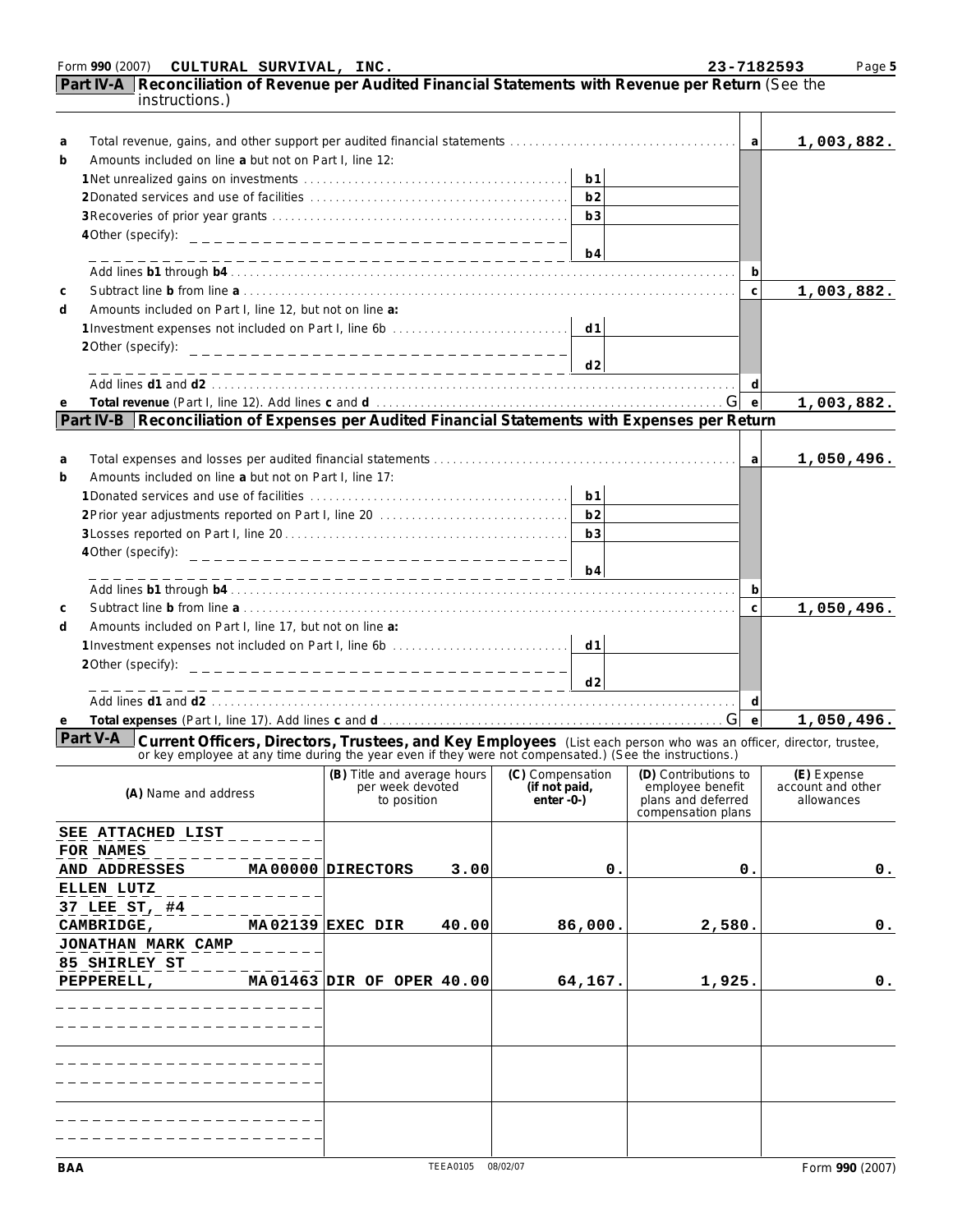| Form 990 (2007) CULTURAL SURVIVAL, INC.<br>23-7182593                                                                                                                                                                                                                                                                                                                         |      |  |  |  |  |  |
|-------------------------------------------------------------------------------------------------------------------------------------------------------------------------------------------------------------------------------------------------------------------------------------------------------------------------------------------------------------------------------|------|--|--|--|--|--|
| Part V-A Current Officers, Directors, Trustees, and Key Employees (continued)                                                                                                                                                                                                                                                                                                 |      |  |  |  |  |  |
| 75 a Enter the total number of officers, directors, and trustees permitted to vote on organization business at board meetings G 14                                                                                                                                                                                                                                            |      |  |  |  |  |  |
| b Are any officers, directors, trustees, or key employees listed in Form 990, Part V-A, or highest compensated employees<br>listed in Schedule A, Part I, or highest compensated professional and other independent contractors listed in Schedule                                                                                                                            |      |  |  |  |  |  |
| A, Part II-A or II-B, related to each other through family or business relationships? If 'Yes,' attach a statement that<br>identifies the individuals and explains the relationship(s)                                                                                                                                                                                        |      |  |  |  |  |  |
| c Do any officers, directors, trustees, or key employees listed in form 990, Part V-A, or highest compensated employees<br>listed in Schedule A, Part I, or highest compensated professional and other independent contractors listed in Schedule<br>A, Part II-A or II-B, receive compensation from any other organizations, whether tax exempt or taxable, that are related |      |  |  |  |  |  |
| to the organization? See the instructions for the definition of related organization                                                                                                                                                                                                                                                                                          | 75 c |  |  |  |  |  |
| If 'Yes,' attach a statement that includes the information described in the instructions.                                                                                                                                                                                                                                                                                     |      |  |  |  |  |  |
|                                                                                                                                                                                                                                                                                                                                                                               | 75 d |  |  |  |  |  |

# **Part V-B Former Officers, Directors, Trustees, and Key Employees That Received Compensation or Other** Benefits (If any former officer, director, trustee, or key employee received compensation or other benefits (described below)<br>during the year, list that person below and enter the amount of compensation or other benefits i the instructions.)

| (A) Name and address | (B) Loans and<br>Advances | (C) Compensation<br>(if not paid,<br>enter -0-) | (D) Contributions to<br>employee benefit<br>plans and deferred<br>compensation plans | (E) Expense<br>account and other<br>allowances |
|----------------------|---------------------------|-------------------------------------------------|--------------------------------------------------------------------------------------|------------------------------------------------|
|                      |                           |                                                 |                                                                                      |                                                |
|                      |                           |                                                 |                                                                                      |                                                |
|                      |                           |                                                 |                                                                                      |                                                |
|                      |                           |                                                 |                                                                                      |                                                |
|                      |                           |                                                 |                                                                                      |                                                |
|                      |                           |                                                 |                                                                                      |                                                |
|                      |                           |                                                 |                                                                                      |                                                |
|                      |                           |                                                 |                                                                                      |                                                |
|                      |                           |                                                 |                                                                                      |                                                |
|                      |                           |                                                 |                                                                                      |                                                |
|                      |                           |                                                 |                                                                                      |                                                |
|                      |                           |                                                 |                                                                                      |                                                |

| Part VI Other Information (See the instructions.)                                                                                              |                 | Yes.            | No. |
|------------------------------------------------------------------------------------------------------------------------------------------------|-----------------|-----------------|-----|
| Did the organization make a change in its activities or methods of conducting activities?<br>76                                                |                 |                 |     |
|                                                                                                                                                | 76              |                 | x   |
| Were any changes made in the organizing or governing documents but not reported to the IRS?<br>77                                              | 77              |                 | x   |
| If 'Yes,' attach a conformed copy of the changes.                                                                                              |                 |                 |     |
| 78 a Did the organization have unrelated business gross income of \$1,000 or more during the year covered by this return?                      | 78a             |                 | x   |
|                                                                                                                                                | 78 <sub>b</sub> |                 |     |
| Was there a liquidation, dissolution, termination, or substantial contraction during the<br>79.                                                |                 |                 |     |
|                                                                                                                                                | 79              |                 | x   |
| 80 a Is the organization related (other than by association with a statewide or nationwide organization) through common                        |                 |                 |     |
| membership, governing bodies, trustees, officers, etc, to any other exempt or nonexempt organization?                                          | 80a             |                 | x   |
| b If 'Yes,' enter the name of the organization G                                                                                               |                 |                 |     |
| $\frac{1}{1}$ = $\frac{1}{2}$ = $\frac{1}{2}$ = $\frac{1}{2}$ = $\frac{1}{2}$ and check whether it is $\frac{1}{2}$<br>exempt or<br>nonexempt. |                 |                 |     |
|                                                                                                                                                |                 |                 |     |
|                                                                                                                                                | 81 <sub>b</sub> |                 | x   |
| BAA                                                                                                                                            |                 | Form 990 (2007) |     |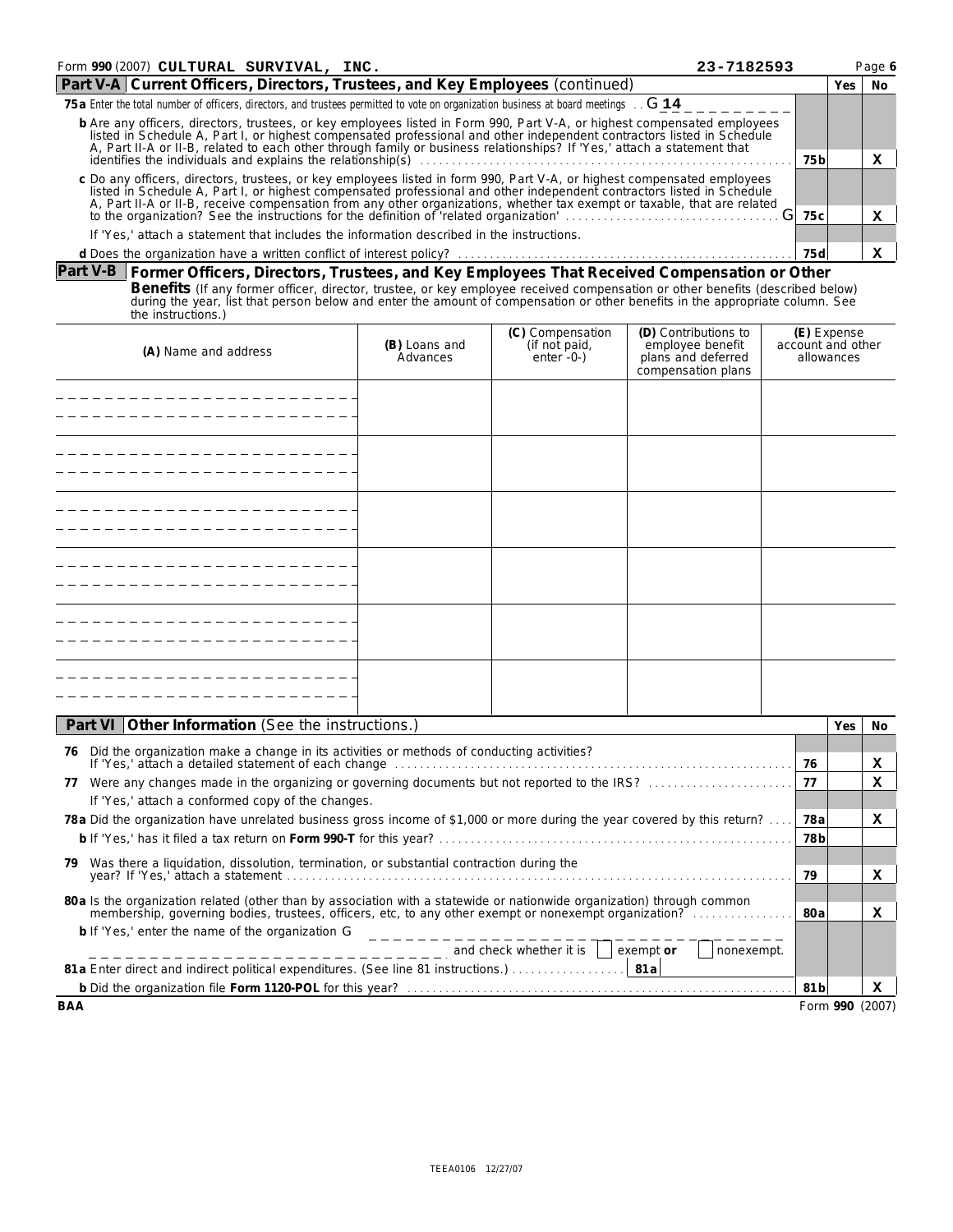| Form 990 (2007)                               | CULTURAL SURVIVAL, INC. | 23-7182593                                                                                                                                                                                                                                      |                 |     | Page 7 |
|-----------------------------------------------|-------------------------|-------------------------------------------------------------------------------------------------------------------------------------------------------------------------------------------------------------------------------------------------|-----------------|-----|--------|
| Part VI Other Information (continued)         |                         |                                                                                                                                                                                                                                                 |                 | Yes | No     |
|                                               |                         | 82 a Did the organization receive donated services or the use of materials, equipment, or facilities at no charge or at                                                                                                                         | 82a             |     | x      |
|                                               |                         | b If 'Yes,' you may indicate the value of these items here. Do not include this amount as<br>revenue in Part 1 or as an expense in Part II. (See instructions in Part III.)<br>82 <sub>b</sub>                                                  |                 |     |        |
|                                               |                         | 83 a Did the organization comply with the public inspection requirements for returns and exemption applications?                                                                                                                                | 83a             | x   |        |
|                                               |                         | b Did the organization comply with the disclosure requirements relating to quid pro quo contributions?                                                                                                                                          | 83b             | x   |        |
|                                               |                         |                                                                                                                                                                                                                                                 | 84a             |     | x      |
|                                               |                         | b If 'Yes,' did the organization include with every solicitation an express statement that such contributions or gifts were                                                                                                                     | 84b             |     |        |
|                                               |                         |                                                                                                                                                                                                                                                 | 85a             | N/A |        |
|                                               |                         |                                                                                                                                                                                                                                                 | 85b             | N/A |        |
| waiver for proxy tax owed for the prior year. |                         | If 'Yes' was answered to either 85a or 85b, do not complete 85c through 85h below unless the organization received a                                                                                                                            |                 |     |        |
|                                               |                         | 85c<br>N/A                                                                                                                                                                                                                                      |                 |     |        |
|                                               |                         | 85d<br>N/A                                                                                                                                                                                                                                      |                 |     |        |
|                                               |                         | 85e<br>N/A                                                                                                                                                                                                                                      |                 |     |        |
|                                               |                         | f Taxable amount of lobbying and political expenditures (line 85d less 85e)<br>85f<br>N/A                                                                                                                                                       |                 |     |        |
|                                               |                         | g Does the organization elect to pay the section 6033(e) tax on the amount on line 85f?                                                                                                                                                         | 85q             | N/A |        |
|                                               |                         | h If section 6033(e)(1)(A) dues notices were sent, does the organization agree to add the amount on line 85f to its reasonable estimate of<br>dues allocable to nondeductible lobbying and political expenditures for the following tax year? . | 85h             | N/A |        |
|                                               |                         | 86 501(c)(7) organizations. Enter: a Initiation fees and capital contributions included on                                                                                                                                                      |                 |     |        |
|                                               |                         | 86a<br>N/A                                                                                                                                                                                                                                      |                 |     |        |
|                                               |                         | 86b<br>b Gross receipts, included on line 12, for public use of club facilities<br>N/A                                                                                                                                                          |                 |     |        |
|                                               |                         | 87a<br>87 501(c)(12) organizations. Enter: a Gross income from members or shareholders<br>N/A                                                                                                                                                   |                 |     |        |
|                                               |                         | b Gross income from other sources. (Do not net amounts due or paid to other sources<br>87b<br>N/A                                                                                                                                               |                 |     |        |
|                                               |                         | 88 a At any time during the year, did the organization own a 50% or greater interest in a taxable corporation or partnership, or an entity disregarded as separate from the organization under Regulations sections 301.7701-2                  | 88a             |     | x      |
|                                               |                         | b At any time during the year, did the organization, directly or indirectly, own a controlled entity within the meaning of section 512(b)(13)? If 'Yes,' complete Part XI<br>G                                                                  | 88b             |     | x      |
|                                               |                         | 89 a 501(c)(3) organizations. Enter: Amount of tax imposed on the organization during the year under:                                                                                                                                           |                 |     |        |
|                                               |                         | $\mathfrak{o}$ .                                                                                                                                                                                                                                |                 |     |        |
|                                               |                         |                                                                                                                                                                                                                                                 |                 |     |        |
|                                               |                         | b 501(c)(3) and 501(c)(4) organizations. Did the organization engage in any section 4958 excess benefit transaction<br>during the year or did it become aware of an excess benefit transaction from a prior year? If 'Yes,' attac               | 89b             |     | х      |
|                                               |                         | c Enter: Amount of tax imposed on the organization managers or disqualified persons during the<br>О.                                                                                                                                            |                 |     |        |
|                                               |                         | d Enter: Amount of tax on line 89c, above, reimbursed by the organization                                                                                                                                                                       |                 |     |        |
|                                               |                         | e All organizations. At any time during the tax year, was the organization a party to a prohibited tax shelter transaction?                                                                                                                     | 89e             |     | х      |
|                                               |                         | f All organizations. Did the organization acquire a direct or indirect interest in any applicable insurance contract?                                                                                                                           | 89f             |     | x      |
|                                               |                         | g For supporting organizations and sponsoring organizations maintaining donor advised funds. Did the supporting<br>organization, or a fund maintained by a sponsoring organization, have excess business holdings at any time during            |                 |     |        |
|                                               |                         | 90a List the states with which a copy of this return is filed G See States Filed In                                                                                                                                                             | 89 a            | NA  |        |
|                                               |                         |                                                                                                                                                                                                                                                 |                 |     |        |
|                                               |                         | b Number of employees employed in the pay period that includes March 12, 2007<br>$(See$ instructions.)                                                                                                                                          | 90 <sub>b</sub> |     | 9      |
| 91a The books are in care of G SOFIA FLYNN    |                         | Telephone number G (617) 441-5406                                                                                                                                                                                                               |                 |     |        |
|                                               |                         | Located at G 215 PROSPECT ST, ____________CAMBRIDGE, ________ MA_ ZIP + 4 G 02139                                                                                                                                                               |                 |     |        |
|                                               |                         | b At any time during the calendar year, did the organization have an interest in or a signature or other authority over a financial account in a foreign country (such as a bank account, securities account, or other financi                  |                 | Yes | No.    |
|                                               |                         |                                                                                                                                                                                                                                                 | 91 <sub>b</sub> |     | x      |
|                                               |                         |                                                                                                                                                                                                                                                 |                 |     |        |
| Financial Accounts.                           |                         | See the instructions for exceptions and filing requirements for Form TD F 90-22.1, Report of Foreign Bank and                                                                                                                                   |                 |     |        |

**BAA** Form **990** (2007)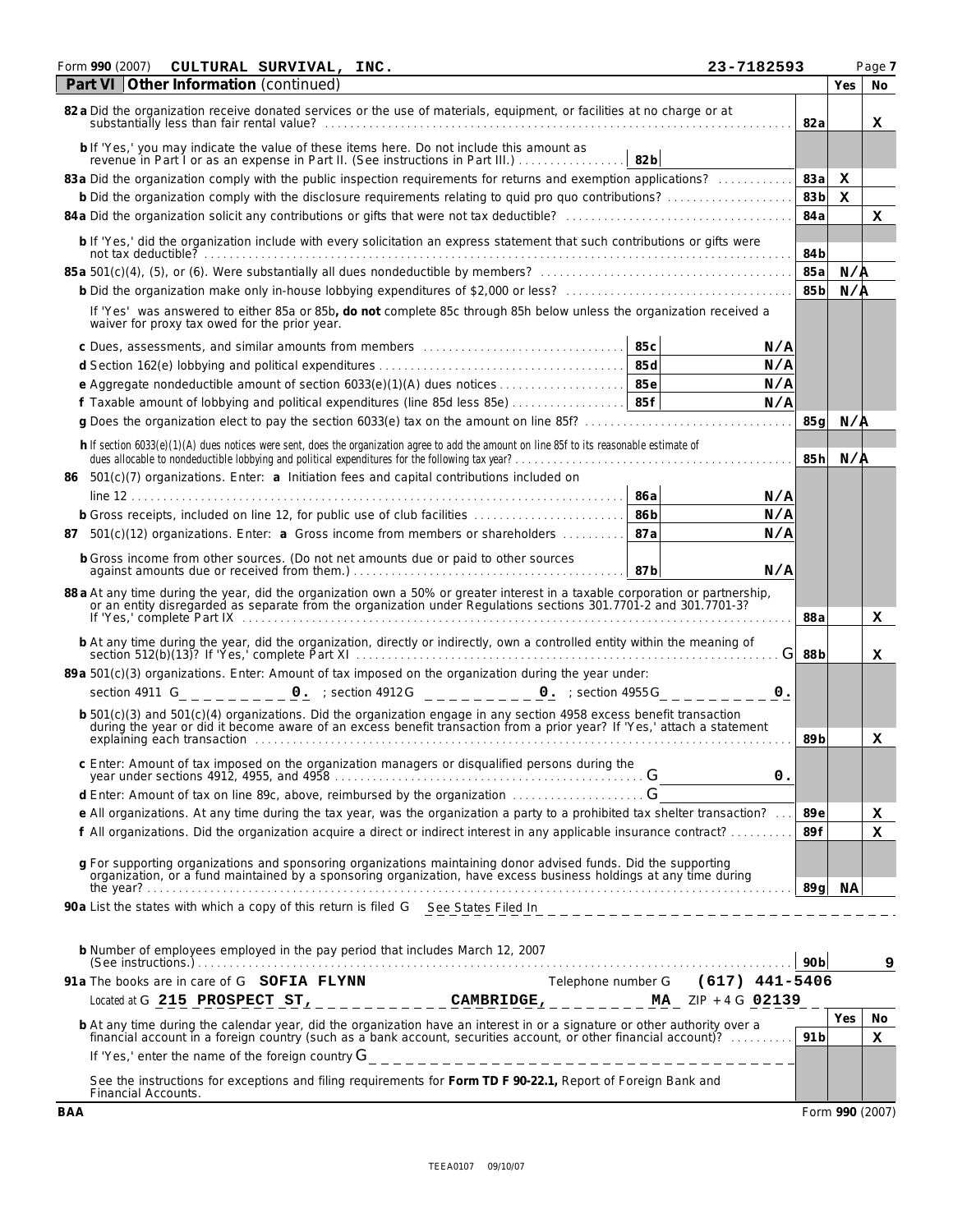| Form 990 (2007) CULTURAL SURVIVAL, INC.<br>Part VI Other Information (continued)                                                                                                                                             |                                     |                           |                              | 23-7182593                           | Page 8<br>Yes<br>No                         |
|------------------------------------------------------------------------------------------------------------------------------------------------------------------------------------------------------------------------------|-------------------------------------|---------------------------|------------------------------|--------------------------------------|---------------------------------------------|
| c At any time during the calendar year, did the organization maintain an office outside of the United States?                                                                                                                |                                     |                           |                              |                                      | 91c<br>x                                    |
| If 'Yes,' enter the name of the foreign country $G$                                                                                                                                                                          |                                     |                           |                              |                                      |                                             |
|                                                                                                                                                                                                                              |                                     |                           |                              |                                      | $G$ $\Box$                                  |
| Part VII Analysis of Income-Producing Activities (See the instructions.)                                                                                                                                                     |                                     |                           |                              |                                      |                                             |
|                                                                                                                                                                                                                              |                                     | Unrelated business income |                              | Excluded by section 512, 513, or 514 |                                             |
| Note: Enter gross amounts unless<br>otherwise indicated.                                                                                                                                                                     | (A)<br><b>Business code</b>         | (B)<br>Amount             | (C)<br><b>Exclusion code</b> | (D)<br>Amount                        | (E)<br>Related or exempt<br>function income |
| 93 Program service revenue:<br>a                                                                                                                                                                                             |                                     |                           |                              |                                      |                                             |
| b<br><u> 1989 - Johann Barn, mars eta inperiodo</u>                                                                                                                                                                          |                                     |                           |                              |                                      |                                             |
| С<br><u> 1980 - Johann Barbara, martin a</u>                                                                                                                                                                                 |                                     |                           |                              |                                      |                                             |
| d<br><u> 1989 - Johann Barn, amerikansk politiker (</u>                                                                                                                                                                      |                                     |                           |                              |                                      |                                             |
| е<br>f Medicare/Medicaid payments                                                                                                                                                                                            |                                     |                           |                              |                                      |                                             |
| g Fees & contracts from government agencies                                                                                                                                                                                  |                                     |                           |                              |                                      |                                             |
| Membership dues and assessments<br>94                                                                                                                                                                                        |                                     |                           |                              |                                      | 80,242.                                     |
| Interest on savings & temporary cash invmnts<br>95                                                                                                                                                                           |                                     |                           |                              |                                      |                                             |
| Dividends & interest from securities<br>96                                                                                                                                                                                   |                                     |                           | 14                           | 28,936.                              |                                             |
| Net rental income or (loss) from real estate:<br>97                                                                                                                                                                          |                                     |                           |                              |                                      |                                             |
| a debt-financed property<br>b not debt-financed property                                                                                                                                                                     |                                     |                           | 16                           | 20,233.                              |                                             |
| Net rental income or (loss) from pers prop<br>98                                                                                                                                                                             |                                     |                           |                              |                                      |                                             |
| Other investment income<br>99                                                                                                                                                                                                |                                     |                           |                              |                                      |                                             |
| Gain or (loss) from sales of assets<br>100                                                                                                                                                                                   |                                     |                           |                              |                                      |                                             |
| other than inventory                                                                                                                                                                                                         |                                     |                           | 41                           | $-5,020.$                            |                                             |
| Net income or (loss) from special events<br>101                                                                                                                                                                              |                                     |                           | 1                            | 126,424.                             |                                             |
| 102<br>Gross profit or (loss) from sales of inventory<br>103 Other revenue: a                                                                                                                                                |                                     |                           |                              |                                      |                                             |
| <u> 1989 - Johann Barbara, martin basa</u><br>b<br><u> 1980 - Johann Barn, mars eta bainar eta baina eta baina eta baina eta baina eta baina eta baina eta baina e</u>                                                       |                                     |                           |                              |                                      |                                             |
| C                                                                                                                                                                                                                            |                                     |                           |                              |                                      |                                             |
| d<br><u> 1989 - Johann Barbara, martin a</u>                                                                                                                                                                                 |                                     |                           |                              |                                      |                                             |
| е                                                                                                                                                                                                                            |                                     |                           |                              |                                      |                                             |
| 104 Subtotal (add columns (B), (D), and (E))                                                                                                                                                                                 |                                     |                           |                              | 170,573.<br>G                        | 80,242.                                     |
| Note: Line 105 plus line 1e, Part I, should equal the amount on line 12, Part I.                                                                                                                                             |                                     |                           |                              |                                      | 250,815.                                    |
| Part VIII Relationship of Activities to the Accomplishment of Exempt Purposes (See the instructions.)                                                                                                                        |                                     |                           |                              |                                      |                                             |
| Line No.                                                                                                                                                                                                                     |                                     |                           |                              |                                      |                                             |
| Explain how each activity for which income is reported in column (E) of Part VII contributed importantly to the accomplishment of the organization's exempt purposes (other than by providing funds for such purposes).<br>F |                                     |                           |                              |                                      |                                             |
| 94 MEMBERSHIPS PROVIDE VOLUNTEERS AND PROFESSIONAL CONTACTS                                                                                                                                                                  |                                     |                           |                              |                                      |                                             |
|                                                                                                                                                                                                                              |                                     |                           |                              |                                      |                                             |
|                                                                                                                                                                                                                              |                                     |                           |                              |                                      |                                             |
| Information Regarding Taxable Subsidiaries and Disregarded Entities (See the instructions.)<br>Part IX                                                                                                                       |                                     |                           |                              |                                      | N/A                                         |
| (A)                                                                                                                                                                                                                          | (B)                                 | (C)                       |                              | (D)                                  | (E)                                         |
| Name, address, and EIN of corporation,<br>partnership, or disregarded entity                                                                                                                                                 | Percentage of<br>ownership interest | Nature of activities      |                              | Total<br>income                      | End-of-year<br>assets                       |
|                                                                                                                                                                                                                              |                                     | ℁                         |                              |                                      |                                             |
|                                                                                                                                                                                                                              |                                     | ℁                         |                              |                                      |                                             |
|                                                                                                                                                                                                                              |                                     | ℁<br>℁                    |                              |                                      |                                             |
| Information Regarding Transfers Associated with Personal Benefit Contracts (See the instructions.)<br>Part X                                                                                                                 |                                     |                           |                              |                                      |                                             |
| a Did the organization, during the year, receive any funds, directly or indirectly, to pay premiums on a personal benefit contract?                                                                                          |                                     |                           |                              |                                      | X No<br>Yes                                 |
| b Did the organization, during the year, pay premiums, directly or indirectly, on a personal benefit contract?<br>Note: If 'Yes' to (b), file Form 8870 and Form 4720 (see instructions).                                    |                                     |                           |                              |                                      | X No<br>Yes                                 |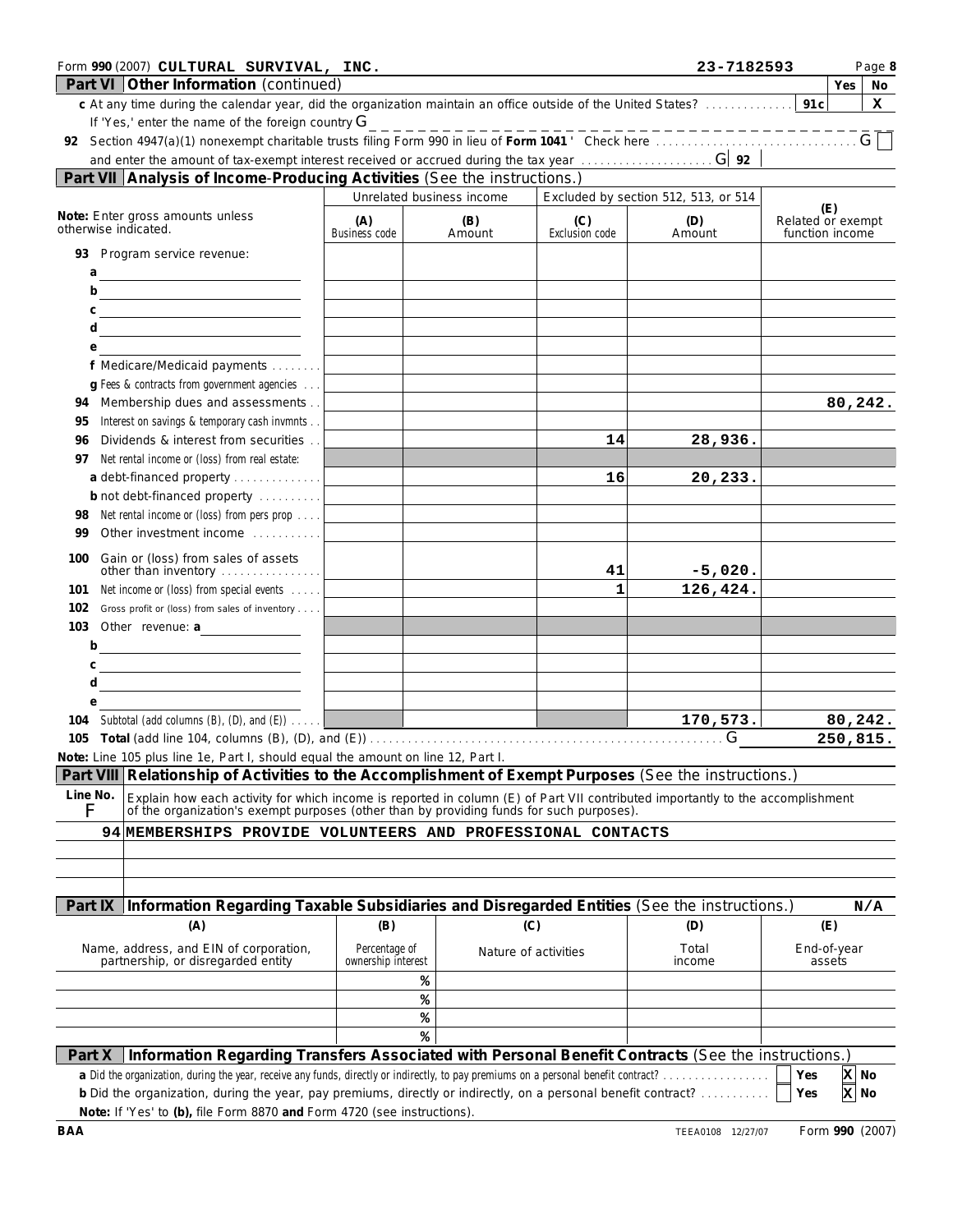|                 | Form 990 (2007) CULTURAL SURVIVAL, INC.                                                                                                                                                                                           |                                                 |          | 23-7182593                         |                                                       |                 | Page 9 |
|-----------------|-----------------------------------------------------------------------------------------------------------------------------------------------------------------------------------------------------------------------------------|-------------------------------------------------|----------|------------------------------------|-------------------------------------------------------|-----------------|--------|
| Part XI         | Information Regarding Transfers To and From Controlled Entities. Complete only if the                                                                                                                                             |                                                 |          |                                    |                                                       |                 |        |
|                 | organization is a controlling organization as defined in section $512(b)(13)$ .                                                                                                                                                   |                                                 |          |                                    |                                                       | N/A             |        |
|                 |                                                                                                                                                                                                                                   |                                                 |          |                                    |                                                       | Yes             | No     |
| 106             | Did the reporting organization make any transfers to a controlled entity as defined in section 512(b)(13) of the Code? If                                                                                                         |                                                 |          |                                    |                                                       |                 |        |
|                 | (A)<br>Name, address, of each<br>controlled entity                                                                                                                                                                                | (B)<br>Employer identification<br>Number        |          | Description of<br>transfer         | Amount of transfer                                    | (D)             |        |
| a               |                                                                                                                                                                                                                                   |                                                 |          |                                    |                                                       |                 |        |
| b               |                                                                                                                                                                                                                                   |                                                 |          |                                    |                                                       |                 |        |
| C               |                                                                                                                                                                                                                                   |                                                 |          |                                    |                                                       |                 |        |
|                 | Totals                                                                                                                                                                                                                            |                                                 |          |                                    |                                                       |                 |        |
|                 |                                                                                                                                                                                                                                   |                                                 |          |                                    |                                                       | Yes             | No.    |
| 107             | Did the reporting organization receive any transfers from a controlled entity as defined in section 512(b)(13) of the Code? If                                                                                                    |                                                 |          |                                    |                                                       |                 |        |
|                 |                                                                                                                                                                                                                                   |                                                 |          |                                    |                                                       |                 |        |
|                 | (A)<br>Name, address, of each<br>controlled entity                                                                                                                                                                                | (B)<br>Employer identification<br><b>Number</b> |          | (C)<br>Description of<br>transfer  | Amount of transfer                                    | (D)             |        |
| a               |                                                                                                                                                                                                                                   |                                                 |          |                                    |                                                       |                 |        |
| b               |                                                                                                                                                                                                                                   |                                                 |          |                                    |                                                       |                 |        |
| C               |                                                                                                                                                                                                                                   |                                                 |          |                                    |                                                       |                 |        |
|                 | Totals                                                                                                                                                                                                                            |                                                 |          |                                    |                                                       |                 |        |
|                 |                                                                                                                                                                                                                                   |                                                 |          |                                    |                                                       |                 |        |
| 108             | Did the organization have a binding written contract in effect on August 17, 2006, covering the interest, rents, royalties, and                                                                                                   |                                                 |          |                                    |                                                       | Yes             | NO.    |
|                 | Under penalties of perjury, I declare that I have examined this return, including accompanying schedules and statements, and to the best of my knowledge and belief, it is<br>true, correct, and complete. Declaration of prepare |                                                 |          |                                    |                                                       |                 |        |
| Please          | Ġ                                                                                                                                                                                                                                 |                                                 |          | 01/13/09                           |                                                       |                 |        |
| Sign            | Signature of officer                                                                                                                                                                                                              |                                                 |          | Date                               |                                                       |                 |        |
| Here            | تا                                                                                                                                                                                                                                |                                                 |          |                                    |                                                       |                 |        |
|                 | Type or print name and title.                                                                                                                                                                                                     | Date                                            |          |                                    |                                                       |                 |        |
| Paid            | Preparer's<br>signature<br>G THOMAS ARRISON, CPA                                                                                                                                                                                  |                                                 | 01/14/09 | Check if<br>self-<br>G<br>employed | Preparer's SSN or PTIN (See<br>General Instruction X) |                 |        |
| Pre-<br>parer's | Arrison & Olden PC<br>Firm's name (or                                                                                                                                                                                             |                                                 |          |                                    |                                                       |                 |        |
| Use             | yours if self-<br>312 Great Rd<br>employed),<br>٠,                                                                                                                                                                                |                                                 |          | G<br>EIN                           |                                                       |                 |        |
| Only            | address, and<br>Littleton<br>$ZIP + 4$                                                                                                                                                                                            | 01460<br>MA                                     |          | G (978)<br>Phone no.               | 486-9855                                              |                 |        |
| <b>BAA</b>      |                                                                                                                                                                                                                                   |                                                 |          |                                    |                                                       | Form 990 (2007) |        |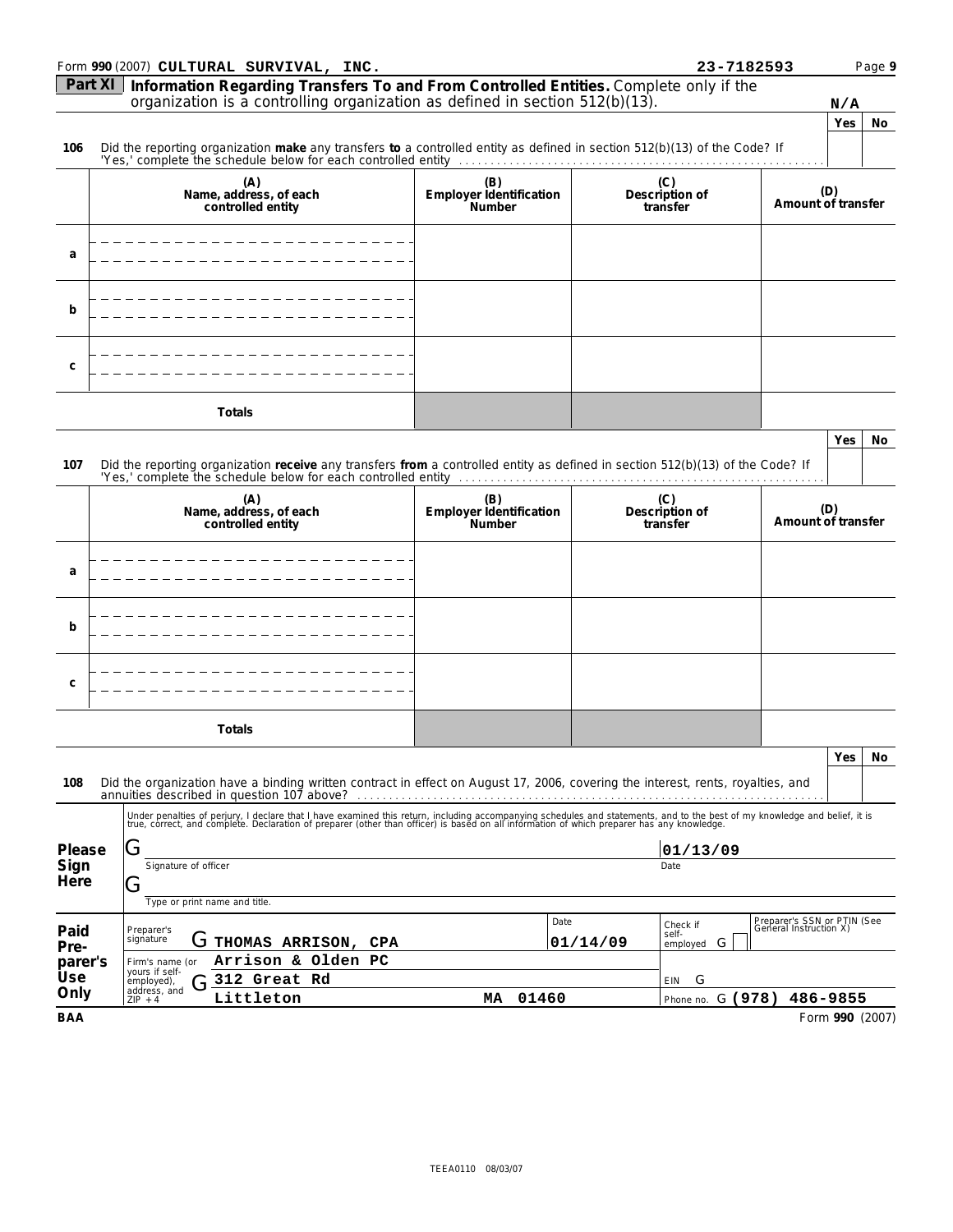| <b>SCHEDULE A</b>    |  |
|----------------------|--|
|                      |  |
| (Form 990 or 990-EZ) |  |

# **Organization Exempt Under**

**Section 501(c)(3)**

**(Except Private Foundation) and Section 501(e), 501(f), 501(k), 501(n), or 4947(a)(1) Nonexempt Charitable Trust**

OMB No. 1545-0047

**Supplementary Information** ' **(See separate instructions.)**

Department of the Treasury Internal Revenue Service G **MUST be completed by the above organizations and attached to their Form 990 or 990-EZ.**

| Internal Revenue Service |                                                                                                                                                                     | G MUST be completed by the above organizations and attached to their Form 990 or 990-EZ. |       |                  |                                                                                |                                                |
|--------------------------|---------------------------------------------------------------------------------------------------------------------------------------------------------------------|------------------------------------------------------------------------------------------|-------|------------------|--------------------------------------------------------------------------------|------------------------------------------------|
| Name of the organization |                                                                                                                                                                     |                                                                                          |       |                  | Employer identification number                                                 |                                                |
|                          | CULTURAL SURVIVAL, INC.                                                                                                                                             |                                                                                          |       |                  | 23-7182593                                                                     |                                                |
| Part I                   | Compensation of the Five Highest Paid Employees Other Than Officers, Directors, and Trustees<br>(See instructions. List each one. If there are none, enter 'None.') |                                                                                          |       |                  |                                                                                |                                                |
|                          | (a) Name and address of each<br>employee paid more<br>than \$50,000                                                                                                 | (b) Title and average<br>hours per week<br>devoted to position                           |       | (c) Compensation | (d) Contributions<br>to employee benefit<br>plans and deferred<br>compensation | (e) Expense<br>account and other<br>allowances |
|                          | MARK CHERRINGTON __ 194 NORTH VALLEY RD.                                                                                                                            |                                                                                          |       |                  |                                                                                |                                                |
| <b>PELHAM</b>            | MA 01002                                                                                                                                                            | DIR. COMM.                                                                               | 40.00 | 64,167.          | О.                                                                             | 0.                                             |
|                          |                                                                                                                                                                     |                                                                                          |       |                  |                                                                                |                                                |
|                          |                                                                                                                                                                     |                                                                                          |       |                  |                                                                                |                                                |
|                          |                                                                                                                                                                     |                                                                                          |       |                  |                                                                                |                                                |
|                          |                                                                                                                                                                     |                                                                                          |       |                  |                                                                                |                                                |
|                          |                                                                                                                                                                     |                                                                                          |       |                  |                                                                                |                                                |
|                          |                                                                                                                                                                     |                                                                                          |       |                  |                                                                                |                                                |
|                          |                                                                                                                                                                     |                                                                                          |       |                  |                                                                                |                                                |
|                          |                                                                                                                                                                     |                                                                                          |       |                  |                                                                                |                                                |
|                          | Total number of other employees paid                                                                                                                                |                                                                                          | None  |                  |                                                                                |                                                |
| Part II ' A              | Compensation of the Five Highest Paid Independent Contractors for Professional Services                                                                             |                                                                                          |       |                  |                                                                                |                                                |
|                          | (See instructions. List each one (whether individuals or firms). If there are none, enter 'None.')                                                                  |                                                                                          |       |                  |                                                                                |                                                |
|                          | (a) Name and address of each independent contractor paid more than \$50,000                                                                                         |                                                                                          |       |                  | (b) Type of service                                                            | (c) Compensation                               |
|                          |                                                                                                                                                                     |                                                                                          |       |                  |                                                                                |                                                |
| <b>NONE</b>              |                                                                                                                                                                     |                                                                                          |       |                  |                                                                                |                                                |
|                          |                                                                                                                                                                     |                                                                                          |       |                  |                                                                                |                                                |
|                          |                                                                                                                                                                     |                                                                                          |       |                  |                                                                                |                                                |
|                          |                                                                                                                                                                     |                                                                                          |       |                  |                                                                                |                                                |
|                          |                                                                                                                                                                     |                                                                                          |       |                  |                                                                                |                                                |
|                          |                                                                                                                                                                     |                                                                                          |       |                  |                                                                                |                                                |
|                          |                                                                                                                                                                     |                                                                                          |       |                  |                                                                                |                                                |
|                          |                                                                                                                                                                     |                                                                                          |       |                  |                                                                                |                                                |
|                          |                                                                                                                                                                     |                                                                                          |       |                  |                                                                                |                                                |
|                          | Total number of others receiving over<br>\$50,000 for professional services  G                                                                                      |                                                                                          | None  |                  |                                                                                |                                                |
| Part II ' $B$            | Compensation of the Five Highest Paid Independent Contractors for Other Services                                                                                    |                                                                                          |       |                  |                                                                                |                                                |
|                          | (List each contractor who performed services other than professional services, whether individuals or<br>firms. If there are none, enter 'None.' See instructions.) |                                                                                          |       |                  |                                                                                |                                                |
|                          | (a) Name and address of each independent contractor paid more than \$50,000                                                                                         |                                                                                          |       |                  | (b) Type of service                                                            | (c) Compensation                               |
| <b>NONE</b>              |                                                                                                                                                                     |                                                                                          |       |                  |                                                                                |                                                |
|                          |                                                                                                                                                                     |                                                                                          |       |                  |                                                                                |                                                |
|                          |                                                                                                                                                                     |                                                                                          |       |                  |                                                                                |                                                |
|                          |                                                                                                                                                                     |                                                                                          |       |                  |                                                                                |                                                |
|                          |                                                                                                                                                                     |                                                                                          |       |                  |                                                                                |                                                |
|                          |                                                                                                                                                                     |                                                                                          |       |                  |                                                                                |                                                |
|                          |                                                                                                                                                                     |                                                                                          |       |                  |                                                                                |                                                |
|                          |                                                                                                                                                                     |                                                                                          |       |                  |                                                                                |                                                |
|                          | Total number of other contractors receiving<br>over \$50,000 for other services $\ldots \ldots \ldots G$                                                            |                                                                                          | None  |                  |                                                                                |                                                |

**BAA For Paperwork Reduction Act Notice, see the Instructions for Form 990 and Form 990-EZ.** Schedule **A** (Form 990 or 990-EZ) 2007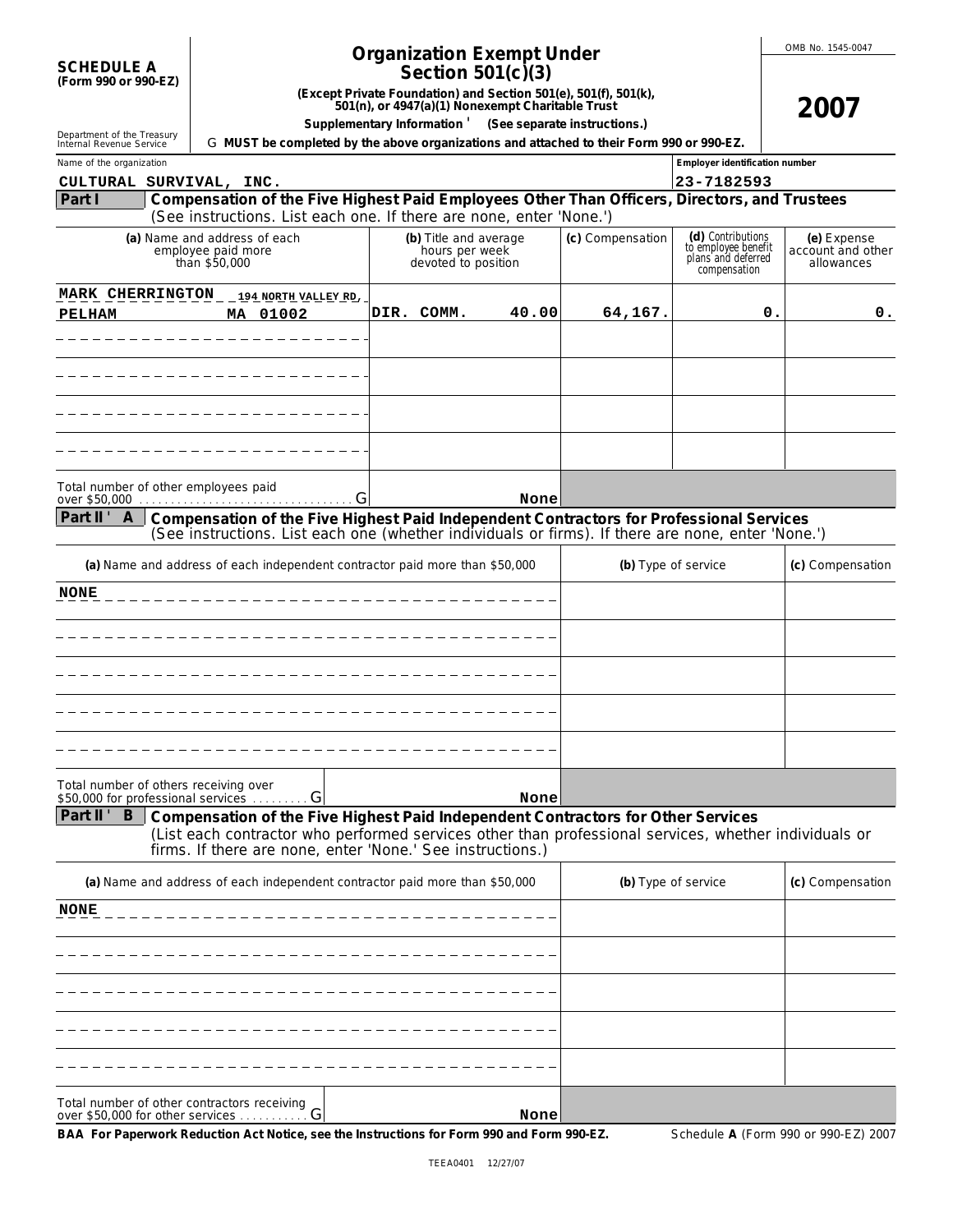|     | Schedule A (Form 990 or 990-EZ) 2007<br>CULTURAL SURVIVAL, INC.                                                                                                                                                                                                                                                                                                                                                                                                                                       | 23-7182593                                |                |     | Page 2 |
|-----|-------------------------------------------------------------------------------------------------------------------------------------------------------------------------------------------------------------------------------------------------------------------------------------------------------------------------------------------------------------------------------------------------------------------------------------------------------------------------------------------------------|-------------------------------------------|----------------|-----|--------|
|     | Part III<br>Statements About Activities (See instructions.)                                                                                                                                                                                                                                                                                                                                                                                                                                           |                                           |                | Yes | No     |
|     | During the year, has the organization attempted to influence national, state, or local legislation, including any attempt<br>to influence public opinion on a legislative matter or referendum? If 'Yes,' enter the total expenses paid                                                                                                                                                                                                                                                               |                                           |                |     |        |
|     | or incurred in connection with the lobbying activities  G \$                                                                                                                                                                                                                                                                                                                                                                                                                                          |                                           | $\overline{1}$ |     | x      |
|     | Organizations that made an election under section 501(h) by filing Form 5768 must complete Part VI-A. Other<br>organizations checking 'Yes' must complete Part VI-B AND attach a statement giving a detailed description of the<br>lobbying activities.                                                                                                                                                                                                                                               |                                           |                |     |        |
| 2   | During the year, has the organization, either directly or indirectly, engaged in any of the following acts with any<br>substantial contributors, trustees, directors, officers, creators, key employees, or members of their families, or with any<br>taxable organization with which any such person is affiliated as an officer, director, trustee, majority owner, or principal<br>beneficiary? (If the answer to any question is 'Yes,' attach a detailed statement explaining the transactions.) |                                           |                |     |        |
|     |                                                                                                                                                                                                                                                                                                                                                                                                                                                                                                       |                                           | 2a             |     | x      |
|     |                                                                                                                                                                                                                                                                                                                                                                                                                                                                                                       |                                           | 2 <sub>b</sub> |     | x      |
|     |                                                                                                                                                                                                                                                                                                                                                                                                                                                                                                       |                                           | 2c             |     | x      |
|     | d Payment of compensation (or payment or reimbursement of expenses if more than \$1,000)?                                                                                                                                                                                                                                                                                                                                                                                                             |                                           | 2d             |     | x      |
|     |                                                                                                                                                                                                                                                                                                                                                                                                                                                                                                       |                                           | 2e             |     | x      |
|     | 3a Did the organization make grants for scholarships, fellowships, student loans, etc? (If 'Yes,' attach an<br>explanation of how the organization determines that recipients qualify to receive payments.)                                                                                                                                                                                                                                                                                           |                                           | 3a             |     | x      |
|     |                                                                                                                                                                                                                                                                                                                                                                                                                                                                                                       |                                           | 3 <sub>b</sub> |     | x      |
|     | c Did the organization receive or hold an easement for conservation purposes, including easements<br>to preserve open space, the environment, historic land areas or historic structures? If<br>ves, attach a detailed statement                                                                                                                                                                                                                                                                      |                                           | 3c             |     | x      |
|     | d Did the organization provide credit counseling, debt management, credit repair, or debt negotiation services?                                                                                                                                                                                                                                                                                                                                                                                       |                                           | 3d             |     | x      |
|     | 4a Did the organization maintain any donor advised funds? If 'Yes,' complete lines 4b through 4g. If 'No,' complete lines                                                                                                                                                                                                                                                                                                                                                                             |                                           | 4a             |     | x      |
|     |                                                                                                                                                                                                                                                                                                                                                                                                                                                                                                       |                                           | 4b             |     |        |
|     | С                                                                                                                                                                                                                                                                                                                                                                                                                                                                                                     |                                           | 4c             |     |        |
|     | d Enter the total number of donor advised funds owned at the end of the tax year                                                                                                                                                                                                                                                                                                                                                                                                                      | G                                         |                |     |        |
|     | e Enter the aggregate value of assets held in all donor advised funds owned at the end of the tax year                                                                                                                                                                                                                                                                                                                                                                                                | G                                         |                |     |        |
|     | f Enter the total number of separate funds or accounts owned at the end of the tax year (excluding donor advised<br>funds included on line 4d) where donors have the right to provide advice on the distribution or investment of                                                                                                                                                                                                                                                                     | G                                         |                |     | 0      |
|     | q Enter the aggregate value of assets held in all funds or accounts included on line 4f at the end of the tax year $\dots$ G                                                                                                                                                                                                                                                                                                                                                                          |                                           |                |     | 0.     |
| BAA | TEEA0402 12/27/07                                                                                                                                                                                                                                                                                                                                                                                                                                                                                     | Schedule A (Form 990 or Form 990-EZ) 2007 |                |     |        |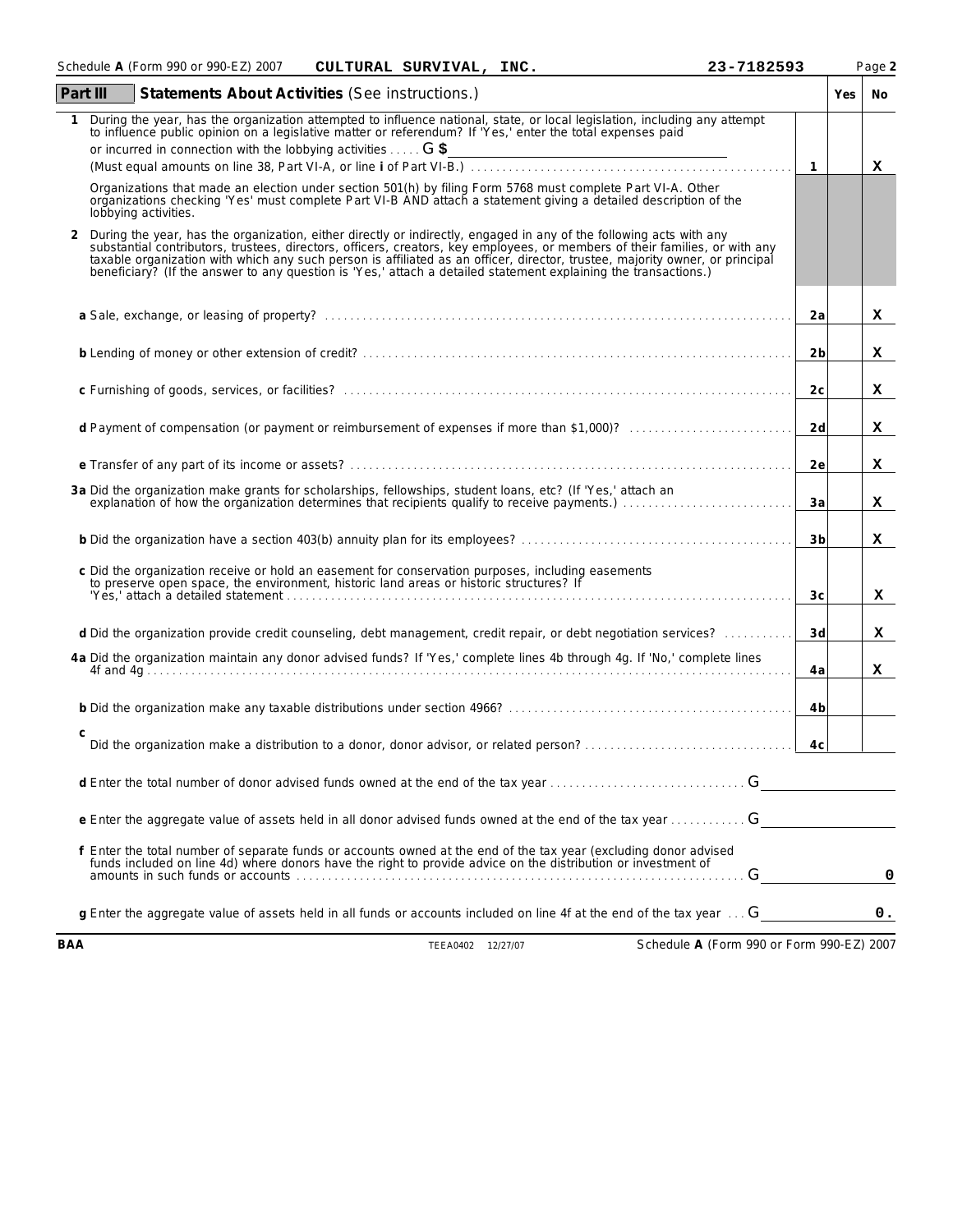| Part IV<br>Reason for Non-Private Foundation Status (See instructions.)                                                                                                                                                                                                                                                                                                                                                                                                                                                               |                                                                                           |                                                                                             |                                                  |                                                              |                             |  |  |  |  |  |
|---------------------------------------------------------------------------------------------------------------------------------------------------------------------------------------------------------------------------------------------------------------------------------------------------------------------------------------------------------------------------------------------------------------------------------------------------------------------------------------------------------------------------------------|-------------------------------------------------------------------------------------------|---------------------------------------------------------------------------------------------|--------------------------------------------------|--------------------------------------------------------------|-----------------------------|--|--|--|--|--|
| certify that the organization is not a private foundation because it is: (Please check only ONE applicable box.)                                                                                                                                                                                                                                                                                                                                                                                                                      |                                                                                           |                                                                                             |                                                  |                                                              |                             |  |  |  |  |  |
| 5                                                                                                                                                                                                                                                                                                                                                                                                                                                                                                                                     | A church, convention of churches, or association of churches. Section $170(b)(1)(A)(i)$ . |                                                                                             |                                                  |                                                              |                             |  |  |  |  |  |
| A school. Section 170(b)(1)(A)(ii). (Also complete Part V.)<br>6                                                                                                                                                                                                                                                                                                                                                                                                                                                                      |                                                                                           |                                                                                             |                                                  |                                                              |                             |  |  |  |  |  |
| A hospital or a cooperative hospital service organization. Section 170(b)(1)(A)(iii).<br>7                                                                                                                                                                                                                                                                                                                                                                                                                                            |                                                                                           |                                                                                             |                                                  |                                                              |                             |  |  |  |  |  |
| 8<br>A federal, state, or local government or governmental unit. Section 170(b)(1)(A)(v).                                                                                                                                                                                                                                                                                                                                                                                                                                             |                                                                                           |                                                                                             |                                                  |                                                              |                             |  |  |  |  |  |
| 9<br>A medical research organization operated in conjunction with a hospital. Section 170(b)(1)(A)(iii). Enter the hospital's name, city,<br>and state G                                                                                                                                                                                                                                                                                                                                                                              |                                                                                           |                                                                                             |                                                  |                                                              |                             |  |  |  |  |  |
| An organization operated for the benefit of a college or university owned or operated by a governmental unit. Section 170(b)(1)(A)(iv).<br>10<br>(Also complete the Support Schedule in Part IV-A.)                                                                                                                                                                                                                                                                                                                                   |                                                                                           |                                                                                             |                                                  |                                                              |                             |  |  |  |  |  |
| An organization that normally receives a substantial part of its support from a governmental unit or from the general public.<br>11 a<br>Section 170(b)(1)(A)(vi). (Also complete the Support Schedule in Part IV-A.)                                                                                                                                                                                                                                                                                                                 |                                                                                           |                                                                                             |                                                  |                                                              |                             |  |  |  |  |  |
| A community trust. Section 170(b)(1)(A)(vi). (Also complete the Support Schedule in Part IV-A.)<br>11 b                                                                                                                                                                                                                                                                                                                                                                                                                               |                                                                                           |                                                                                             |                                                  |                                                              |                             |  |  |  |  |  |
| An organization that normally receives: (1) more than 33-1/3% of its support from contributions, membership fees, and gross receipts<br>x<br>12<br>from activities related to its charitable, etc, functions ' subject to certain exceptions, and (2) no more than 33-1/3% of its support<br>from gross investment income and unrelated business taxable income (less section 511 tax) from businesses acquired by the<br>organization after June 30, 1975. See section 509(a)(2). (Also complete the Support Schedule in Part IV-A.) |                                                                                           |                                                                                             |                                                  |                                                              |                             |  |  |  |  |  |
| 13<br>An organization that is not controlled by any disqualified persons (other than foundation managers) and otherwise meets the<br>requirements of section 509(a)(3). Check the box that describes the type of supporting organization: G                                                                                                                                                                                                                                                                                           |                                                                                           |                                                                                             |                                                  |                                                              |                             |  |  |  |  |  |
| Type I<br>Type II                                                                                                                                                                                                                                                                                                                                                                                                                                                                                                                     | Type III-Functionally Integrated                                                          | Provide the following information about the supported organizations. (See instructions.)    | Type III-Other                                   |                                                              |                             |  |  |  |  |  |
| (a)<br>Name(s) of supported<br>organization(s)                                                                                                                                                                                                                                                                                                                                                                                                                                                                                        | (b)<br>Employer identification<br>number (EIN)                                            | (c)<br>Type of<br>organization (described<br>in lines 5 through 12<br>above or IRC section) | (d)<br>the supporting<br>governing<br>documents? | Is the supported<br>organization listed in<br>organization's | (e)<br>Amount of<br>support |  |  |  |  |  |
|                                                                                                                                                                                                                                                                                                                                                                                                                                                                                                                                       |                                                                                           |                                                                                             | Yes                                              | No                                                           |                             |  |  |  |  |  |
|                                                                                                                                                                                                                                                                                                                                                                                                                                                                                                                                       |                                                                                           |                                                                                             |                                                  |                                                              |                             |  |  |  |  |  |
|                                                                                                                                                                                                                                                                                                                                                                                                                                                                                                                                       |                                                                                           |                                                                                             |                                                  |                                                              |                             |  |  |  |  |  |
|                                                                                                                                                                                                                                                                                                                                                                                                                                                                                                                                       |                                                                                           |                                                                                             |                                                  |                                                              |                             |  |  |  |  |  |
|                                                                                                                                                                                                                                                                                                                                                                                                                                                                                                                                       |                                                                                           |                                                                                             |                                                  |                                                              |                             |  |  |  |  |  |
|                                                                                                                                                                                                                                                                                                                                                                                                                                                                                                                                       |                                                                                           |                                                                                             |                                                  |                                                              |                             |  |  |  |  |  |
|                                                                                                                                                                                                                                                                                                                                                                                                                                                                                                                                       |                                                                                           |                                                                                             |                                                  |                                                              |                             |  |  |  |  |  |
|                                                                                                                                                                                                                                                                                                                                                                                                                                                                                                                                       |                                                                                           |                                                                                             |                                                  | G                                                            |                             |  |  |  |  |  |
|                                                                                                                                                                                                                                                                                                                                                                                                                                                                                                                                       |                                                                                           |                                                                                             |                                                  |                                                              |                             |  |  |  |  |  |

14 An organization organized and operated to test for public safety. Section 509(a)(4). (See instructions.)

**BAA** Schedule **A** (Form 990 or 990-EZ) 2007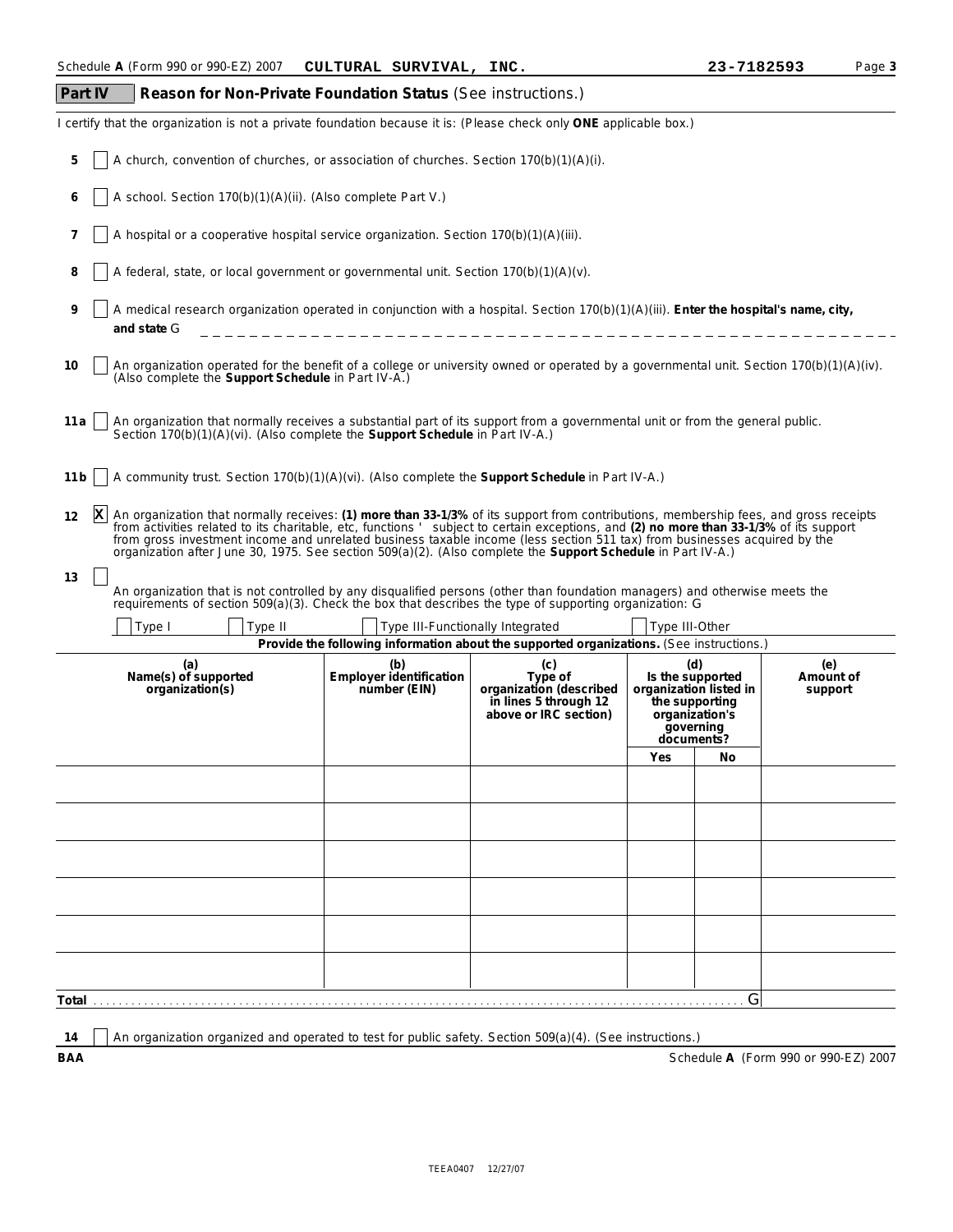| Schedule A (Form 990 or 990-EZ) 2007 | CULTURAL SURVIVAL,<br>INC. | 23-7182593 | Page 4 |
|--------------------------------------|----------------------------|------------|--------|
|--------------------------------------|----------------------------|------------|--------|

**Part IV-A Support Schedule** (Complete only if you checked a box on line 10, 11, or 12.) *Use cash method of accounting.* **Note:** *You may use the worksheet in the instructions for converting from the accrual to the cash method of accounting.*

|    | Calendar year (or fiscal year                                                                                                                                                                                                                                                                                                                                                                                                                                                                                                                                                                                                  | (a)<br>2006 | (b)<br>2005                                       | (c)<br>2004 | (d)<br>2003        | (e)<br>Total             |   |
|----|--------------------------------------------------------------------------------------------------------------------------------------------------------------------------------------------------------------------------------------------------------------------------------------------------------------------------------------------------------------------------------------------------------------------------------------------------------------------------------------------------------------------------------------------------------------------------------------------------------------------------------|-------------|---------------------------------------------------|-------------|--------------------|--------------------------|---|
| 15 | Gifts, grants, and contributions<br>received. (Do not include<br>unusual grants. See line 28.)                                                                                                                                                                                                                                                                                                                                                                                                                                                                                                                                 | 697,523.    | 513,495.                                          | 520,753.    | 481,405.           |                          |   |
|    | 16 Membership fees received                                                                                                                                                                                                                                                                                                                                                                                                                                                                                                                                                                                                    | 86,840.     | 101,207.                                          | 87,751.     | 50,001.            | 2, 213, 176.<br>325,799. |   |
| 17 | Gross receipts from admissions,<br>merchandise sold or services performed,<br>or furnishing of facilities in any activity<br>that is related to the organization's                                                                                                                                                                                                                                                                                                                                                                                                                                                             |             |                                                   |             |                    |                          |   |
|    | charitable, etc, purpose $\ldots \ldots \ldots \ldots$                                                                                                                                                                                                                                                                                                                                                                                                                                                                                                                                                                         | 0.          | 0.                                                | 1,321,807.  | 1,392,919.         | 2,714,726.               |   |
| 18 | Gross income from interest, dividends,<br>amts rec'd from payments on securities<br>loans (sec. $512(a)(5)$ ), rents, royalties,<br>income from similar sources, and<br>unrelated business taxable income (less<br>sec. 511 taxes) from businesses acquired<br>by the organzation after June 30, 1975                                                                                                                                                                                                                                                                                                                          | 40,472.     | 38,188.                                           | 41,656.     | 62,988.            | 183,304.                 |   |
| 19 | Net income from unrelated business<br>activities not included in line 18                                                                                                                                                                                                                                                                                                                                                                                                                                                                                                                                                       |             |                                                   |             |                    |                          |   |
|    | 20 Tax revenues levied for the<br>organization's benefit and<br>either paid to it or expended<br>on its behalf                                                                                                                                                                                                                                                                                                                                                                                                                                                                                                                 |             |                                                   |             |                    |                          |   |
| 21 | The value of services or<br>facilities furnished to the<br>organization by a governmental<br>unit without charge. Do not<br>include the value of services or<br>facilities generally furnished to<br>the public without charge                                                                                                                                                                                                                                                                                                                                                                                                 |             |                                                   |             |                    |                          |   |
| 22 | Other income. Attach a<br>schedule. Do not include<br>gain or (loss) from sale of<br>capital assets                                                                                                                                                                                                                                                                                                                                                                                                                                                                                                                            |             |                                                   |             |                    |                          |   |
|    | 23 Total of lines 15 through 22                                                                                                                                                                                                                                                                                                                                                                                                                                                                                                                                                                                                | 824, 835.   | 652,890.                                          | 1,971,967.  | 1,987,313.         | 5,437,005.               |   |
| 24 | Line 23 minus line 17                                                                                                                                                                                                                                                                                                                                                                                                                                                                                                                                                                                                          | 824,835.    | 652,890.                                          | 650,160.    | 594,394.           | 2,722,279.               |   |
| 25 | Enter 1% of line 23                                                                                                                                                                                                                                                                                                                                                                                                                                                                                                                                                                                                            | 8,248.      | 6,529.                                            | 19,720.     | 19,873.            |                          |   |
| 26 | Organizations described on lines 10 or 11:<br>b Prepare a list for your records to show the name of and amount contributed by each person (other than a governmental unit or publicly supported organization) whose total gifts for 2003 through 2006 exceeded the amount sh<br>return. Enter the total of all these excess amounts entertainment and the content of the content of the content of the content of the content of the content of the content of the content of the content of the content of th                                                                                                                 |             | a Enter 2% of amount in column (e), line 24       |             |                    | $G$ 26a<br>G 26b         |   |
|    |                                                                                                                                                                                                                                                                                                                                                                                                                                                                                                                                                                                                                                |             |                                                   |             |                    | G 26c                    |   |
|    | d Add: Amounts from column (e) for lines:                                                                                                                                                                                                                                                                                                                                                                                                                                                                                                                                                                                      |             | $\frac{18}{22}$ $\frac{19}{260}$ $\frac{19}{260}$ |             |                    |                          |   |
|    |                                                                                                                                                                                                                                                                                                                                                                                                                                                                                                                                                                                                                                |             |                                                   |             | $\therefore$ G 26d |                          |   |
|    |                                                                                                                                                                                                                                                                                                                                                                                                                                                                                                                                                                                                                                |             |                                                   |             |                    | G 26e                    |   |
|    |                                                                                                                                                                                                                                                                                                                                                                                                                                                                                                                                                                                                                                |             |                                                   |             |                    |                          | ዱ |
|    |                                                                                                                                                                                                                                                                                                                                                                                                                                                                                                                                                                                                                                |             |                                                   |             |                    |                          |   |
|    | 27 Organizations described on line 12:<br>a For amounts included in lines 15, 16, and 17 that were received from a 'disqualified person,' prepare a list for your records to show the<br>name of, and total amounts received in each year from, each 'disqualified person.' Do not file this list with your return. Enter the sum of<br>such amounts for each year:                                                                                                                                                                                                                                                            |             |                                                   |             |                    |                          |   |
|    | $(2006)$ $_{---}$ $_{---}$ $_{20}$ $_{5}$ $_{5}$ $_{0}$ $_{0}$ $(2005)$ $_{---}$ $_{---}$ $_{-}$ $_{4}$ $_{1}$ $_{2}$ $_{3}$ $_{2}$ $_{0}$ $(2004)$ $_{---}$ $_{---}$ $_{1}$ $_{2}$ $_{9}$ $_{2}$ $_{0}$ $_{0}$ $_{0}$ $_{0}$ $_{1}$ $(2003)$ $_{---}$ $_{---}$ $_{2}$ $_{6}$                                                                                                                                                                                                                                                                                                                                                  |             |                                                   |             |                    |                          |   |
|    | bFor any amount included in line 17 that was received from each person (other than 'disqualified persons'), prepare a list for your records<br>to show the name of, and amount received for each year, that was more than the larger of (1) the amount on line 25 for the year or (2)<br>\$5,000. (Include in the list organizations described in lines 5 through 11b, as well as individuals.) Do not file this list with your return.<br>After computing the difference between the amount received and the larger amount described in (1) or (2), enter the sum of these<br>differences (the excess amounts) for each year: |             |                                                   |             |                    |                          |   |
|    |                                                                                                                                                                                                                                                                                                                                                                                                                                                                                                                                                                                                                                |             |                                                   |             |                    |                          |   |
|    |                                                                                                                                                                                                                                                                                                                                                                                                                                                                                                                                                                                                                                |             |                                                   |             |                    |                          |   |
|    |                                                                                                                                                                                                                                                                                                                                                                                                                                                                                                                                                                                                                                |             |                                                   |             |                    |                          |   |
|    |                                                                                                                                                                                                                                                                                                                                                                                                                                                                                                                                                                                                                                |             |                                                   |             |                    |                          |   |
|    |                                                                                                                                                                                                                                                                                                                                                                                                                                                                                                                                                                                                                                |             |                                                   |             |                    |                          |   |
|    | f Total support for section 509(a)(2) test: Enter amount from line 23, column (e)  . $G\left[\begin{array}{c c} 27f & 5,437,005.\end{array}\right]$                                                                                                                                                                                                                                                                                                                                                                                                                                                                            |             |                                                   |             |                    |                          |   |
|    | g Public support percentage (line 27e (numerator) divided by line 27f (denominator)) $\overline{1, 1, 2, 3}$ $\overline{1, 3, 4}$ $\overline{1, 4, 5}$ $\overline{1, 2, 3}$ $\overline{2, 3}$ $\overline{3, 29, 8}$                                                                                                                                                                                                                                                                                                                                                                                                            |             |                                                   |             |                    |                          |   |
|    | h Investment income percentage (line 18, column (e) (numerator) divided by line 27f (denominator)) $G$ 27h $G$ 27h<br>28 Unusual Grants: For an organization described in line 10, 11, or 12 that received any unusual grants during 2003 through 2006, prepare a                                                                                                                                                                                                                                                                                                                                                              |             |                                                   |             |                    |                          |   |

28 Unusual Grants: For an organization described in line 10, 11, or 12 that received any unusual grants during 2003 through 2006, prepare a<br>list for your records to show, for each year, the name of the contributor, the dat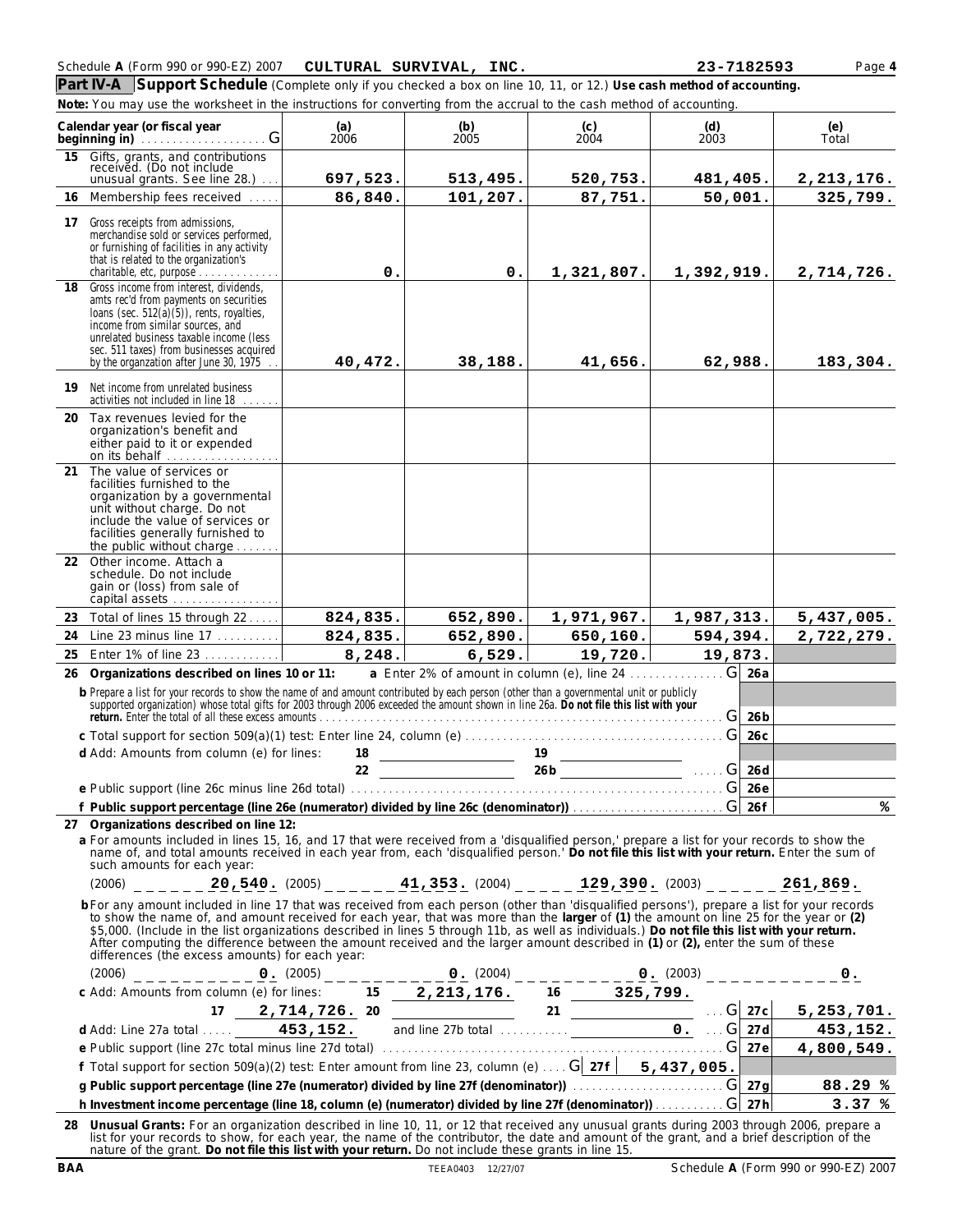|            | Schedule A (Form 990 or 990-EZ) 2007 CULTURAL SURVIVAL, INC.                                                                                                                                                                      | 23-7182593                           |     | Page 5 |
|------------|-----------------------------------------------------------------------------------------------------------------------------------------------------------------------------------------------------------------------------------|--------------------------------------|-----|--------|
| Part V     | Private School Questionnaire (See instructions.)<br>(To be completed ONLY by schools that checked the box on line 6 in Part IV)                                                                                                   | N/A                                  |     |        |
|            |                                                                                                                                                                                                                                   |                                      | Yes | No     |
| 29.        | Does the organization have a racially nondiscriminatory policy toward students by statement in its charter, bylaws, other governing instrument, or in a resolution of its governing body?                                         | 29                                   |     |        |
| 30         | Does the organization include a statement of its racially nondiscriminatory policy toward students in all its brochures, catalogues, and other written communications with the public dealing with student admissions, program    | 30                                   |     |        |
| 31         | Has the organization publicized its racially nondiscriminatory policy through newspaper or broadcast media during<br>the period of solicitation for students, or during the registration period if it has no solicitation program | 31                                   |     |        |
|            | If 'Yes,' please describe; if 'No,' please explain. (If you need more space, attach a separate statement.)                                                                                                                        |                                      |     |        |
|            | 32 Does the organization maintain the following:<br>a Records indicating the racial composition of the student body, faculty, and administrative staff?                                                                           | 32a                                  |     |        |
|            | b Records documenting that scholarships and other financial assistance are awarded on a racially                                                                                                                                  |                                      |     |        |
|            |                                                                                                                                                                                                                                   | 32 <sub>b</sub>                      |     |        |
|            | c Copies of all catalogues, brochures, announcements, and other written communications to the public dealing                                                                                                                      | 32c                                  |     |        |
|            |                                                                                                                                                                                                                                   | 32d                                  |     |        |
|            | If you answered 'No' to any of the above, please explain. (If you need more space, attach a separate statement.)<br>____________________________                                                                                  |                                      |     |        |
| 33         | Does the organization discriminate by race in any way with respect to:                                                                                                                                                            |                                      |     |        |
|            |                                                                                                                                                                                                                                   | 33a                                  |     |        |
|            |                                                                                                                                                                                                                                   | 33 <sub>b</sub>                      |     |        |
|            |                                                                                                                                                                                                                                   | 33c                                  |     |        |
|            | d Scholarships or other financial assistance?                                                                                                                                                                                     | 33d                                  |     |        |
|            |                                                                                                                                                                                                                                   | 33e                                  |     |        |
|            |                                                                                                                                                                                                                                   | 33f                                  |     |        |
|            |                                                                                                                                                                                                                                   | 33q                                  |     |        |
|            |                                                                                                                                                                                                                                   | 33h                                  |     |        |
|            | If you answered 'Yes' to any of the above, please explain. (If you need more space, attach a separate statement.)                                                                                                                 |                                      |     |        |
|            |                                                                                                                                                                                                                                   |                                      |     |        |
|            |                                                                                                                                                                                                                                   | 34 a                                 |     |        |
|            | If you answered 'Yes' to either 34a or b, please explain using an attached statement.                                                                                                                                             | 34 <sub>b</sub>                      |     |        |
| 35         | Does the organization certify that it has complied with the applicable requirements of sections 4.01 through 4.05 of Rev Proc 75-50, 1975-2 C.B. 587, covering racial<br>nondiscrimination? If 'No,' attach an explanation.       | 35                                   |     |        |
| <b>BAA</b> | TEEA0404 12/27/07                                                                                                                                                                                                                 | Schedule A (Form 990 or 990-EZ) 2007 |     |        |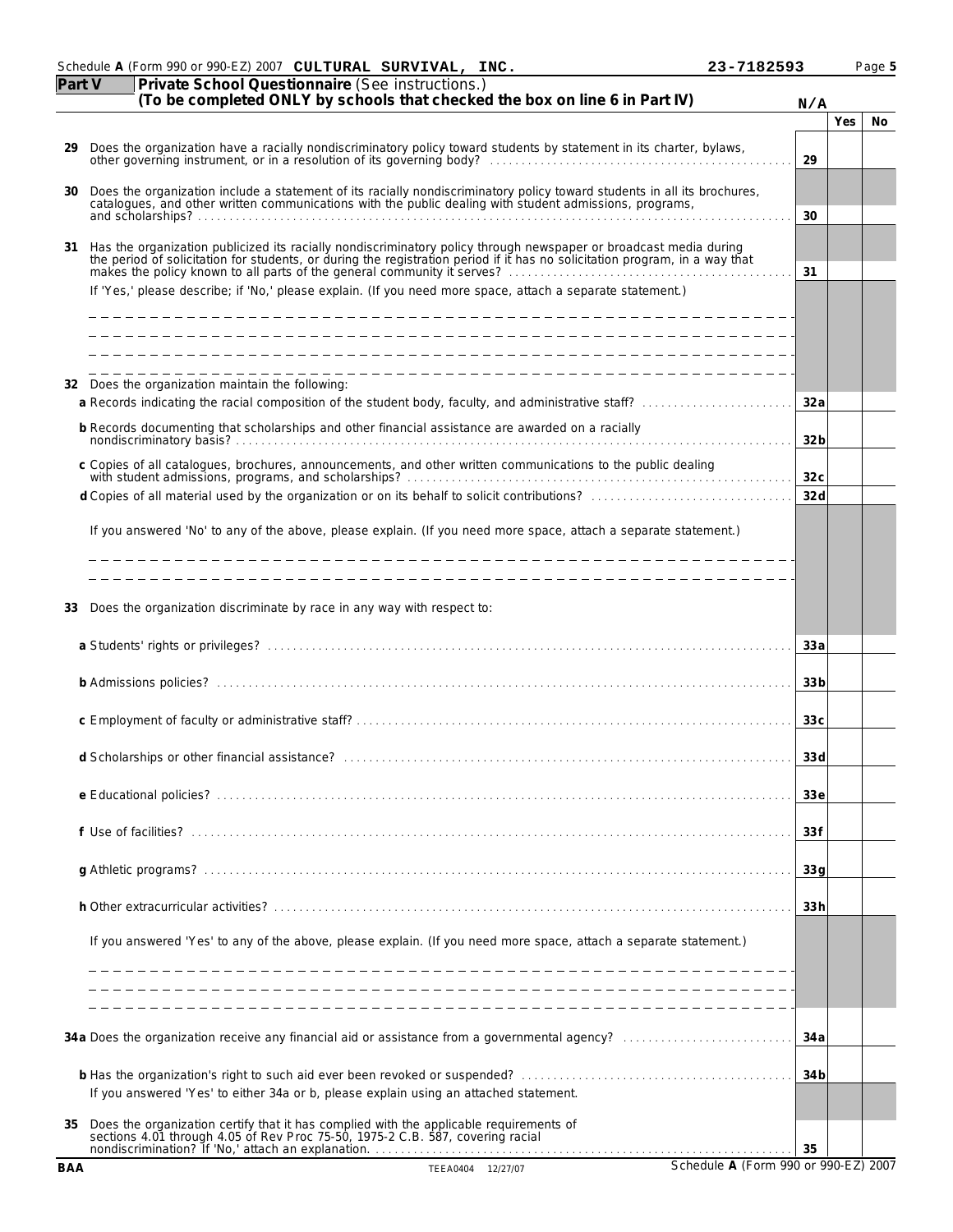**Part VI-A** Lobbying Expenditures by Electing Public Charities (See instructions.)<br>(To be completed ONLY by an eligible organization that filed Form 5768)

**CULTURAL SURVIVAL,** 

Schedule A (Form 990 or 990-EZ) 2007 **CULTURAL SURVIVAL, INC.** 23-7182593 Page 6

**NA** 

|    |           |                                                                                              |                                     |                                   |                                                             |    |                                                            | <b>NA</b> |
|----|-----------|----------------------------------------------------------------------------------------------|-------------------------------------|-----------------------------------|-------------------------------------------------------------|----|------------------------------------------------------------|-----------|
|    | Check G a | if the organization belongs to an affiliated group.                                          |                                     | Check G b                         |                                                             |    | if you checked 'a' and 'limited control' provisions apply. |           |
|    |           | Limits on Lobbying Expenditures<br>(The term 'expenditures' means amounts paid or incurred.) |                                     | (a)<br>Affiliated group<br>totals | (b)<br>To be completed<br>for all electing<br>organizations |    |                                                            |           |
| 36 |           | Total lobbying expenditures to influence public opinion (grassroots lobbying)                |                                     |                                   | .                                                           | 36 |                                                            |           |
| 37 |           | Total lobbying expenditures to influence a legislative body (direct lobbying)                |                                     |                                   |                                                             | 37 |                                                            |           |
| 38 |           |                                                                                              |                                     |                                   |                                                             | 38 |                                                            |           |
| 39 |           |                                                                                              |                                     |                                   |                                                             | 39 |                                                            |           |
| 40 |           | Total exempt purpose expenditures (add lines 38 and 39)                                      |                                     |                                   |                                                             | 40 |                                                            |           |
| 41 |           | Lobbying nontaxable amount. Enter the amount from the following table '                      |                                     |                                   |                                                             |    |                                                            |           |
|    |           | If the amount on line 40 is '                                                                | The lobbying nontaxable amount is ' |                                   |                                                             |    |                                                            |           |
|    |           |                                                                                              |                                     |                                   |                                                             |    |                                                            |           |
|    |           | Over \$500,000 but not over \$1,000,000 \$100,000 plus 15% of the excess over \$500,000      |                                     |                                   |                                                             |    |                                                            |           |
|    |           | Over \$1,000,000 but not over \$1,500,000 \$175,000 plus 10% of the excess over \$1,000,000  |                                     |                                   |                                                             | 41 |                                                            |           |
|    |           | Over \$1,500,000 but not over \$17,000,000 \$225,000 plus 5% of the excess over \$1,500,000  |                                     |                                   |                                                             |    |                                                            |           |
|    |           |                                                                                              |                                     |                                   |                                                             |    |                                                            |           |
| 42 |           |                                                                                              |                                     |                                   |                                                             | 42 |                                                            |           |
| 43 |           |                                                                                              |                                     |                                   |                                                             | 43 |                                                            |           |
| 44 |           | Subtract line 41 from line 38. Enter -0- if line 41 is more than line 38                     |                                     |                                   |                                                             | 44 |                                                            |           |
|    |           | Caution: If there is an amount on either line 43 or line 44, you must file Form 4720.        |                                     |                                   |                                                             |    |                                                            |           |

### **4 -Year Averaging Period Under Section 501(h)**

(Some organizations that made a section 501(h) election do not have to complete all of the five columns below.

See the instructions for lines 45 through 50.)

|                                                     |                                                               |             | Lobbying Expenditures During 4 - Year Averaging Period                                                                                                                                                                        |             |  |             |           |              |  |  |
|-----------------------------------------------------|---------------------------------------------------------------|-------------|-------------------------------------------------------------------------------------------------------------------------------------------------------------------------------------------------------------------------------|-------------|--|-------------|-----------|--------------|--|--|
| Calendar year<br>(or fiscal year<br>beginning in) G |                                                               | (a)<br>2007 | (b)<br>2006                                                                                                                                                                                                                   | (c)<br>2005 |  | (d)<br>2004 |           | (e)<br>Total |  |  |
| 45                                                  | Lobbying nontaxable<br>amount                                 |             |                                                                                                                                                                                                                               |             |  |             |           |              |  |  |
| 46                                                  | Lobbying ceiling amount<br>$(150\% \text{ of line } 45(e))$   |             |                                                                                                                                                                                                                               |             |  |             |           |              |  |  |
| Total lobbying<br>47                                | expenditures                                                  |             |                                                                                                                                                                                                                               |             |  |             |           |              |  |  |
| Grassroots non-<br>48.                              | $taxable$ amount $\ldots$ .                                   |             |                                                                                                                                                                                                                               |             |  |             |           |              |  |  |
| 49                                                  | Grassroots ceiling amount<br>$(150\% \text{ of line } 48(e))$ |             |                                                                                                                                                                                                                               |             |  |             |           |              |  |  |
| 50                                                  | Grassroots lobbying<br>expenditures                           |             |                                                                                                                                                                                                                               |             |  |             |           |              |  |  |
|                                                     |                                                               |             | Part VI-B   Lobbying Activity by Nonelecting Public Charities<br>(For reporting only by organizations that did not complete Part VI-A) (See instructions.)                                                                    |             |  |             |           |              |  |  |
|                                                     |                                                               |             | During the year, did the organization attempt to influence national, state or local legislation, including any<br>attempt to influence public opinion on a legislative matter or referendum, through the use of:              |             |  | Yes         | <b>No</b> | Amount       |  |  |
|                                                     |                                                               |             | a Volunteers (a) contain a control of the control of the control of the control of the control of the control of the control of the control of the control of the control of the control of the control of the control of the |             |  |             | x         |              |  |  |
|                                                     |                                                               |             | b Paid staff or management (Include compensation in expenses reported on lines c through h.)                                                                                                                                  |             |  |             | X         |              |  |  |
|                                                     |                                                               |             |                                                                                                                                                                                                                               |             |  |             | X         |              |  |  |
|                                                     |                                                               |             |                                                                                                                                                                                                                               |             |  |             | X         |              |  |  |
|                                                     |                                                               |             |                                                                                                                                                                                                                               |             |  |             | X         |              |  |  |
|                                                     |                                                               |             | g Direct contact with legislators, their staffs, government officials, or a legislative body                                                                                                                                  |             |  |             | X<br>X    |              |  |  |
|                                                     |                                                               |             | h Rallies, demonstrations, seminars, conventions, speeches, lectures, or any other means                                                                                                                                      |             |  |             | x         |              |  |  |
|                                                     |                                                               |             |                                                                                                                                                                                                                               |             |  |             |           |              |  |  |

If 'Yes' to any of the above, also attach a statement giving a detailed description of the lobbying activities.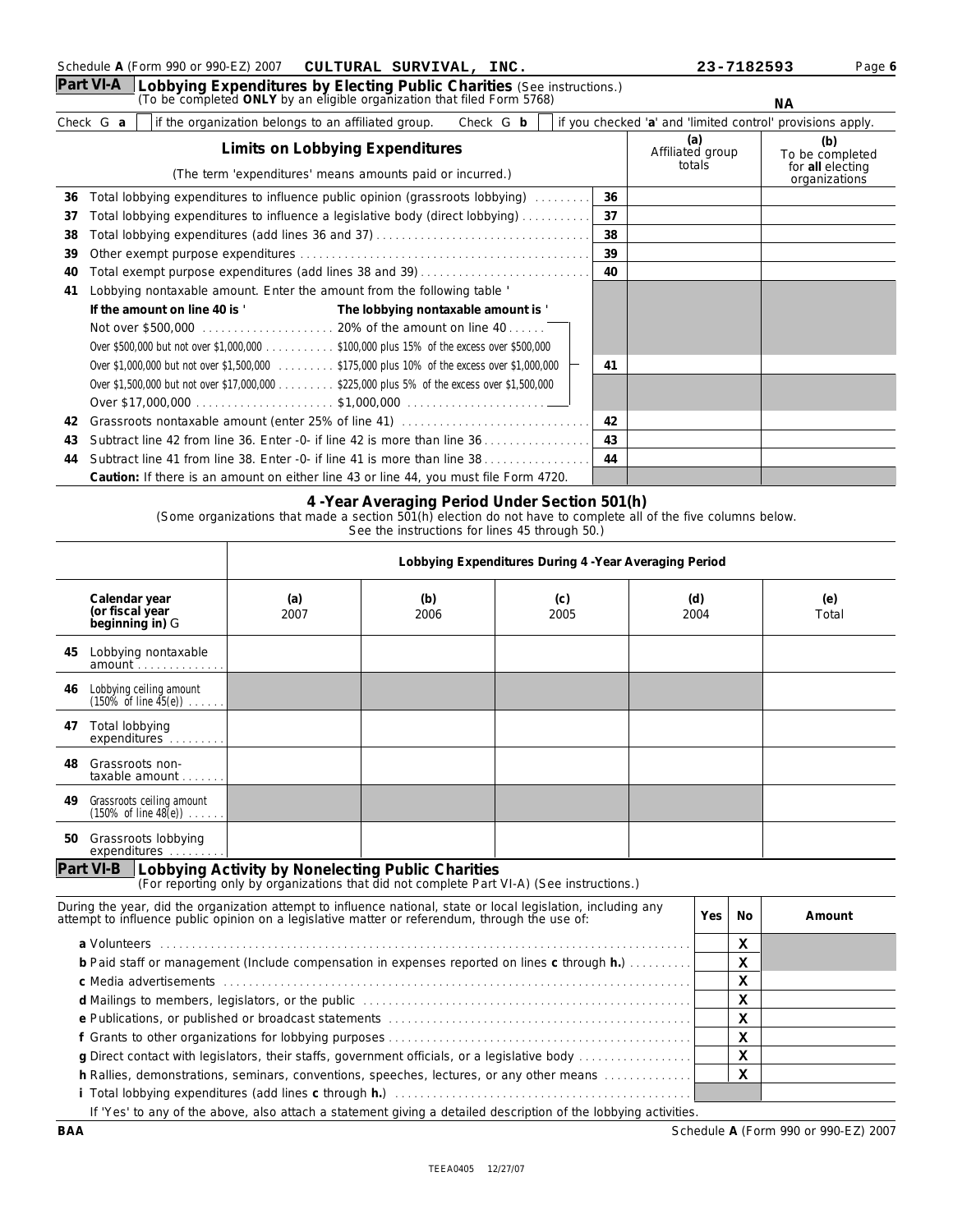| Part VII             | Exempt Organizations (See instructions)      |  | Information Regarding Transfers To and Transactions and Relationships With Noncharitable                                                                                                                                       |                                    |                 |        |
|----------------------|----------------------------------------------|--|--------------------------------------------------------------------------------------------------------------------------------------------------------------------------------------------------------------------------------|------------------------------------|-----------------|--------|
|                      |                                              |  | 51 Did the reporting organization directly or indirectly engage in any of the following with any other organization described in section 501(c) of the Code (other than section 501(c)(3) organizations) or in section 527, re |                                    |                 |        |
|                      |                                              |  | a Transfers from the reporting organization to a noncharitable exempt organization of:                                                                                                                                         |                                    | Yes             | No     |
|                      |                                              |  |                                                                                                                                                                                                                                | 51 a (i)                           |                 | x      |
|                      |                                              |  |                                                                                                                                                                                                                                | a (ii)                             |                 | x      |
|                      | b Other transactions:                        |  |                                                                                                                                                                                                                                | b(i)                               |                 |        |
|                      |                                              |  |                                                                                                                                                                                                                                | $b$ (ii)                           |                 | x<br>x |
|                      |                                              |  |                                                                                                                                                                                                                                | b (iii)                            |                 | x      |
|                      |                                              |  |                                                                                                                                                                                                                                |                                    |                 | x      |
|                      |                                              |  |                                                                                                                                                                                                                                | $b$ (iv)<br>b(v)                   |                 | x      |
|                      |                                              |  |                                                                                                                                                                                                                                | b (vi)                             |                 | x      |
|                      |                                              |  |                                                                                                                                                                                                                                | $\mathsf{C}$                       |                 | х      |
|                      |                                              |  | d If the answer to any of the above is 'Yes,' complete the following schedule. Column (b) should always show the fair market value of the goods, other assets, or services given by the reporting organization. If the organiz |                                    |                 |        |
| (a)<br>Line no.      | (b)<br>Amount involved                       |  | (d)<br>Name of noncharitable exempt organization<br>Description of transfers, transactions, and sharing arrangements                                                                                                           |                                    |                 |        |
|                      |                                              |  |                                                                                                                                                                                                                                |                                    |                 |        |
|                      |                                              |  |                                                                                                                                                                                                                                |                                    |                 |        |
|                      |                                              |  |                                                                                                                                                                                                                                |                                    |                 |        |
|                      |                                              |  |                                                                                                                                                                                                                                |                                    |                 |        |
|                      |                                              |  |                                                                                                                                                                                                                                |                                    |                 |        |
|                      |                                              |  |                                                                                                                                                                                                                                |                                    |                 |        |
|                      |                                              |  |                                                                                                                                                                                                                                |                                    |                 |        |
|                      |                                              |  |                                                                                                                                                                                                                                |                                    |                 |        |
|                      |                                              |  |                                                                                                                                                                                                                                |                                    |                 |        |
|                      |                                              |  |                                                                                                                                                                                                                                |                                    |                 |        |
|                      |                                              |  |                                                                                                                                                                                                                                |                                    |                 |        |
|                      |                                              |  |                                                                                                                                                                                                                                |                                    |                 |        |
|                      |                                              |  |                                                                                                                                                                                                                                |                                    |                 |        |
|                      |                                              |  |                                                                                                                                                                                                                                |                                    |                 |        |
|                      |                                              |  |                                                                                                                                                                                                                                |                                    |                 |        |
|                      | b If 'Yes,' complete the following schedule: |  | 52a Is the organization directly or indirectly affiliated with, or related to, one or more tax-exempt organizations<br>described in section 501(c) of the Code (other than section 501(c)(3)) or in section 527?               |                                    | Yes $\mathbf x$ | No     |
|                      | (a)                                          |  | (b)                                                                                                                                                                                                                            |                                    |                 |        |
| Name of organization |                                              |  | Type of organization                                                                                                                                                                                                           | (c)<br>Description of relationship |                 |        |
|                      |                                              |  |                                                                                                                                                                                                                                |                                    |                 |        |
|                      |                                              |  |                                                                                                                                                                                                                                |                                    |                 |        |
|                      |                                              |  |                                                                                                                                                                                                                                |                                    |                 |        |
|                      |                                              |  |                                                                                                                                                                                                                                |                                    |                 |        |
|                      |                                              |  |                                                                                                                                                                                                                                |                                    |                 |        |
|                      |                                              |  |                                                                                                                                                                                                                                |                                    |                 |        |
|                      |                                              |  |                                                                                                                                                                                                                                |                                    |                 |        |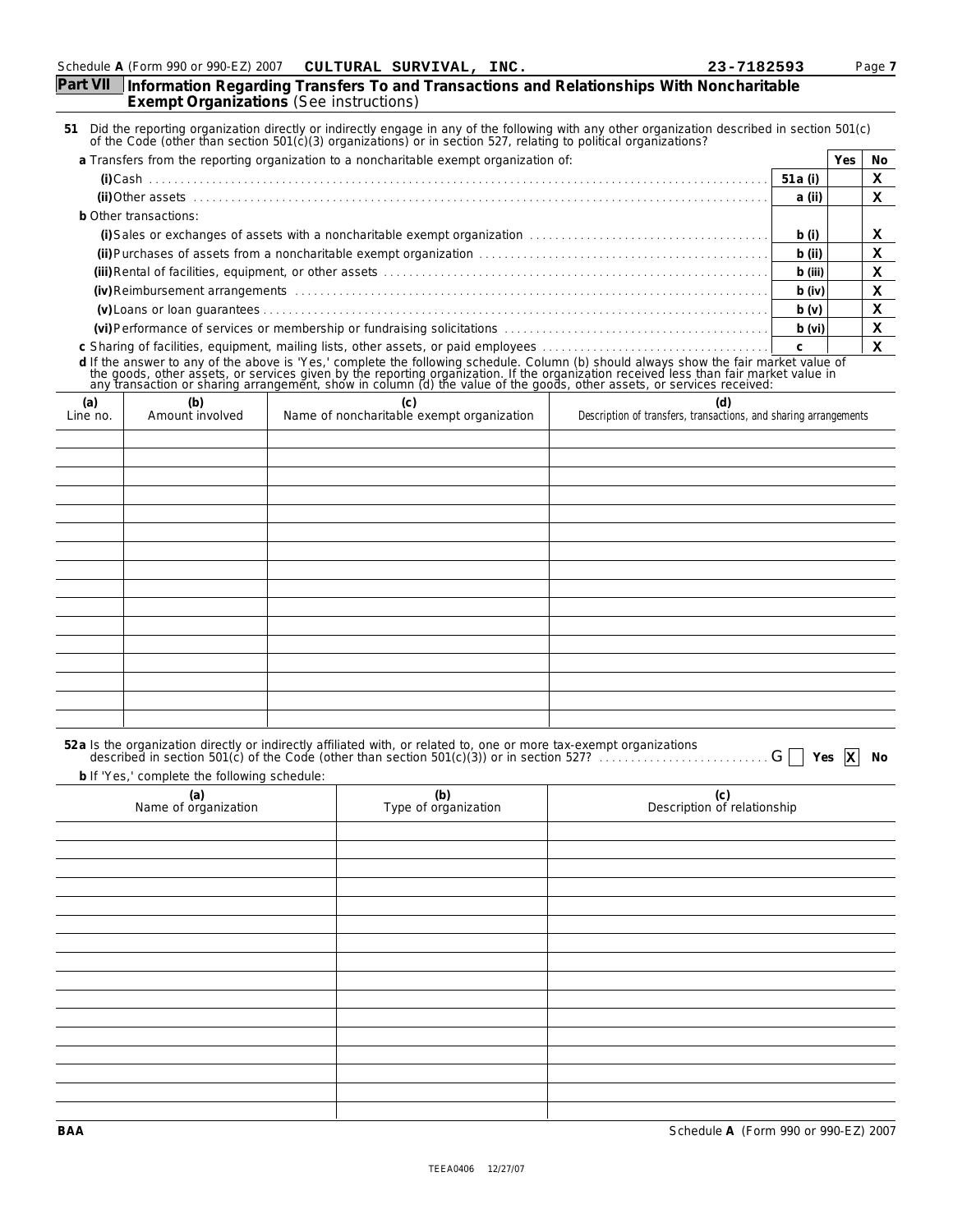# **Schedule of Contributors**

**2007**

| Supplementary Information for                            |  |
|----------------------------------------------------------|--|
|                                                          |  |
| line 1 of Form 990, 990-EZ and 990-PF (see instructions) |  |
|                                                          |  |
|                                                          |  |

**Name of organization number Employer identification number** *Employer identification* **number** 

Department of the Treasury Internal Revenue Service

## **CULTURAL SURVIVAL, INC. 23-7182593**

| Organization type (check one): |                                                                                                                                                                        |
|--------------------------------|------------------------------------------------------------------------------------------------------------------------------------------------------------------------|
| Filers of:                     | Section:                                                                                                                                                               |
| Form 990 or 990-EZ             | $\mathbf{X}$ 501(c)( 3) (enter number) organization<br>$\vert$ 4947(a)(1) nonexempt charitable trust not treated as a private foundation<br>527 political organization |
| Form 990-PF                    | $501(c)(3)$ exempt private foundation<br>$4947(a)(1)$ nonexempt charitable trust treated as a private foundation<br>$501(c)(3)$ taxable private foundation             |

Check if your organization is covered by the General Rule or a Special Rule. (Note: *Only a section 501(c)(7), (8), or (10) organization can check*<br>*boxes for both the General Rule and a Special Rule ' see instructions.)* 

**General Rule** '

For organizations filing Form 990, 990-EZ, or 990-PF that received, during the year, \$5,000 or more (in money or property) from any one contributor. (Complete Parts I and II.) **X**

### **Special Rules** '

For a section 501(c)(3) organization filing Form 990, or Form 990-EZ, that met the 33-1/3% support test of the regulations under sections<br>509(a)(1)/170(b)(1)(A)(vi) and received from any one contributor, during the year, a

For a section 501(c)(7), (8), or (10) organization filing Form 990, or Form 990-EZ, that received from any one contributor, during the year,<br>aggregate contributions or bequests of more than \$1,000 for use *exclusively* for

For a section 501(c)(7), (8), or (10) organization filing Form 990, or Form 990-EZ, that received from any one contributor, during the year, some contributions for use *exclusively* for religious, charitable, etc, purposes, but these contributions did not aggregate to more than<br>\$1,000. (If this box is checked, enter here the total contributions that were receiv etc, purpose. Do not complete any of the Parts unless the **General Rule** applies to this organization because it received nonexclusively

religious, charitable, etc, contributions of \$5,000 or more during the year.) . . . . . . . . . . . . . . . . . . . . . . . . . . . . . . . . . . . . G**\$**

Caution: Organizations that are not covered by the General Rule and/or the Special Rules do not file Schedule B (Form 990, 990-EZ, or 990-PF) but they must check the box in the heading of their Form 990, Form 990-EZ, or on line 2 of their Form 990-PF, to certify that they do *not meet the filing requirements of Schedule B (Form 990, 990-EZ, or 990-PF).*

**BAA For Paperwork Reduction Act Notice, see the Instructions for Form 990, Form 990-EZ, and Form 990-PF.**

|  |  |  | Schedule B (Form 990, 990-EZ, or 990-PF) (2007) |  |
|--|--|--|-------------------------------------------------|--|
|--|--|--|-------------------------------------------------|--|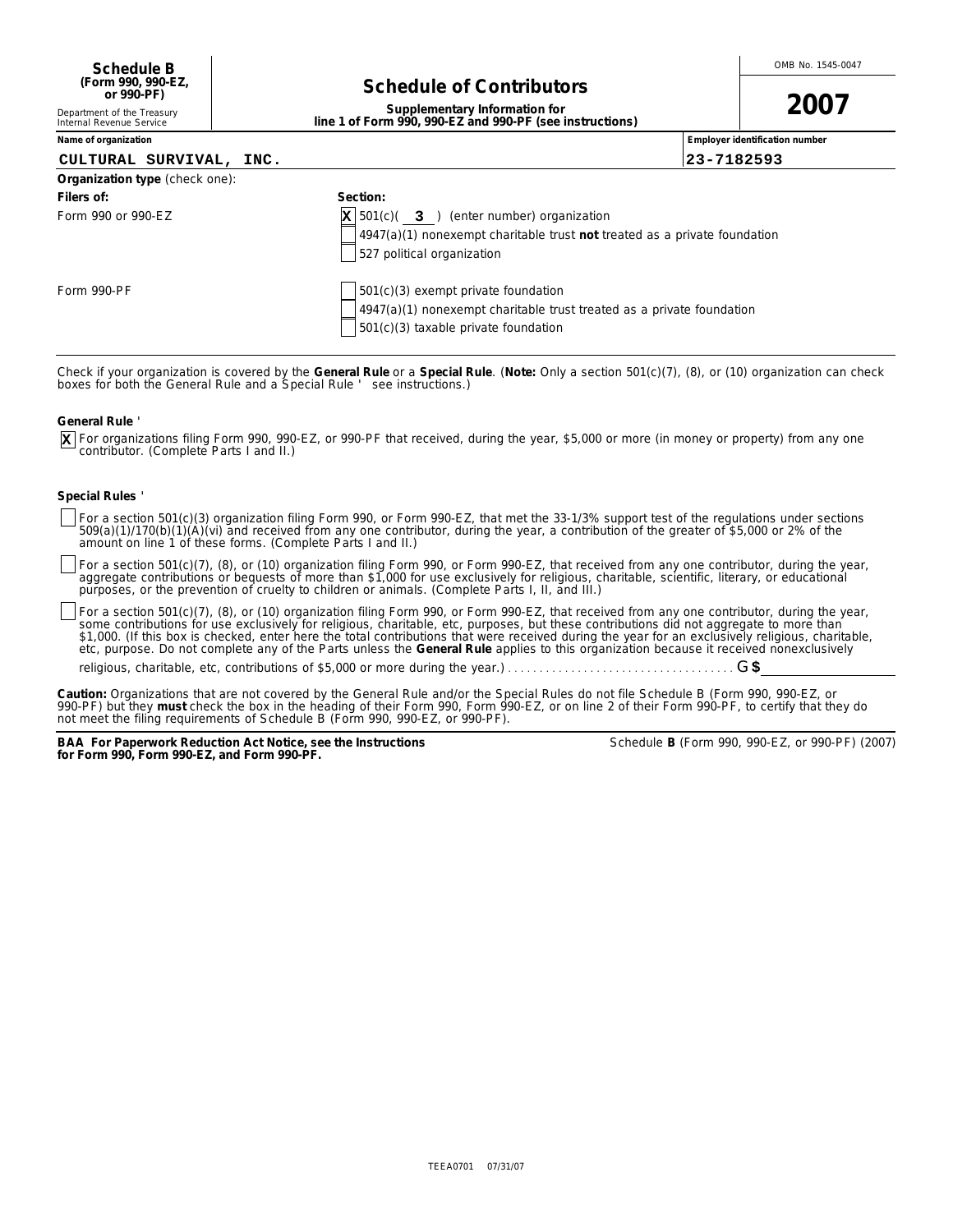| Schedule B (Form 990, 990-EZ, or 990-PF) (2007) | Page | 0t                             | f Part i |
|-------------------------------------------------|------|--------------------------------|----------|
| Name of organization                            |      | Employer identification number |          |

| CULTURAL SURVIVAL, |  | INC. |
|--------------------|--|------|
|--------------------|--|------|

**CULTURAL SURVIVAL, INC. 23-7182593**

**Part I Contributors** (See Specific Instructions.)

| (a)<br>Number  | (b)<br>Name, address, and ZIP + 4                                                | (c)<br>Aggregate<br>contributions | (d)<br>Type of contribution                                                                              |
|----------------|----------------------------------------------------------------------------------|-----------------------------------|----------------------------------------------------------------------------------------------------------|
| 1              | <b>KARIN HOLSER</b><br><b>PO BOX 938</b><br>ST GEORGE IS<br>AK 02468             | 6,000.                            | $\mathbf x$<br>Person<br>Payroll<br>Noncash<br>(Complete Part II if there<br>is a noncash contribution.) |
| (a)<br>Number  | (b)<br>Name, address, and ZIP + 4                                                | (c)<br>Aggregate<br>contributions | (d)<br>Type of contribution                                                                              |
| $\overline{a}$ | NEWLINK COMMUNICATIONS<br>400 MADISON AVENUE STE 11C<br>NY 10017<br>NEW YORK     | 20,000.                           | x<br>Person<br>Payroll<br>Noncash<br>(Complete Part II if there<br>is a noncash contribution.)           |
| (a)<br>Number  | (b)<br>Name, address, and ZIP + 4                                                | (c)<br>Aggregate<br>contributions | (d)<br>Type of contribution                                                                              |
| 3              | ORGANIZATION OF AMERICAN STATES<br>1819 F ST NW<br><b>WASHINGTON</b><br>DC 20006 | 5,000.                            | $\mathbf x$<br>Person<br>Payroll<br>Noncash<br>(Complete Part II if there<br>is a noncash contribution.) |
| (a)<br>Number  | (b)<br>Name, address, and ZIP + 4                                                | (c)<br>Aggregate<br>contributions | (d)<br>Type of contribution                                                                              |
| 4              | OPEN SOCIETY INSTITUTE<br>400 W 59TH ST FL 4<br>NY 10019<br>NEW YORK             | 11,065.                           | $\mathbf x$<br>Person<br>Payroll<br>Noncash<br>(Complete Part II if there<br>is a noncash contribution.) |
| (a)<br>Number  | (b)<br>Name, address, and ZIP + 4                                                | (c)<br>Aggregate<br>contributions | (d)<br>Type of contribution                                                                              |
| 5              | OWENS CORNING<br>60 SHAWMUT ROAD<br><b>CANTON</b><br>MA 02021                    | 6,500.                            | X<br>Person<br>Payroll<br>Noncash<br>(Complete Part II if there<br>is a noncash contribution.)           |
| (a)<br>Number  | (b)<br>Name, address, and ZIP + 4                                                | (c)<br>Aggregate<br>contributions | (d)<br>Type of contribution                                                                              |
| 6              | <b>SARAH FULLER</b><br>610 HIGH STREET<br><b>WESTWOOD</b><br>MA 02090            | 60,000.                           | $\mathbf x$<br>Person<br>Payroll<br>Noncash<br>(Complete Part II if there<br>is a noncash contribution.) |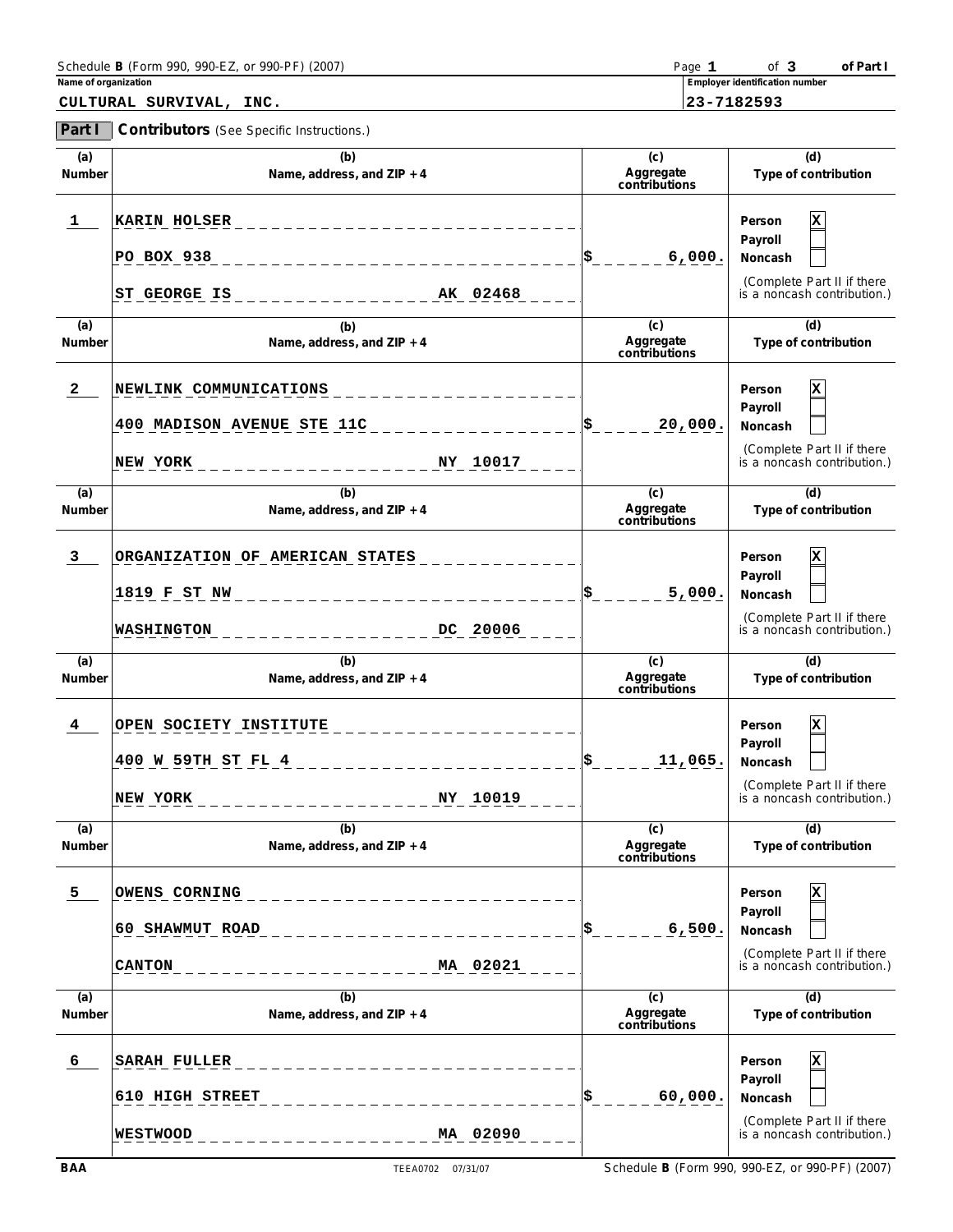| Schedule B (Form 990, 990-EZ, or 990-PF) (2007) | Page | 0t                             | of Part |
|-------------------------------------------------|------|--------------------------------|---------|
| Name of organization                            |      | Employer identification number |         |

|--|

|               | CULTURAL SURVIVAL,<br>INC.                                                               |                                              | 23-7182593                                                                                     |
|---------------|------------------------------------------------------------------------------------------|----------------------------------------------|------------------------------------------------------------------------------------------------|
| Part I        | Contributors (See Specific Instructions.)                                                |                                              |                                                                                                |
| (a)<br>Number | (b)<br>Name, address, and ZIP + 4                                                        | (c)<br>Aggregate<br>contributions            | (d)<br>Type of contribution                                                                    |
| 7             | P. RANGANATH NAYAK<br>12 ORCHARD ST<br>MA 02478<br><b>BELMONT</b>                        | 6,075.                                       | Person<br>х<br>Payroll<br>Noncash<br>(Complete Part II if there<br>is a noncash contribution.) |
| (a)<br>Number | (b)<br>Name, address, and ZIP + 4                                                        | $\overline{c}$<br>Aggregate<br>contributions | (d)<br>Type of contribution                                                                    |
| 8             | KRISTINA L. SIMMONS<br>14 CLARK ROAD<br>VT 05753<br>MIDDLEBURY                           | 12,000.                                      | Person<br>х<br>Payroll<br>Noncash<br>(Complete Part II if there<br>is a noncash contribution.) |
| (a)<br>Number | (b)<br>Name, address, and ZIP + 4                                                        | $\overline{c}$<br>Aggregate<br>contributions | (d)<br>Type of contribution                                                                    |
| 9             | THE CHRISTENSEN FUND<br>394 UNIVERSITY AVE<br>CA 94301<br>PALO ALTO                      | 40,000.                                      | Person<br>х<br>Payroll<br>Noncash<br>(Complete Part II if there<br>is a noncash contribution.) |
| (a)<br>Number | (b)<br>Name, address, and ZIP + 4                                                        | $\overline{c}$<br>Aggregate<br>contributions | (d)<br>Type of contribution                                                                    |
| 10            | PAUL & VIRGINIA CABOT CHARITABLE TRUST<br>828 SOUTH STREET<br>MA 02492<br><b>NEEDHAM</b> | 8,000.                                       | Person<br>х<br>Payroll<br>Noncash<br>(Complete Part II if there<br>is a noncash contribution.) |
| (a)<br>Number | (b)<br>Name, address, and ZIP + 4                                                        | $\overline{c}$<br>Aggregate<br>contributions | (d)<br>Type of contribution                                                                    |
| 11            | THE PLUS VALIA FOUNDATION<br>1400 WEST 6TH ST<br>TX 78703<br><b>AUSTIN</b>               | 15,000.                                      | Person<br>х<br>Payroll<br>Noncash<br>(Complete Part II if there<br>is a noncash contribution.) |
| (a)<br>Number | (b)<br>Name, address, and ZIP + 4                                                        | $\overline{c}$<br>Aggregate<br>contributions | (d)<br>Type of contribution                                                                    |

**\$**

L.

**12 PEARSON EDUCATION X**

**405 MURRAY HILL PARKWAY 6,639.**

**EAST RUTHERFORD NJ 07073**

**Person Payroll Noncash**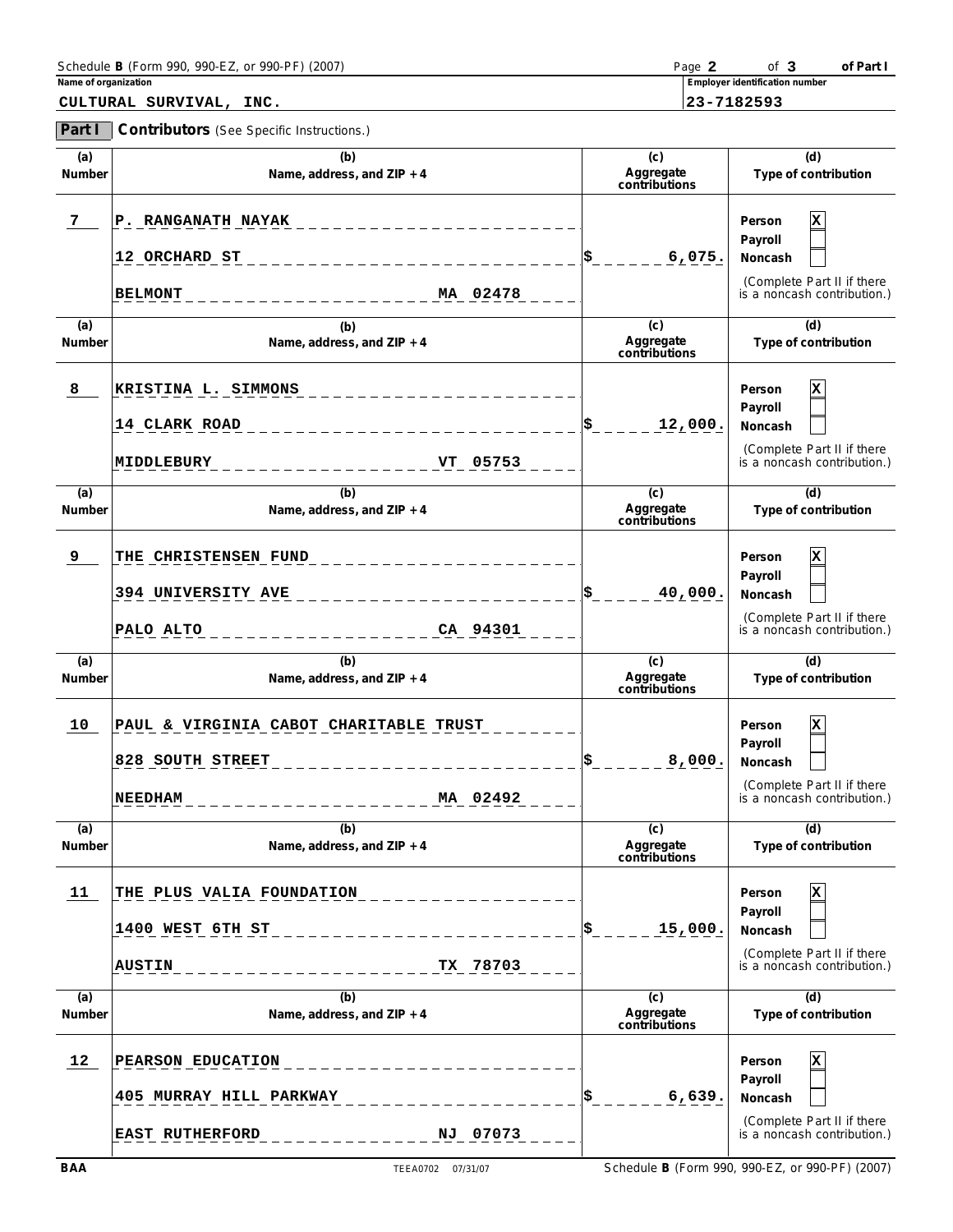| Schedule B (Form 990, 990-EZ, or 990-PF) (2007) | Page | -of                            | of Part |
|-------------------------------------------------|------|--------------------------------|---------|
| Name of organization                            |      | Employer identification number |         |

**CULTURAL SURVIVAL, INC. 23-7182593**

**Part I Contributors** (See Specific Instructions.)

| (a)<br>Number | (b)<br>Name, address, and ZIP + 4                                           | (c)<br>Aggregate<br>contributions | (d)<br>Type of contribution                                                                    |
|---------------|-----------------------------------------------------------------------------|-----------------------------------|------------------------------------------------------------------------------------------------|
| 13            | THE TIDES FOUNDATION<br>PO BOX 29903<br>CA 94129<br><b>SAN FRANCISCO</b>    | 110,000.<br>\$                    | x<br>Person<br>Payroll<br>Noncash<br>(Complete Part II if there<br>is a noncash contribution.) |
| (a)<br>Number | (b)<br>Name, address, and ZIP + 4                                           | (c)<br>Aggregate<br>contributions | (d)<br>Type of contribution                                                                    |
| 14            | WILLIAM GRAUSTEIN<br>250 DYER ST<br>CT 06511<br><b>NEW HAVEN</b>            | 50,000.                           | x<br>Person<br>Payroll<br>Noncash<br>(Complete Part II if there<br>is a noncash contribution.) |
| (a)<br>Number | (b)<br>Name, address, and ZIP + 4                                           | (c)<br>Aggregate<br>contributions | (d)<br>Type of contribution                                                                    |
| 15            | THE REGENT TRUST COMPANY<br>P.O. BOX 621<br>MA 99999-9999<br>UNITED KINGDOM | 196,460.                          | x<br>Person<br>Payroll<br>Noncash<br>(Complete Part II if there<br>is a noncash contribution.) |
| (a)<br>Number | (b)<br>Name, address, and ZIP + 4                                           | (c)<br>Aggregate<br>contributions | (d)<br>Type of contribution                                                                    |
|               |                                                                             |                                   | Person<br>Payroll<br>Noncash<br>(Complete Part II if there<br>is a noncash contribution.)      |
| (a)<br>Number | (b)<br>Name, address, and ZIP + 4                                           | (c)<br>Aggregate<br>contributions | (d)<br>Type of contribution                                                                    |
|               |                                                                             |                                   | Person<br>Payroll<br>Noncash<br>(Complete Part II if there<br>is a noncash contribution.)      |
| (a)<br>Number | (b)<br>Name, address, and ZIP + 4                                           | (c)<br>Aggregate<br>contributions | (d)<br>Type of contribution                                                                    |
|               |                                                                             |                                   | Person<br>Payroll<br>Noncash<br>(Complete Part II if there<br>is a noncash contribution.)      |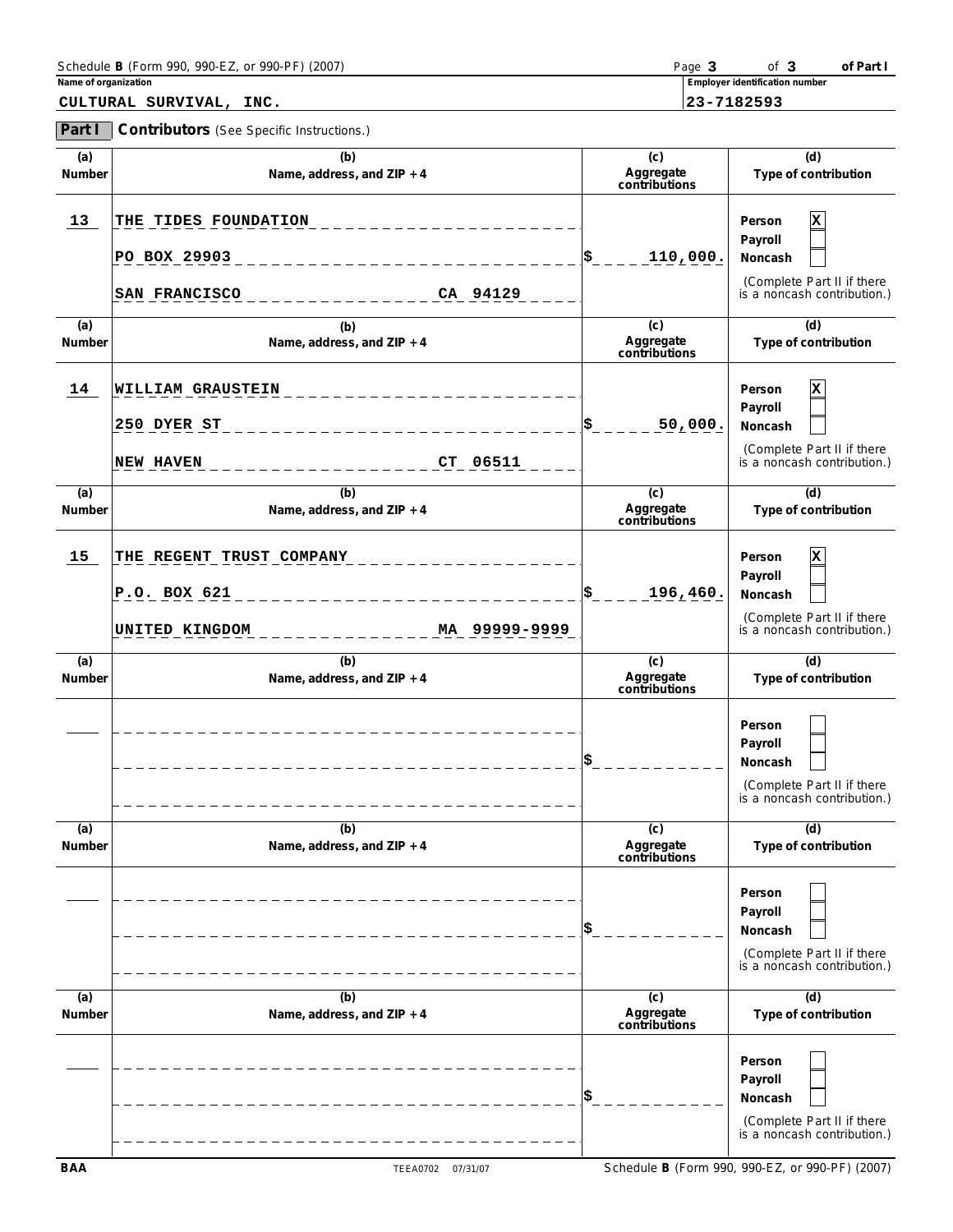## Name Employer Identification Number **CULTURAL SURVIVAL, INC. 23-7182593**

# Part I, Line 8, Column (A) **Securities**

**Public Securities**

| Description                | Gross<br>Sales Price |                                 | <b>Basis</b> |
|----------------------------|----------------------|---------------------------------|--------------|
| Publicly Traded Securities | 54,922.              | Cost<br><b>Selling Expenses</b> | 59,942.      |
|                            |                      | <b>Basis</b>                    | 59,942.      |

## **Nonpublic Securities**

| Description | Date Acquired<br>and Method | Date Sold<br>and to Whom | Gross<br>Sales Price |  | Cost, other basis or<br>FMV when donated<br>(State which on top) |
|-------------|-----------------------------|--------------------------|----------------------|--|------------------------------------------------------------------|
|             |                             |                          |                      |  |                                                                  |
|             |                             |                          |                      |  |                                                                  |
|             |                             |                          |                      |  |                                                                  |
|             |                             |                          |                      |  |                                                                  |
|             |                             |                          | 54,922.              |  | 59,942.                                                          |
|             | $-5,020.$                   |                          |                      |  |                                                                  |

**Part I, Line 8, Column (B) Other Assets**

| Description | Date Acquired<br>and Method | Date Sold<br>and to Whom | Gross<br>Sales Price | Cost, other basis or<br>FMV when donated |  |
|-------------|-----------------------------|--------------------------|----------------------|------------------------------------------|--|
|             |                             |                          |                      | Cost                                     |  |
|             |                             |                          |                      | Depreciation                             |  |
|             |                             |                          |                      | <b>Basis</b>                             |  |
|             |                             |                          |                      | Donation FMV                             |  |
|             |                             |                          |                      | Cost                                     |  |
|             |                             |                          |                      | Depreciation                             |  |
|             |                             |                          |                      | <b>Basis</b>                             |  |
|             |                             |                          |                      | Donation FMV                             |  |
|             |                             |                          |                      | Cost                                     |  |
|             |                             |                          |                      | Depreciation                             |  |
|             |                             |                          |                      | <b>Basis</b>                             |  |
|             |                             |                          |                      | Donation FMV                             |  |
|             |                             |                          |                      | Cost                                     |  |
|             |                             |                          |                      | Depreciation                             |  |
|             |                             |                          |                      | <b>Basis</b>                             |  |
|             |                             |                          |                      |                                          |  |
|             |                             |                          |                      | Donation FMV                             |  |
|             |                             |                          |                      |                                          |  |
|             |                             |                          |                      |                                          |  |
|             |                             |                          |                      |                                          |  |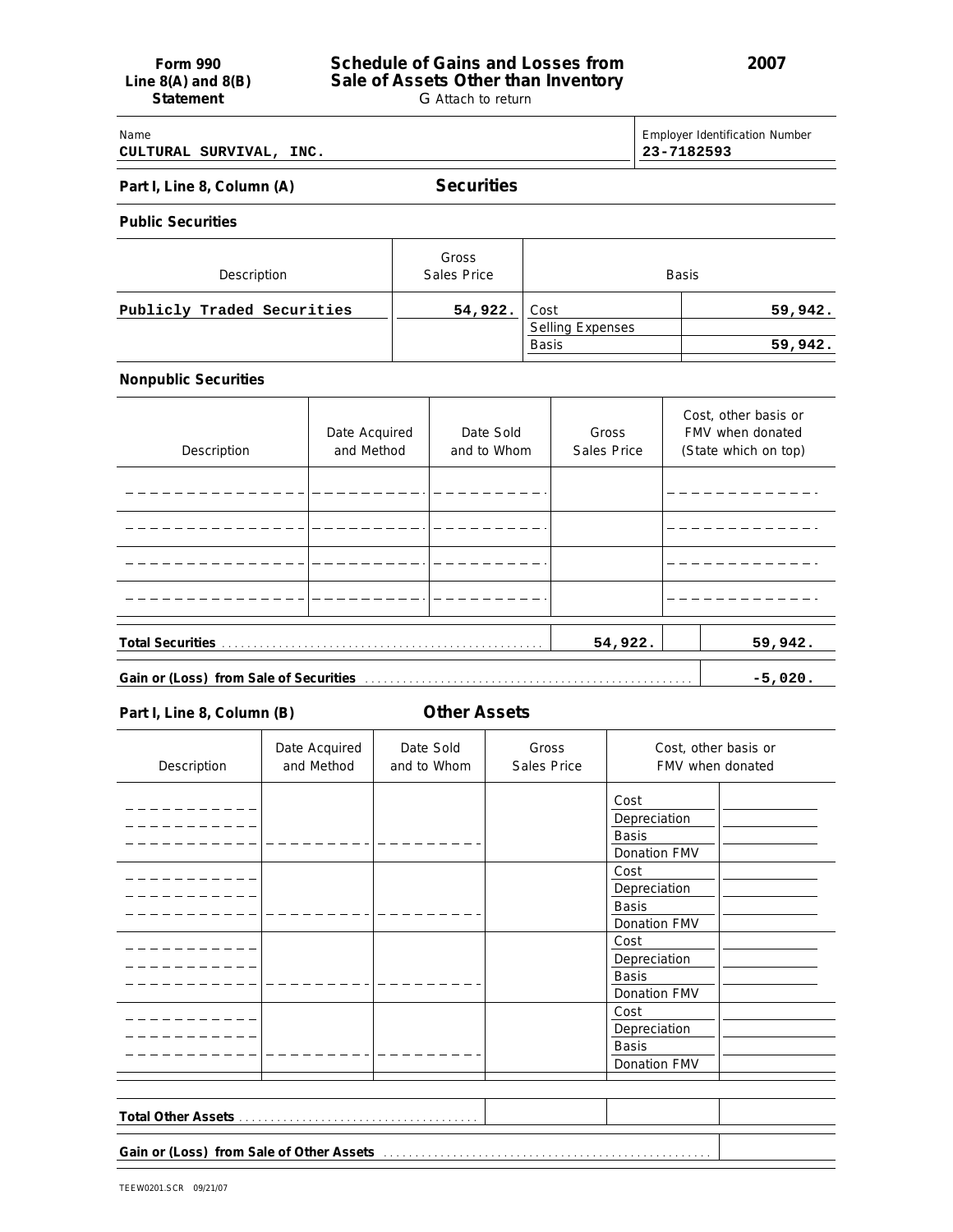# **Form 990 Compensation of Current Officers, Directors,** 2007<br>Part II, Line 25a **Compensation Comployees**, Etc. **Part II, Line 25a Key Employees, Etc.**

# Name as Shown on Return **CULTURAL SURVIVAL, INC. 23-7182593**

| Employer Identification No. |
|-----------------------------|
| 23-7182593                  |

Τ

# **Compensation**

| Name                                                            | Chk<br>if a<br><b>Bus</b> | (A)<br>Total             | (B)<br>Program<br>services | (C)<br>Management<br>and general | (D)<br>Fundraising |
|-----------------------------------------------------------------|---------------------------|--------------------------|----------------------------|----------------------------------|--------------------|
| SEE ATTACHED LIST<br>ELLEN LUTZ<br><b>JONATHAN</b><br>MARK CAMP |                           | 0.<br>86,000.<br>64,167. | 60, 200.<br>39,784.        | $\mathbf{0}$ .<br>21, 175.       | 25,800.<br>3,208.  |
| <b>Total Compensation</b><br>Received                           |                           | 150,167.                 | 99,984.                    | 21,175.                          | 29,008.            |

# **Contributions to Employee Benefit Plans & Deferred Compensation Plans**

| Name                          | Chk<br>if a<br><b>Bus</b> | (A)<br>Total | (B)<br>Program<br>services | (C)<br>Management<br>and general | (D)<br>Fundraising |
|-------------------------------|---------------------------|--------------|----------------------------|----------------------------------|--------------------|
| SEE ATTACHED LIST             |                           | 0.           |                            |                                  |                    |
| ELLEN LUTZ                    |                           | 2,580.       | 1,806.                     | 0.                               | 774.               |
| JONATHAN MARK CAMP            |                           | 1,925.       | 1,194.                     | 635.                             | 96.                |
|                               |                           |              |                            |                                  |                    |
|                               |                           |              |                            |                                  |                    |
| <b>Total Contributions to</b> |                           |              |                            |                                  |                    |
| Employee Benefit Plans &      |                           |              |                            |                                  |                    |
| Deferred Compensation         |                           |              |                            |                                  |                    |
| Plans                         |                           | 4,505.       | 3,000.                     | 635.                             | 870.               |

# **Expense Account and Other Allowances**

| Name                         | Chk<br>if a<br><b>Bus</b> | (A)<br>Total   | (B)<br>Program<br>services | (C)<br>Management<br>and general | (D)<br>Fundraising |
|------------------------------|---------------------------|----------------|----------------------------|----------------------------------|--------------------|
| SEE ATTACHED LIST            |                           | 0.             |                            |                                  |                    |
| ELLEN LUTZ                   |                           | 0.             |                            |                                  |                    |
| JONATHAN MARK CAMP           |                           | 0.             |                            |                                  |                    |
|                              |                           |                |                            |                                  |                    |
|                              |                           |                |                            |                                  |                    |
| Total Expense Account and    |                           |                |                            |                                  |                    |
| Other Allowances             |                           | $\mathbf{0}$ . |                            |                                  |                    |
| Total to Part II, Line 25a G |                           | 154,672.       | 102,984.                   | 21,810.                          | 29,878.            |

st990l25a.SCR 01/25/08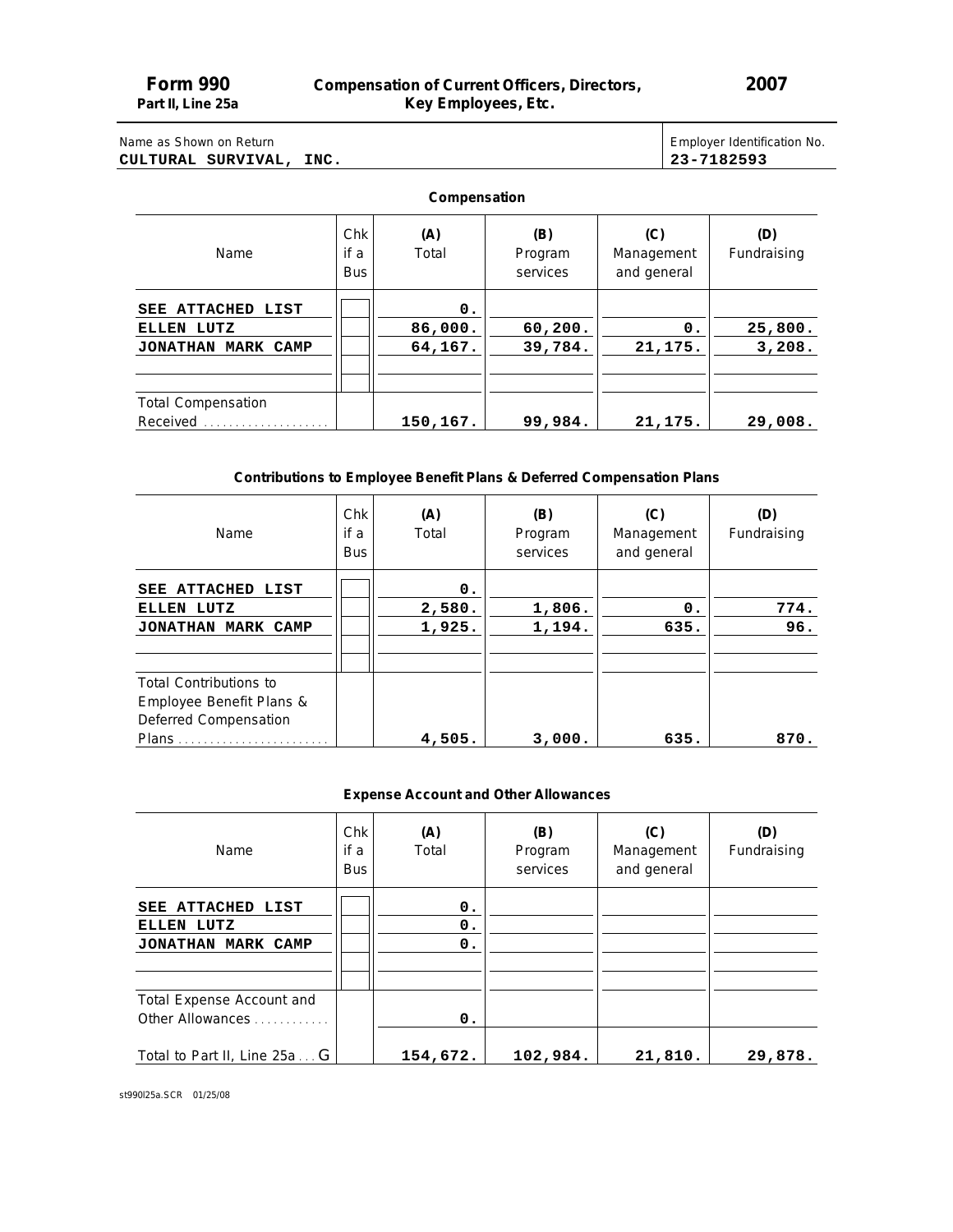Form 990, Page 2, Part II, Line 43 **Other Expenses Stmt**

| Other expenses not<br>covered above (itemize):               | (A)<br>Total                | (B)<br>Program<br>services  | (C)<br>Management<br>and general | (D)<br>Fundraising              |
|--------------------------------------------------------------|-----------------------------|-----------------------------|----------------------------------|---------------------------------|
| PROFESSIONLA FEES<br>DIRECT PROGRAM EXPENSES<br>Amortization | 15,002.<br>172,879.<br>884. | 11,769.<br>172,879.<br>694. | 1,685.<br>0.<br>99.              | 1,548.<br>$\mathbf{0}$ .<br>91. |
| Total                                                        | 188,765.                    | 185,342.                    | 1,784.                           | 1,639.                          |

Form 990. Part VI, Page 7, Line 90a **States Filed In**

| Massachusetts  |
|----------------|
| Virginia       |
| South Carolina |
| North Carolina |
| West Virginia  |
| Wisconsin      |

# Form 990, Page 1, Part I, Line 9 **Special Events and Activities Statement**

| List of Three Largest<br>Events and Type and<br>Number of Others | Gross<br>Receipts | <b>Less</b><br><b>Contributions</b> | Gross<br>Revenue | Less Direct<br>Expenses | <b>Net</b><br>Income<br>(Loss) |
|------------------------------------------------------------------|-------------------|-------------------------------------|------------------|-------------------------|--------------------------------|
| <b>BAZAAR</b>                                                    | 530, 226.         | 0.                                  | 530, 226.        | 424,729.                | 105,497.                       |
| <b>PUBLICATIONS</b>                                              | 20,927.           | 0.                                  | 20,927.          | 0.                      | 20,927.                        |
| Total                                                            | 551,153.          | 0                                   | 551,153.         | 424,729.                | 126,424.                       |

Form 990, Page 4, Part IV, Line 54a

**Investments - Publicly-Traded Securities Statement**

| Description                | Cost or<br><b>FMV</b> | Beginning<br>of Year | End of<br>Year |
|----------------------------|-----------------------|----------------------|----------------|
| PUBLICLY TRADED SECURITIES | <b>FMV</b>            | 60,839.              | 898.           |
| Total                      |                       | 60,839.              | 898.           |

Form 990, Page 4, Part IV, Line 56 **Investments - Other Statement**

| Description                    | Cost or<br><b>FMV</b> | Beginning<br>of Year | End of<br>Year |
|--------------------------------|-----------------------|----------------------|----------------|
| INVESTMENT IN SALES TYPE LEASE | <b>FMV</b>            | 76,744.              | 72,094.        |
| Total                          |                       | 76,744.              | 72,094.        |